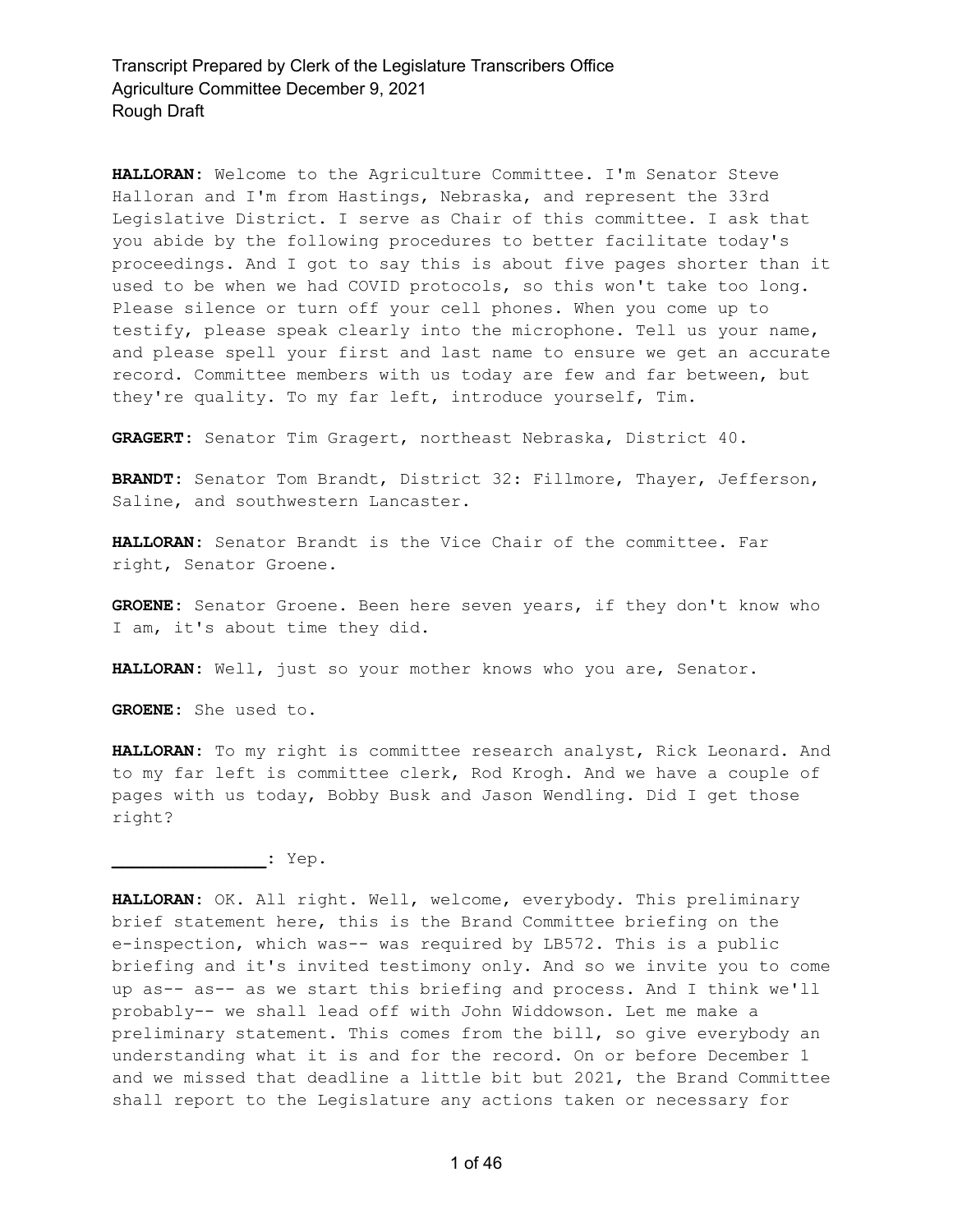implementing electronic inspection authorized by this subsection, including personnel and other resources utilized to support electronic inspection; how the brand committee's information technology capabilities are utilized to support electronic inspection; the listing of approved nonvisual identifiers; the requirements for enrolling cattle identified by approved nonvisual identifiers; current and anticipated utilization of electronic inspection by the livestock industry; and the fees required to cover or recover cost of performing electronic inspections. Welcome, Mr. Widdowson.

**JOHN WIDDOWSON:** Thank you, Mr. Chairman. My name is John Widdowson, J-o-h-n W-i-d-d-o-w-s-o-n. Thank you, Mr. Chairman and fellow senators, for having the Nebraska Brand Committee here today to update you on the progress of the e-inspection project in LB572. I would just to-- good afternoon, Senator. I would like to just maybe back up just a second and give you a little bit more update on a few other things in LB572 so you just know the progress of that. On September 1 in LB572, we had a 48-hour notice on September 1. That was implemented within the agency. That has been very successful and has been a huge benefit to our staff, and the producers seem to have grasped that 48-hour notice fairly well. Going to October 1, we did implement the fee reduction on inspection from \$1 to 85 cents. So that was implemented on October 1. On November 1, we implemented the waivable citation for all those violations, so that was implemented on November 1. And the committee has just decided and we will have an implementation day of January 1 of 2022 for the new brand research fee of \$50. So that kind of gives you an update of certain items that were in LB572, the timelines of when they were implemented and how that progress is going. Obviously in LB572, we have the ability for e-inspection. And that's the primary reason that we are here today. We also had in LB572 the mileage of converting our surcharge fee to mileage. At this point in time, we're still working on all of the equation for that; and the committee's thought process is to pair that with the inspection process or maybe a little bit before that. So that's where we're at on the mileage to kind of work those things hand in hand. Today we have three committee members with us and we also have our IT coordinator with us. And so we will kind of tag team on- on some questions and answers for you guys and also a little bit of report. We all have different roles and strengths on the e-inspection. So at this point in time, you've gotten our report. I don't want to go word for word and read it to you. I don't think that's what we're here for. We are in a process. We, as a committee, we decided that it was very, very critical and very important to have producer input. And so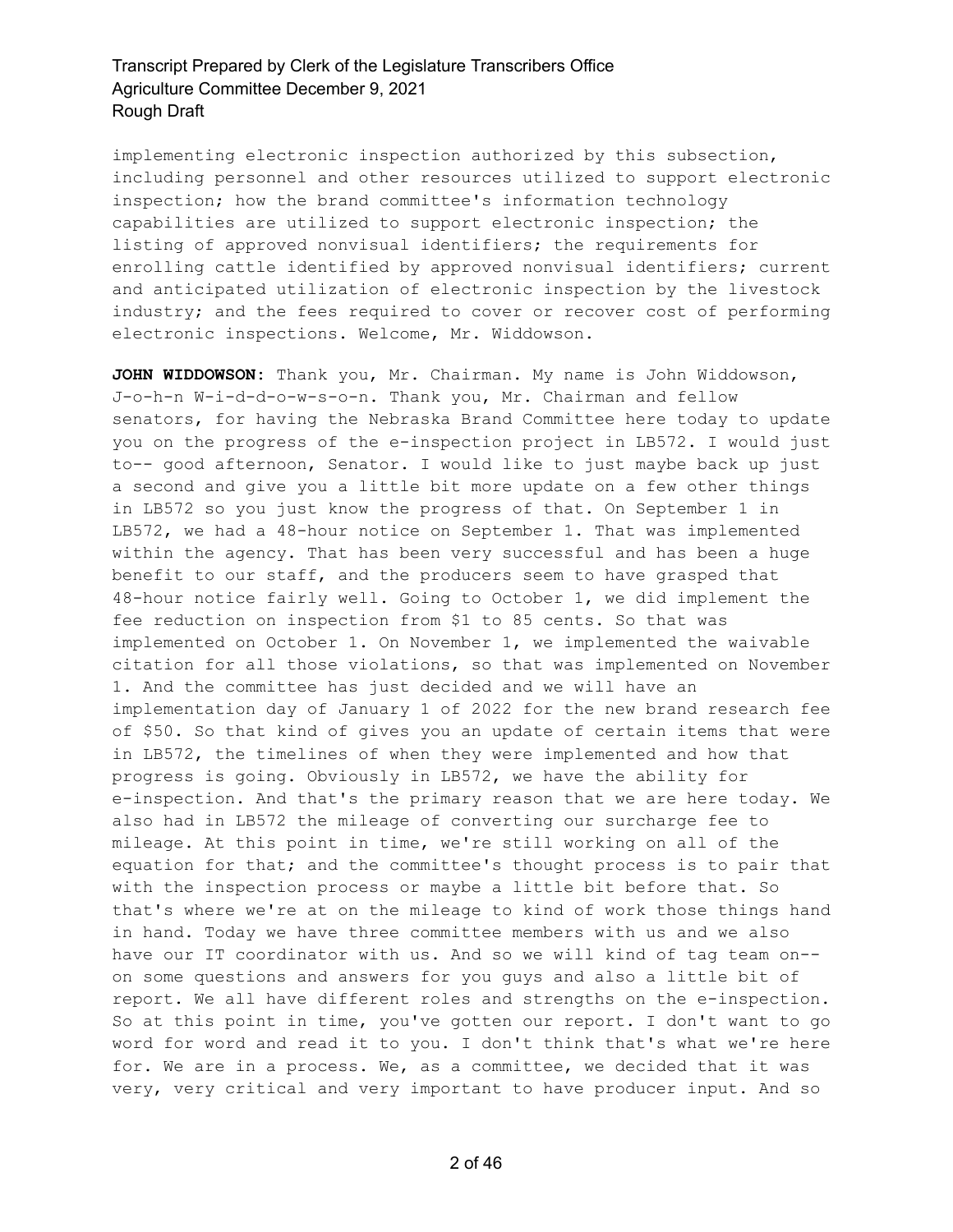the committee instructed me and Danna Schwenk, our IT coordinator, to coordinate and develop a group of producers that would give us some insight. And so we have formulated the e-inspections subcommittee. That's a group of 10 individual producers. They represent themselves and their-- their operations that they're associated with. As of today, we've had two of those subcommittee meetings. And basically what these producers are doing are just giving us their feedback, their understanding of how EIDs and potentially the use of e-inspection could affect their operations or the segment of the industry that they represent. From that perspective, we have people representing the dairies. We have multiple of the 10, multiple that are representing the cow/calf sector, the feedlot sector. We have a veterinarian on-- on that. We have the option markets on there. So our goal as a committee and staff was that this e-inspection is a very major important part of what we're going to have happen to our agency. And we felt like it was very important to have the stakeholders that are going to be involved in this to have a definite hand in developing and telling us what they want from the product and how it should work. I will probably at this point in time pass it, pass on to Danna Schwenk or Duane, whoever wants to come up, and touch base a little bit more on that. If you would have any more questions for me at this time. Danna is probably going to go through the process of the steps a little bit more in depth of where we are. She's more of the expert on the IT side. So are there any questions for me before?

**HALLORAN:** Any questions at this point? We can always bring you back if you'll sit close to the front after everybody else has had a chance to testify or make a presentation. And then we can ask questions and direct them to whoever most pertinent to answer them. Any-- any questions now, though? Seeing none, thank you.

**JOHN WIDDOWSON:** Thank you, Chairman.

**DUANE GANGWISH:** Good afternoon, Senator Halloran, members of the committee. My name is Duane Gangwish, D-u-a-n-e G-a-n-g-w-i-s-h. I live in Lexington, Nebraska, and currently work for Darr Feedlot. I'm also a member of the-- the Brand Committee, recently appointed by Governor Ricketts here in late, in 2021. I have been asked to be the committee member leading the charge on the e-inspection process. As John said, we've had two meetings so far and he's kind of described the makeup of that subcommittee. I'll elaborate just a little bit. The members of the subcommittee bring a pretty diverse personal experience, some of them many decades long, some of them generations. One of our members is a dairy producer. They have seven dairies that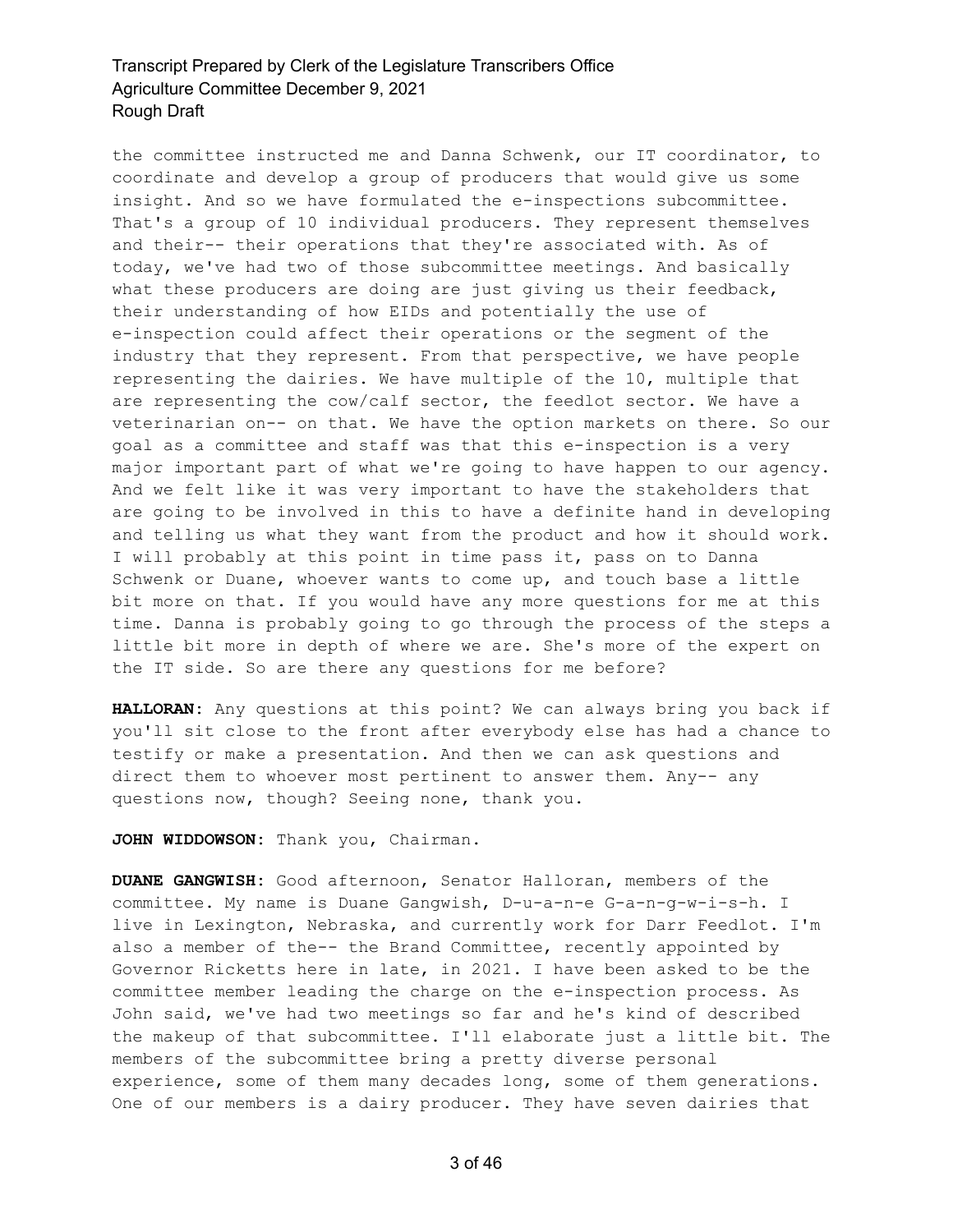own Oshkosh Feed Yard. Those seven dairies are located in Wisconsin. They bring two- and three-day-old calves from Wisconsin to Kansas on a health paper. Then they move from Kansas to Nebraska on a health paper. They're developed at the Oshkosh facility, potentially bred there, and then moved back to Wisconsin on a brand inspection in and out. And there's no change of ownership. They just slick-hided cattle and they're all Holsteins, so they tend to look a bit alike. So we consider that as a low hanging fruit. Another member of our committee is a cow/calf rancher from Cherry County, who owns his cattle from ranch to rail. He owns them all the way to harvest and has used EIDs in his management facilities for several decades. And those are kind of the two extremes. But as John alluded, we-- we brought this group together to bring their personal experience of both successes and failures of using these technologies. LB572 specifically addresses nonvisual identifiers. Today, we have a lot of maybe innuendo, maybe a misunderstanding, maybe lack of knowledge that that all surrounds a little electronic EID, and that is not the case. We are trying to craft a methods and procedures that will be effective regardless of the platform of not-- regardless of the type of nonvisual identifiers. There are some that are specifically eliminated in LB572, but there are many today that we don't know. I'm familiar with an organization that is currently working on facial recognition for cattle. We know that that exists in-- in our society and our world today, used on people. But the same principle is the case, and they're wanting to include that in a blockchain format, from birth to harvest. So that is the technology again and on-- we could say it's a visual because it's facial recognition. But in any case, how might the policies, procedures, and methods within the Brand Committee and specifically e-inspection adapt to new such technologies? So the process that we're at at this point is trying to gather information, gather understanding of how these may impact the different segments of our industry both the-- the traditional cow/calf ranch in the Sandhills of Nebraska; yes, feedlots even harvest facilities eventually. The committee has focused our intent with the use of the e-inspection initially to be in nonchange of ownership types of inspections. We want to learn to crawl before we walk and learn to walk before we run. So eventually, it is our intent and our intention beginning to have e-inspection for change of ownership. But prior to that, we want to make sure that we work out the bugs, work out the issues that are part of that process for nonchange of ownership. So that is the-- the makeup, kind of a broad makeup of the committee. It's wide and varied. We are gathering, as I said, information on the successes and failures. I personally have been involved in probably 300,000-plus EID transactions in my career,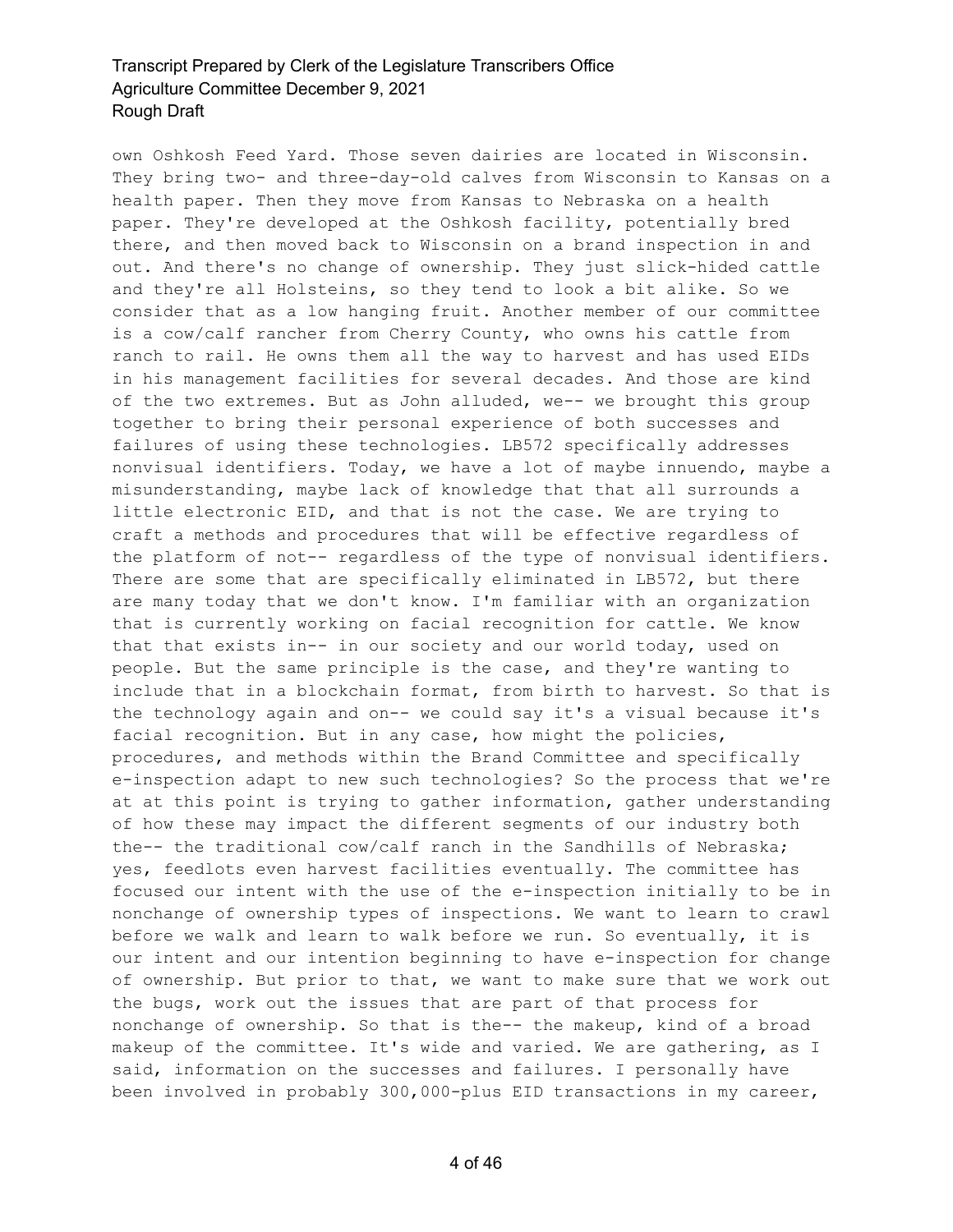both at Darr Feedlot and prior to that, working for Verified Beef, which was the second largest PVP company in the U.S. So those are having to verify the characteristics of cattle all the way from birth to harvest, and that is all done with, in that case, is done with an EID, possibly the little round ones or a different type of tag. So I've survived several USDA audits in that process, but broad experience with that. That's kind of an update of that makeup of that committee and what our-- our focus and what our intents are. I will tell you that based on the first two meetings that we've had, I fully expect that this process will take 18 months to 2 years before that subcommittee brings back recommendations or ideas to the five Brand Committee members for consideration. So my caution to both producers and to others is be patient. We want to make this be right. We want it to work for everyone, and we've only just begun the process of working on this endeavor. So with that, I'd be happy to answer any questions that you may have.

**GRAGERT:** I think I have one.

**HALLORAN:** Senator Gragert.

**GRAGERT:** Just clarifying for me. Thank you for your testimony. Thank you, Mr. Chairman. The Brand Committee, the primary responsibility of the Brand Committee is ownership, right? I mean, that's your whole mission is who-- that individual owns those cattle that he's about ready to sell.

**DUANE GANGWISH:** The statutory responsibility for the Brand Committee is to enforce the statute, sir. A part of that is identifying ownership, hot iron brand or a freeze brand, which are prima facie evidence of ownership, much like the title to your car. Once I have that, that is a title to my animal. Also, as part of the responsibilities of the Brand Committee, if I-- if I move those cattle from this location to another location, I still own them. Say I move them to summer-- summer grazing, or if I'm in the Sandhills and I move them to the Platte Valley or somewhere else for cornstalk grazing, that's a nonchange of ownership transaction. So that's a part of the responsibility of the Brand Committee as well.

**GRAGERT:** So just basically boils down to ownership.

**DUANE GANGWISH:** Yes.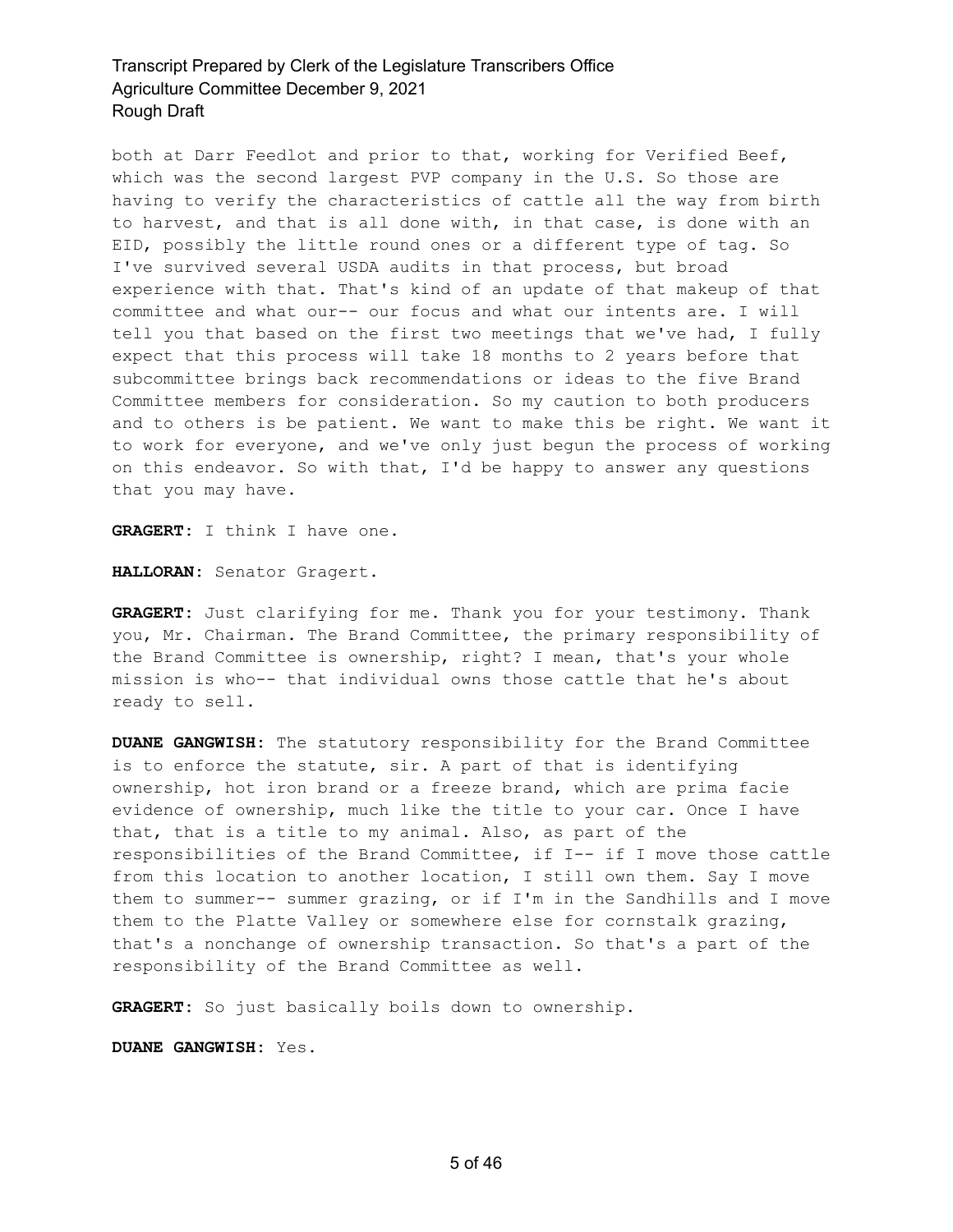**GRAGERT:** With the EID then, what will the cost be for software? You're not going to go above, get more technical about what you're tracking with this new EID and the computer, are you?

**DUANE GANGWISH:** I think Ms. Schwenk will be more--

**GRAGERT:** OK.

**DUANE GANGWISH:** --versed to answer that specific question. But in general, the technology and the software, etcetera, that is used in the industry today per se, I read every EID that arrives at the feedyard and every EID that leaves the feedyard. And that's-- those technologies and those-- those costs and that software is already present throughout the industry. There may not be on-- on some operations. They may not have that technology or software at this point, but the cost of entry is rather insignificant.

**GRAGERT:** OK, thank you.

**HALLORAN:** Senator Brandt.

**BRANDT:** Thank you, Chairman Halloran. Thank you, Mr. Gangwish, for your testimony. So at the Darr feedyard where you've used the EID for a long time, what percent of the cattle typically will lose that button? They get it snagged on the fence or panel or something like that?

**DUANE GANGWISH:** It's an excellent question, and it varies. But I'll give you specific examples. Generally, inbound cattle, we-- we feed cattle for-- Darr is a commercial feedlot, so we don't-- I personally own cattle at the feedyard, but the company itself may only own a couple of hundred. So-- but we feed cattle for one particular customer, about 35,000 to 40,000 head per year. As those cattle arrive at our facility, they all have to have an EID prior to arriving. So at some point they've been in the sys-- in a system. And it's in the neighborhood of a half a percent or less that will arrive without, that are torn out or have fallen out or have in some way been removed. So that's--- and on outbound cattle, we've had situations. We had a particular packer call us and tell us that only a third of the EIDs were reading, and it was later discovered that they had a software issue. The tags were present. Industry standards that are the ISO standards for the manufacturers require that they have less than 2 percent failure rate or less than 2 percent fall out.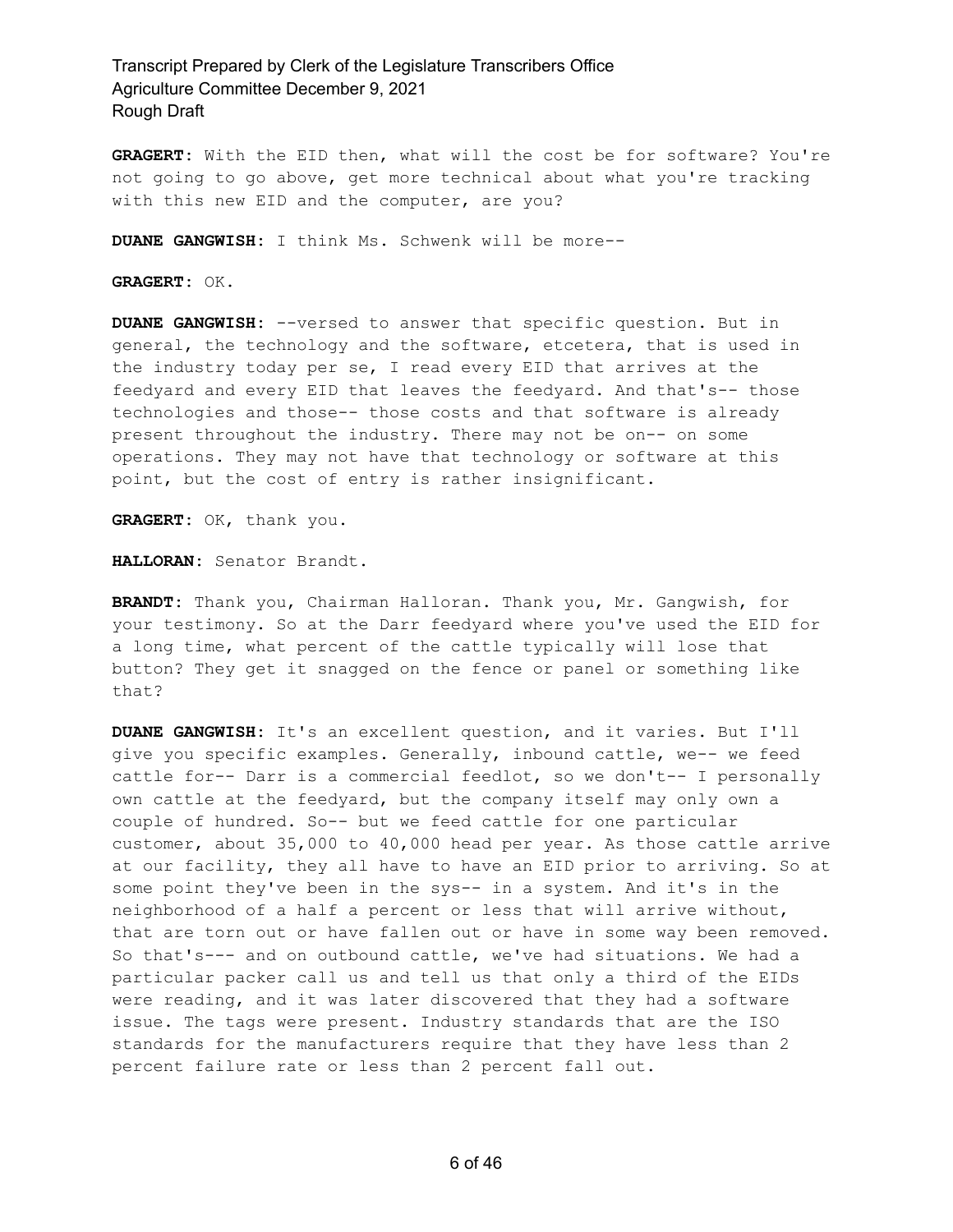**BRANDT:** So then what's your standard procedure? You've got a pen of 100 cattle and a couple lost their EIDs. Do you just enter those as no EID because they won't have a hot iron or freeze brand on them?

**DUANE GANGWISH:** They may or may not have a brand on them, depending on our customer and where they come from; and if they come from a western state, they will have a brand on them. If they come from an eastern state, they may or may not, mostly not. In every one of the PVP programs where they are identifying those animals for export, whether it's to Europe, to Asia or some other location, those all require specific characteristics to follow those animals. And the USDA AMS oversees all of that. All of those programs require if you're going to-- if you have a lost EID they require a secondary identifier. So I spoke of the one customer that we feed 35,000 to 40,000 head, those animals all have a secondary identifier and those are identified prior to our arrival. And if they're not prior to our arrival at our location, we record them. So if an EID were to be torn out or lost, we can replace it as long as we have a secondary identifier. So that's the case in a-- in a feeding operation, how we handle that particular situation.

**BRANDT:** All right. Thank you.

**HALLORAN:** Mr. Gangwish, when was the last-- what was the date of the last committee or subcommittee meeting that you had?

**DUANE GANGWISH:** I believe it was December 17-- November 19, December 17 hasn't come yet.

**HALLORAN:** I don't know about other members of the committee, but-- but I'm guessing they've gotten a lot of emails and phone calls on the question about the-- it being not open to the public and to the press. So I'd like to ask you to address why that was the case. I think if you noticed and I made a special emphasis of it when I opened this meeting that it was a public briefing, open to the public, invited testimony only, but it was open to the public. And clearly the reason we do that here is because everything we do here is very dependent upon trust of the public, right? And transparency builds that trust. And whether or not there's anything going on that-- that's underhanded or not doesn't matter. The perception becomes reality sometimes, right? And so it's to me, it's so important that everything is done to the public, press invited. And just-- and I mentioned this to Mr. Sawyer previously that, you know, when you have the press there, I invite the press. The press is at every committee hearing that we have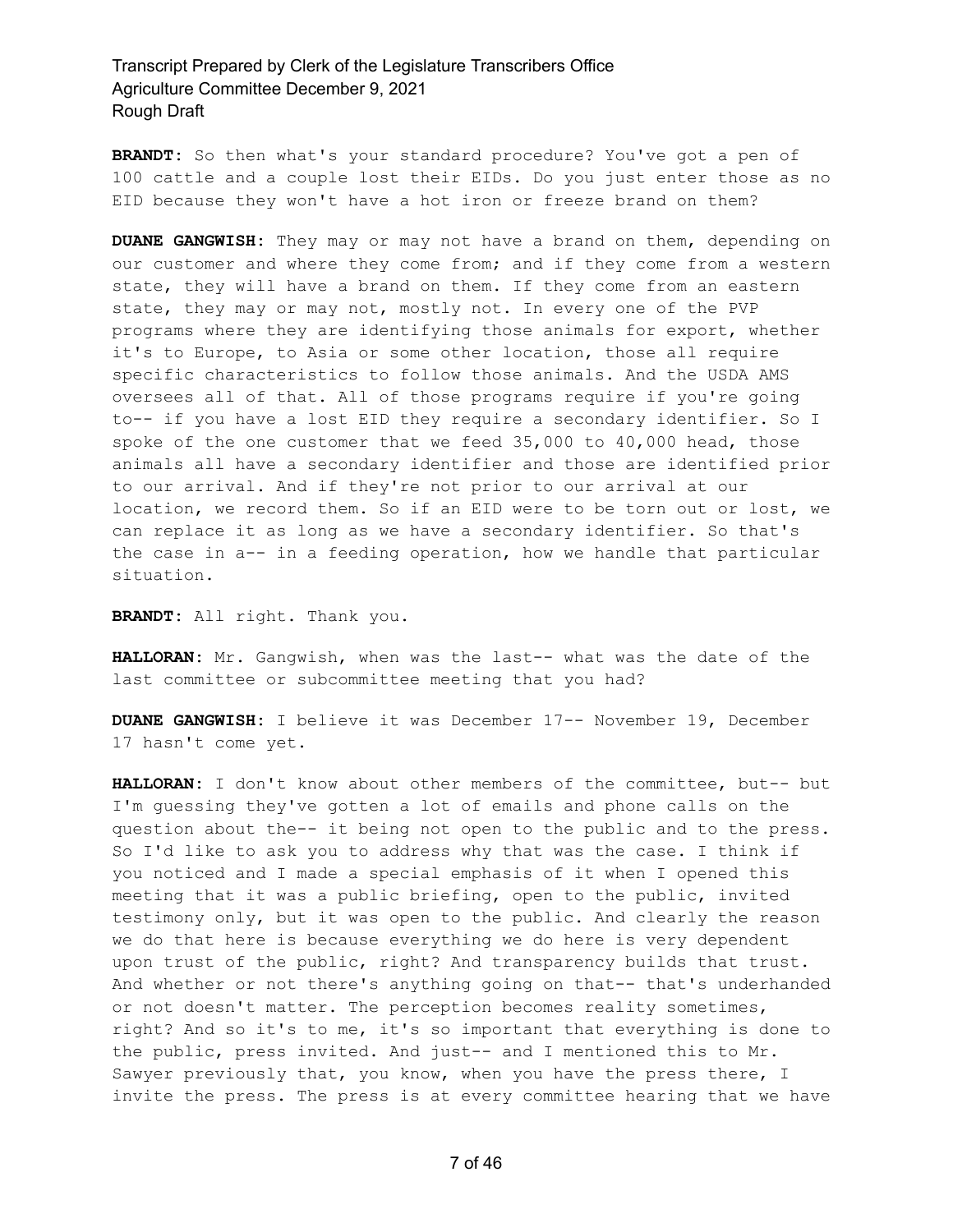here. And when we go into Executive Session, granted, the public's not allowed in there because we're talking about the bills and talking about forwarding those to the floor. But the press is always there. And what we tell-- direct the press, we give them some direction on that. We ask them not to quote anyone of the committee members. If they want to quote them, they need to ask them personally if they can quote them. But that being said, I wish you would address why it was chosen not to have this open to the public.

**DUANE GANGWISH:** Thank you, Senator Halloran, for the question, and I'll-- I will address it very directly. 84-1409(1)(b) specifically allows subcommittees, working groups, or smaller groups of a state agency to have discussions to gather information. And it was chosen to do the-- this subcommittee, specifically in a environment where there was a freedom to share information, successes and failures. Not everybody wants to confess their failures openly and widely to the public. There's also been some privileged business conf-- business information that has been shared within the organ-- within the subcommittees that it was felt that it was better to allow that kind of conversation open and wide without it being publicly printed, publicly shared. When I say privileged business information, I mean the number of head of cattle on feed, the number of who the customers were, what their particular business transaction types, methods, locations were and how those excesses and failures of using EIDs might impact their business or impact their customers' business. That is the why and the-- the committee, the subcommittee is made up of a very broad spectrum of stakeholders within the industry. And so therefore trying to-- there's nothing to hide. The intent of having a wide group of people is bring broad information, broad perspective. And as I said a few moments ago, we fully expect this to be a one- to two-year process to try and bring this back to the full committee for consideration. So the intent of the subcommittee is, I'm being redundant, but gather information, gather ideas, discuss successes and failures before it would ever bring a recommendation or a suggestion back to the official Brand Committee for initial consideration.

**HALLORAN:** Senator Groene.

**GROENE:** I'm still trying to grasp how this e-inspection has anything to do with the Brand Committee's mission. It seems like it's an inventory control between the buyer and the seller and the consumer who wants e-inspection. So I'm looking at being a brand Inspector. A thousand head show up at the packing plant for ship. You said 2 percent failure, so 20 of them don't have a-- should the brand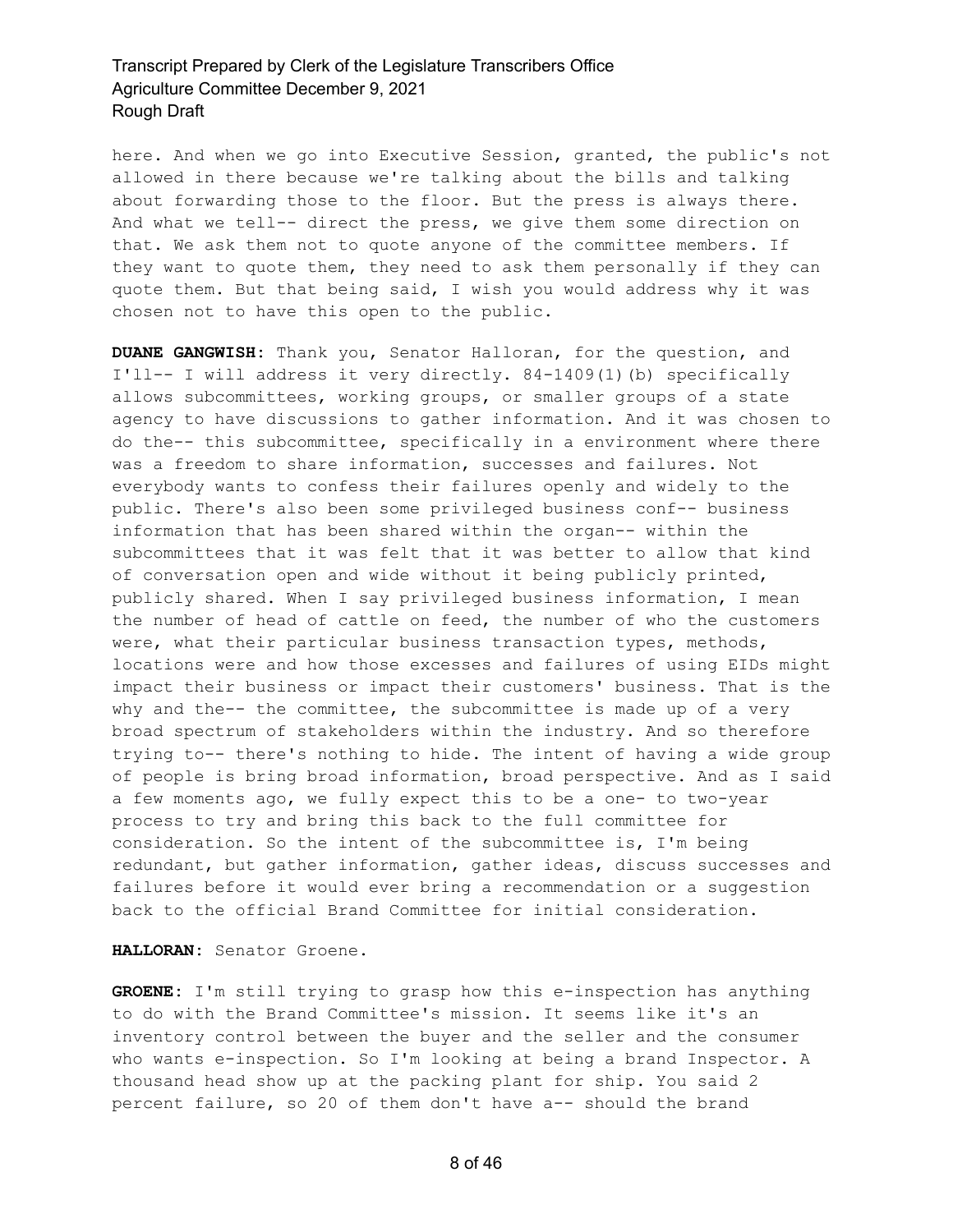inspector think those were stolen because there's no identification? The-- the tag or whatever is gone. How does this prove ownership when you have a failure rate of a little tag that can be removed by anybody? I could go into your lot and take one, load it up, take it home, clip the tag off. So how does this help the main mission of the brand?

**DUANE GANGWISH:** I think the best way to answer your question for myself, there may be others behind me that would answer that possibly differently, the Brand Committee today is also required to identify slick cattle. The brand inspect slick cattle. For the benefit of the committee, slick cattle is those that carry no brand. They are- there's no, no permanent physical [INAUDIBLE]

**GROENE:** I understand that. Mine are not branded

**DUANE GANGWISH:** Correct.

**GROENE:** So if you got a tag in the ear and that tag disappears, they're a slick cow.

**DUANE GANGWISH:** Yes, sir.

**GROENE:** But you tell the packing plant these were all owned by you and they all had or you-- or your customer and had a tag in it. So 2 percent of them don't have the tag, so therefore, how are they-- how are you to prove that those are yours because your identification isn't there? You don't have a-- you don't have a brand.

**DUANE GANGWISH:** Correct. As-- as I mentioned earlier, what our intentions are to begin with the nonchange of ownership and prove up on that first. It-- it's entire-- I agree with you that a tag can be removed. If it's an 840 tag, if the first three numbers of that tag are 840, that is a USDA tag and it says right on it, unlawful to remove. That's a federal offense.

**GROENE:** Unlawful to steal a steer, period.

**DUANE GANGWISH:** Well, it's--

**GROENE:** [INAUDIBLE] removing the tag.

**DUANE GANGWISH:** I believe it's unlawful to steal anything. However, that still happens. Your specific example is cattle going to a packing plant.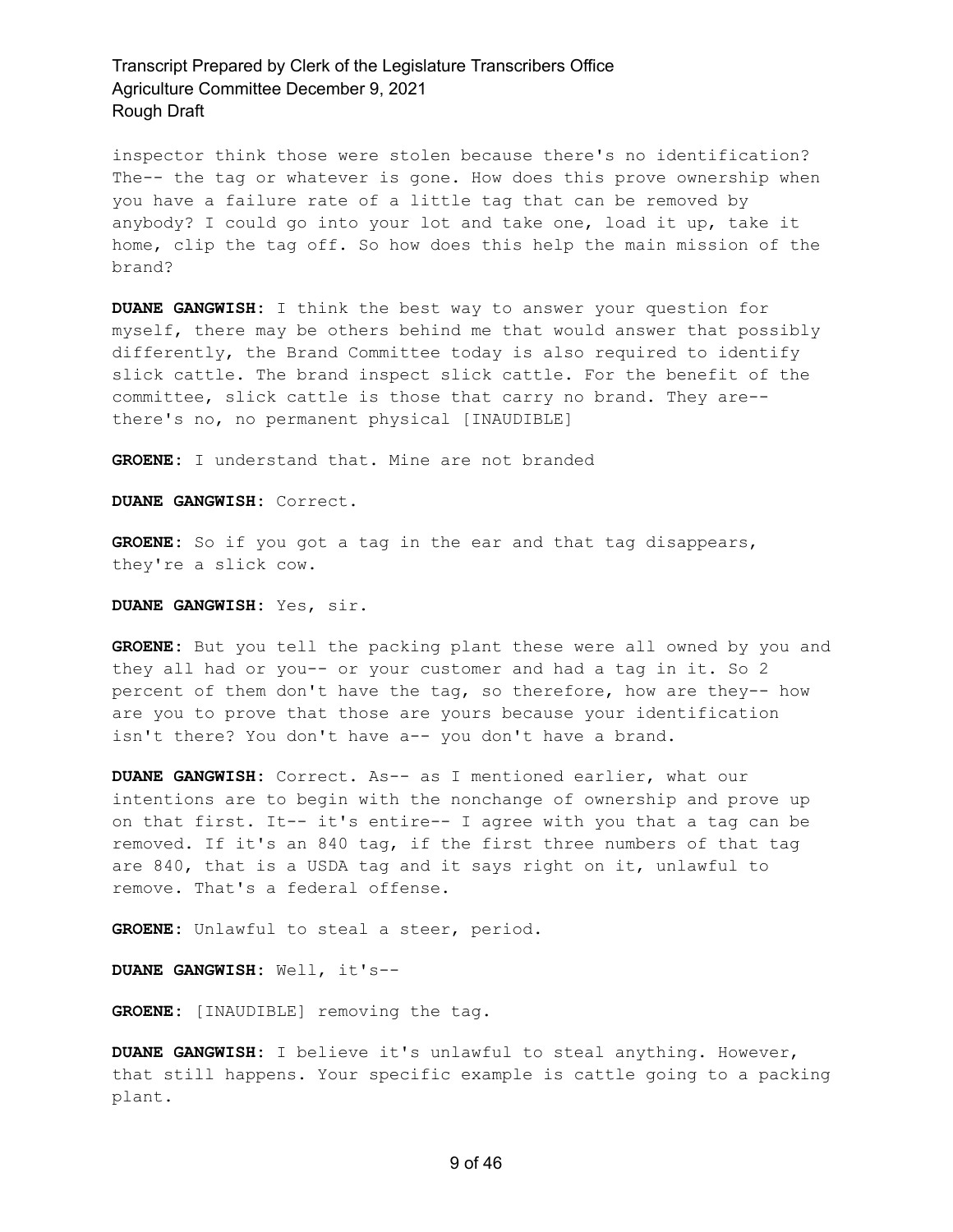**GROENE:** From your lot for a certain customer.

**DUANE GANGWISH:** From our lot, yes.

**GROENE:** I'm assuming what you like this-- about this is it's inventory control. You can just-- cattle can mingle; two lots could get together. You can separate them easily with their electronic scan, which one is, belongs to who.

**DUANE GANGWISH:** That is precisely true, and I do that every single day, Senator. Specifically, yesterday we had one heifer come in with a group of 800 steers. We saw that it was a heifer. We put it into another group. The paper trail didn't-- internally, the paper trail didn't follow that one animal. We scanned those animals. I saw that that was from one animal in that pen, from a particular ranch, and all of its cohorts were in another pen. So to your point, can it be used as an inventory mechanism? Yes. At Darr Feedlot, we use it as an animal-- as an inventory tool. We also used it as an animal health tool. I can tell you which animal has been received, which medication, when it was sick, what day it was sick, did it recover, did it die.

**GROENE:** How did you-- how did you do that? You, you update that tag all the time, the information on it?

**DUANE GANGWISH:** We attach information to that EID internally in our software in our business.

**GROENE:** So all you're scanning is the EID and then it relates back to the [INAUDIBLE]

**DUANE GANGWISH:** But there are two other identifiers that we also use in case that one is missing. We can identify that animal specific to harvest facility. We have to ensure that there-- there are no drug residue withdrawals. Antibiotics of different kinds have a different withdrawal period, and we have to prove that every time that we ship.

**GROENE:** So in the future, could a rancher have this EID and he could just run a drone and check his inventory and can the EID be scanned remotely?

**DUANE GANGWISH:** Depending on the type of technology. The-- the low frequency tags have a read distance of 18 to 24 inches. We have alleys that are just wide enough for cattle, and we put two antennas, one on each side and so that we're assured they're reading properly. I could not read one of those types of tags at a distance of three feet. So to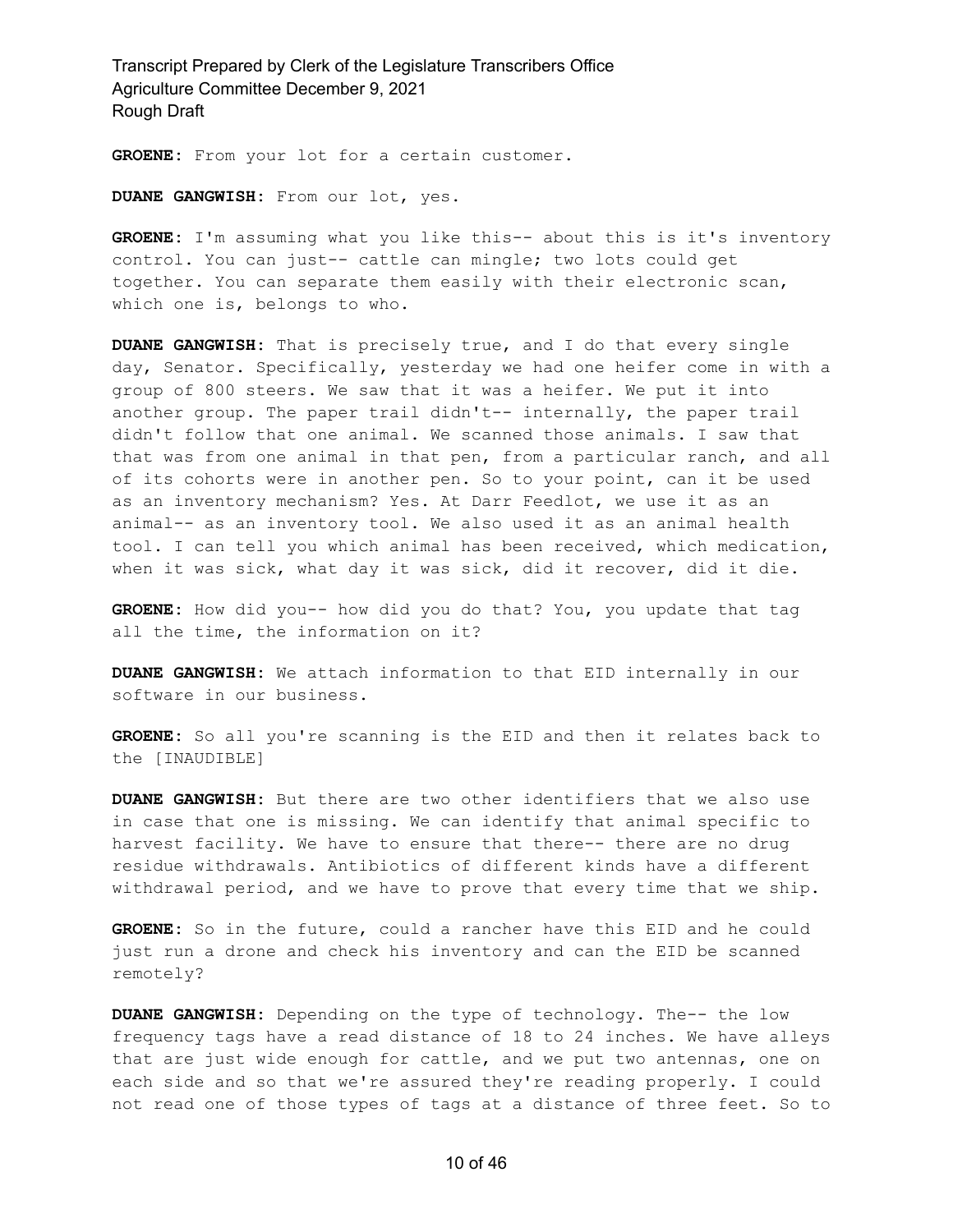answer your question directly about a drone, no. If the technology being used was high frequency, that read distance is approximately 20 to 30 meters. And I do use that type of technology at our facility for our-- in our harvest situation. I put a UHF tag in a silage truck or a high-moisture truck. When it comes across the scale, I can read that tag. It's just a number, but it's associated with a producer and a commodity and a price and etcetera. So if the technology was high frequency, could it be read with a drone? I would have to say yes. But again, the distance of 20 to 30 meters. So at that point, you're going to create a significant amount of excitement [INAUDIBLE]

**GROENE:** [INAUDIBLE] question. When was the last time the Brand Commit-- the brand office recovered stolen beef from your pack, from your yard or helped you identify loss?

**DUANE GANGWISH:** I have only worked there about-- it'll be four years in April. Never.

**GROENE:** You never turned one in that you had something?

**DUANE GANGWISH:** We had one lost and they did recover it.

**GROENE:** Who did?

**DUANE GANGWISH:** They were Brand Committee. The brand office notified us. We unloaded some cattle late at night. The gate got left open. About 20 or so black cattle made it, meandered by the night watchman. We fetched some of them out of the irrigation canal, some out of some cornfields, but we couldn't find one. And about two and a half months later, somebody brought a steer in that was not branded, brought a steer into the Lexington sale barn. The brand inspector started calling, making phone calls. They were able to read the EID, and that EID tag matched our tag manifest, and so they returned the animal to us.

**GROENE:** There's one example where the EID card came into effect.

**DUANE GANGWISH:** Yes.

**GROENE:** Thank you.

**DUANE GANGWISH:** It wasn't-- your question was stolen. I apologize. I was parsing words.

**GROENE:** It got lost.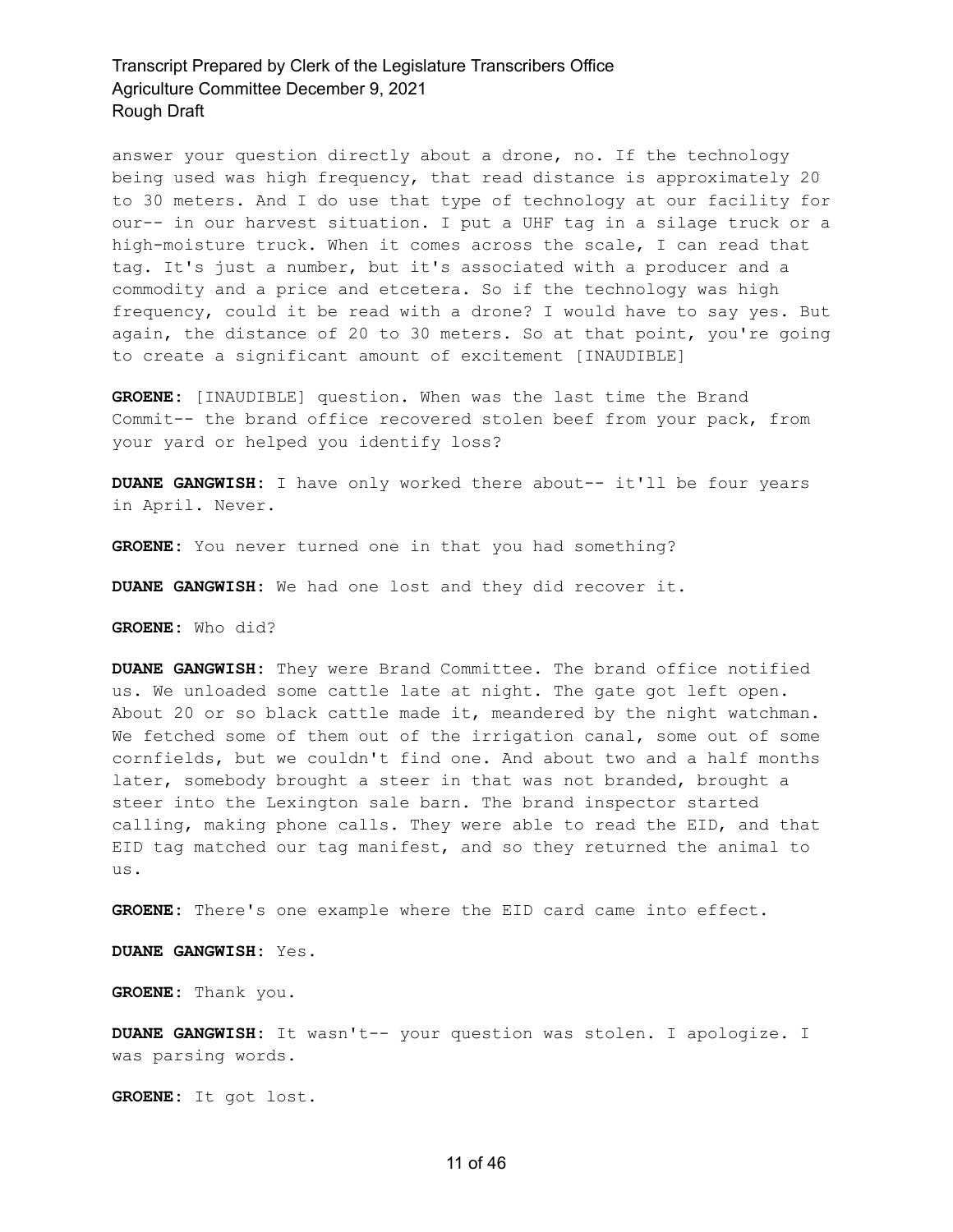**DUANE GANGWISH:** It went on a walkabout.

**HALLORAN:** Senator Brewer.

**BREWER:** Thank you, Mr. Chairman. All right. Here's the dilemma that we're in. From the time that most of us came into this body, there's been a push to just collapse and do away with the Brand Committee. So when you guys have and I understand that you claim that there's nothing to hide and that can be perfectly true. But what we live with is perception. And I don't think you could have done anything to cause more of an uproar amongst those who are absolutely convinced that those sitting on the brand commission right now have one purpose in life: to do away with that iron brand and to come up with these E-tags that are going to be the miracle to all the future for cattle. And that's exactly what they think happened in this meeting. Now I'm-- I'm pretty sure that's not what happened in that meeting. But unfortunately, perception is reality and that's the reality we're dealing with. So as much as you'd like to keep quiet, whatever you want to talk about or prevent someone from having to speak openly about things that they don't feel comfortable with, you have more of these secret meetings, and I guarantee we're going to answering more questions here about why you want to do that when we get beat up here every time we try and do anything that's perceived to be not transparent. And-- and so just, you know, understand that that makes it hard to answer because at the point and maybe this is the question I need ask you, is the end state for all the research and all the work that's being done on EID to change from the hot iron or freeze brand being the way to recognize ownership of cattle?

### **DUANE GANGWISH:** No.

**BREWER:** OK, that's good. That-- that helps us to hold at bay those who think that indirectly that is the end goal of all this. But you know, that's-- that's the mail that we have to answer that. You know, it's awkward because you don't have an answer on why the meeting had to be, you know, not only not open to the public, but to the press also. So I guess that's-- that's what I just want to share with you is that it puts us in a position where we don't have answers. Thank you, Chairman.

**DUANE GANGWISH:** And I would to-- you didn't ask me a question if I could elaborate. It was me who asked the press to leave.

**BREWER:** OK.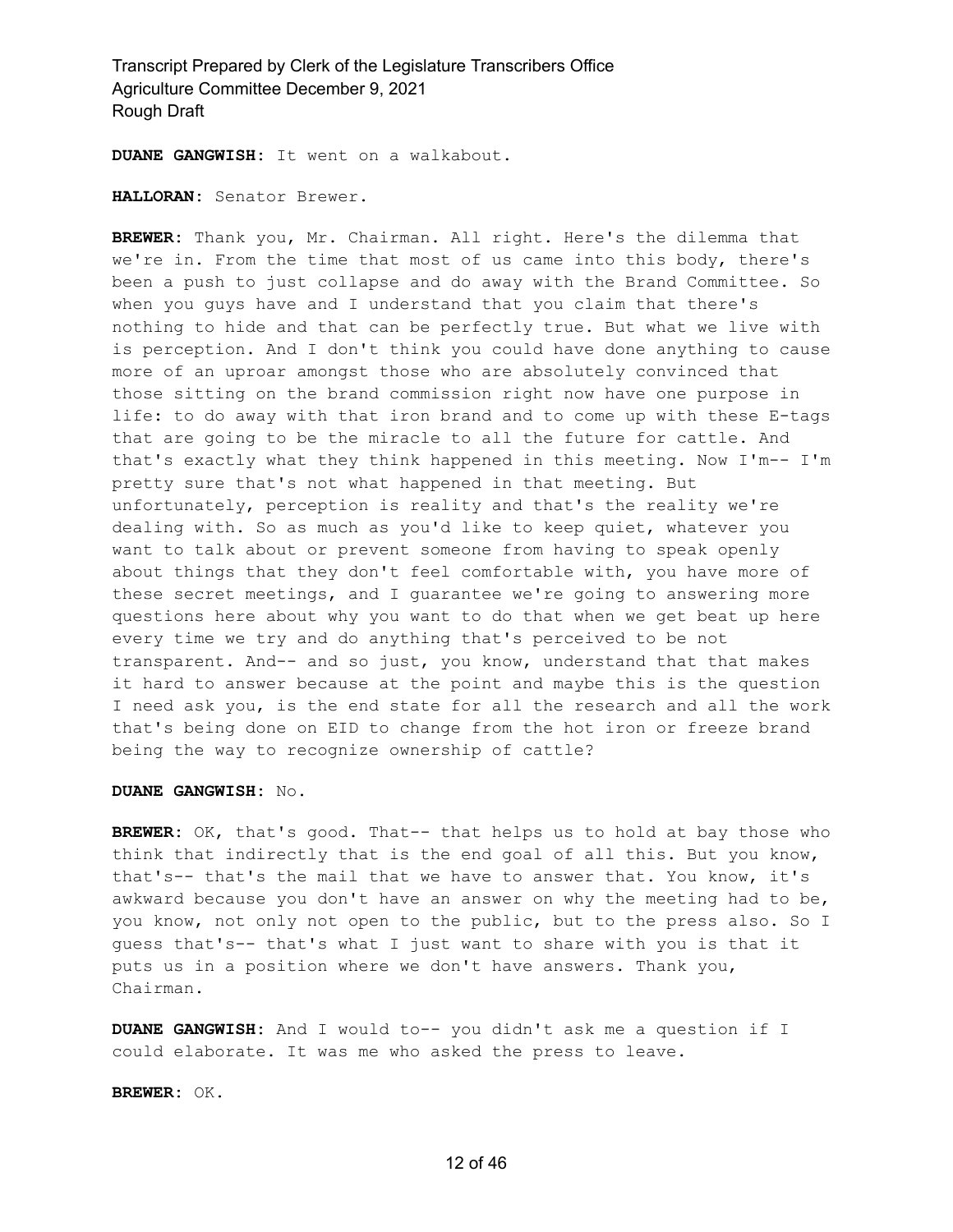**DUANE GANGWISH:** It was me. It was not some other person. It was me. I was familiar with the statute. I was familiar with the case law that is supporting the statute. And I was also familiar with the task at hand assigned by this LB572 to develop these processes. To your point about being secret, we had a open meeting December 1 that was public notice that was available for anyone and everyone. We had a-- an agenda item specific to public comment on the e-inspection subcommittee. We opened the meeting to that session of the portion of the agenda and it was silence. There was not one voice that was raised. There was not one question. The next day, Mr. Widdowson and Mr. Sawyer were invited to the Nebraska Cattlemen's Convention, to the Brand and Property Rights Committee to give an update. They gave an update about the e-inspection, about the other items required and enabled by LB572, and it was opened up to questions. There was not a single question or comment about e-inspection. So to those of you who have the opportunity to receive fan mail and phone calls, I would return to them and say this is going to be a long process. There are no secrets. There are no issues to be held in secret. It is a matter of finding ways to use technology to assist the Brand Committee in enforcing the statutes of the state. Just as with hot iron or freeze brands, which are voluntary, so will be e-inspections voluntary. So they are welcome to use them. They're welcome to not use them. I personally own a brand. I do brand my cattle. They are in the brand inspection area. I could choose not to. That is my privilege. So I would encourage each of you as you receive those questions and those concerns to state the facts that there are no secrets and no one other than a couple of individuals have raised their hand in concern.

**BREWER:** Just as a follow up to that then, do you anticipate any time in the future having any more meetings that are not open to the public or to the press?

**DUANE GANGWISH:** I anticipate that there for the remainder of the e-inspection subcommittee, the life of that subcommittee, that they will not be open meetings.

**BREWER:** They will not be open meetings?

**DUANE GANGWISH:** Will not be open meetings.

**BREWER:** All right.

**HALLORAN:** Senator Groene.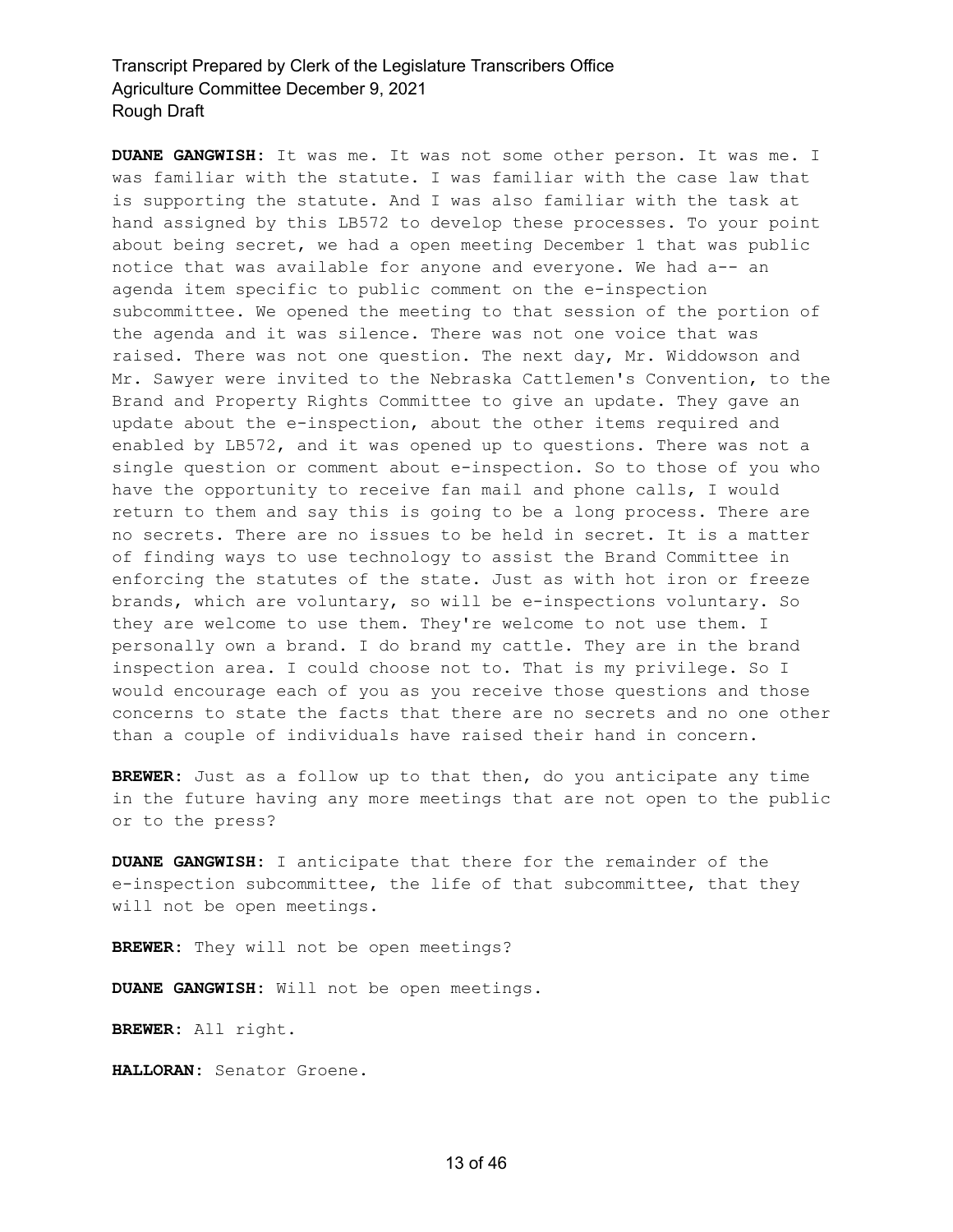**GROENE:** I was at a friend's feedyard the other day and I asked him what the brand inspector, how do they inspect your feedyard? Well, I got to fill out this little form every time when a load comes in and a load goes out, little sheet. Do you know what I'm talking about? You do that?

**DUANE GANGWISH:** He was incorrect, sir.

**GROENE:** All right. Explain to me what you do.

**DUANE GANGWISH:** If he was a-- if he was not a registered feedyard--

**GROENE:** He's registered.

**DUANE GANGWISH:** If he, OK, he is a registered feedyard. Upon arrival, those cattle, those animals have to either arrive, if they come from a nonbrand state, they have to arrive on a health paper.

**GROENE:** Yeah, a health paper.

**DUANE GANGWISH:** But they do have to be brand inspected in.

**GROENE:** All right.

**DUANE GANGWISH:** OK, that is done by a brand inspector during daylight hours with a 48-hour--

**GROENE:** I understand.

**DUANE GANGWISH:** --notice, etcetera, etcetera. Because he's a registered feedlot, he is able under the statute to ship cattle to harvest direct to harvest without inspection. And yes, he fills out a form that is quadruplicate. And one-- one copy goes with the cattle to the harvest facility-- two copies go with the to the harvest facility, one is retained on site, and one is submitted to the Brand Committee.

**GROENE:** He had a whole stack of them. All right?

**DUANE GANGWISH:** Yeah, I got boxes of them, sir.

**GROENE:** All right. And the Brand Committee or not the committee but the brand inspection people, they come out and look at those?

**DUANE GANGWISH:** Quarterly we have a person from the Brand Committee comes to our facility. They-- we have a paper file of many, many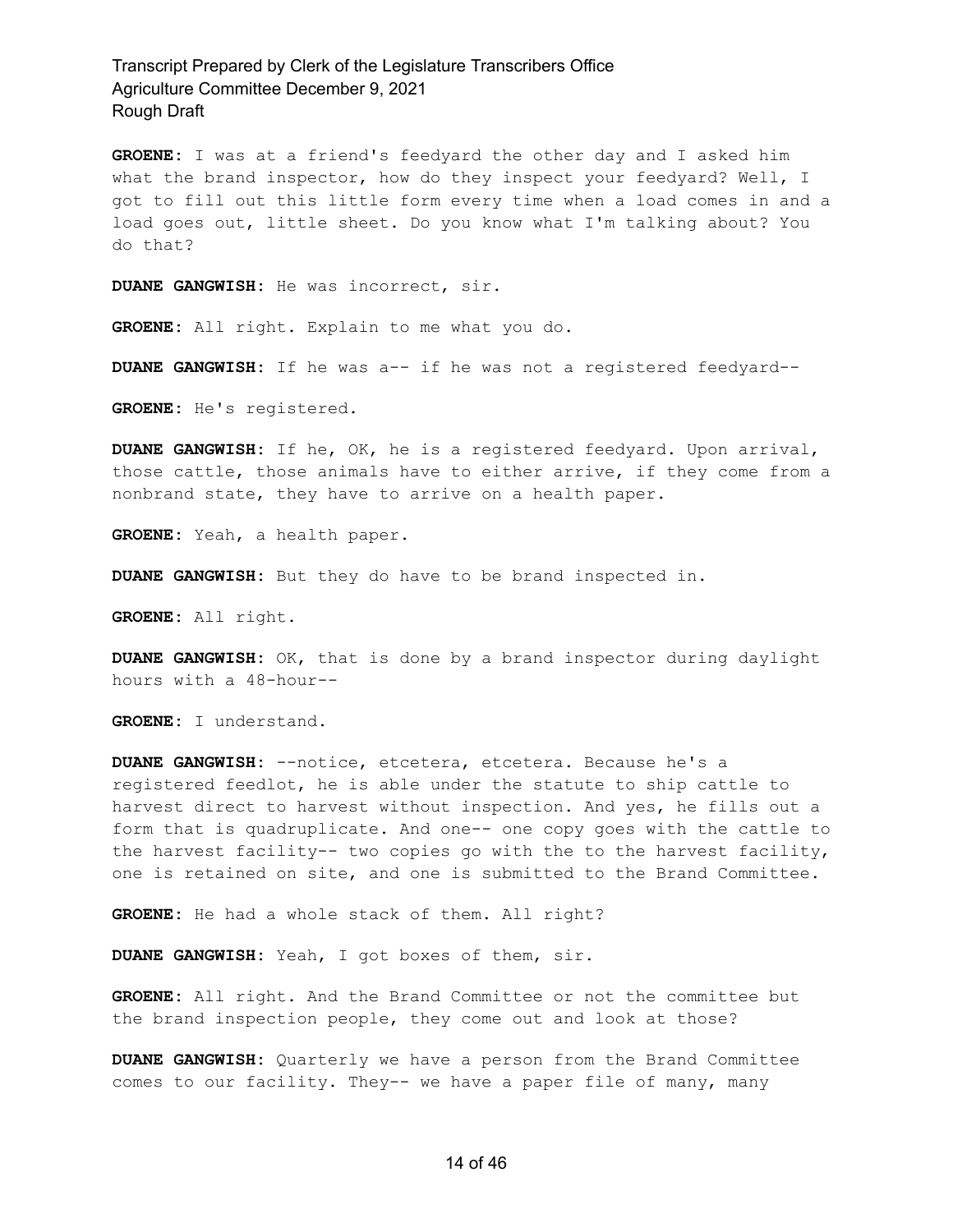filing cabinets. They pull those at random and they look for the proper documentation. And that's-- that's done quarterly.

**GROENE:** All right. So that's 1890. And now you're looking at 2020 with the E. Are you trying to eliminate that? What's the-- what's the reasoning? I'm talking about the Brand Committee, not about your inventory, about [INAUDIBLE] before you managing your inventory or sales. Are you going to get rid-- is the plan to get rid of those forms? That you-- that the Brand Committee can just rely on that e-verify or whatever you want to call it, "e-cattlefy." Right now, the statute says they have to fill out this form. All right? That's how they keep track of your--

**DUANE GANGWISH:** I don't believe the statute says that, but that is in the rules and regulations that they have to.

**GROENE:** All right, rules and regulations.

**DUANE GANGWISH:** Yes, sir.

**GROENE:** So we already have a system in place.

**DUANE GANGWISH:** Yes.

**GROENE:** Why do we need this e?

**DUANE GANGWISH:** Those cattle are not brand inspected when they leave our feedyard. That is merely a notification to the Brand Committee that that many animals left on this day and time and this is where they went to. Those animals are then brand inspected at the harvest facility, depending on the state. If we ship cattle to and we do this-- the other night we shipped 39 loads to Creekstone. That's at Arkansas City, Kansas, southwest of Wich-- southeast of Wichita. We fill out the paperwork. Those cattle are all branded. We fill out the paperwork with that many cattle left. But Kansas is not an inspection state. So they were not-- by statute, we are allowed to ship those cattle on our brand permit and we fill out the paperwork and provide that.

**GROENE:** So this e, what is it? I'm talking about as a legislator and a government entity, the Brand Committee, as far as Senator Gragert said, it's ownership. How does this fit into it? We already have this form of system over here where we fill out the forms and we have the health certificates from out of state and they check it and double-check with-- make sure the packing facility got one of the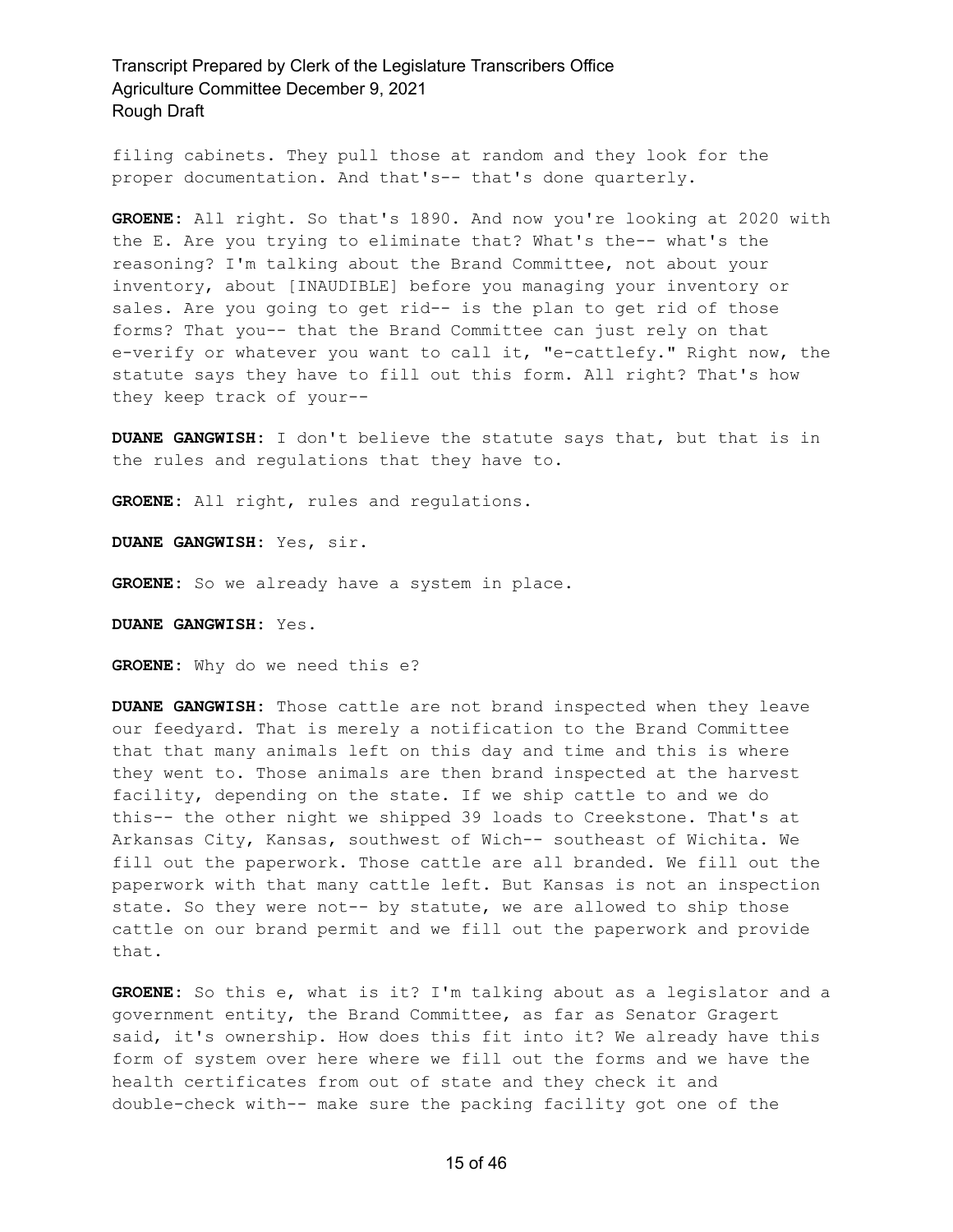forms from the-- from the feedlot. Why am I here with this e? We already have a system. Are you saying this system is inferior that we have now and this new one-- we'll use this new electronic to replace that? I'm trying to figure where we're going with this.

**DUANE GANGWISH:** We are being asked by our clientele, producers in the state of Nebraska, to be able to use this technology and LB572 allows for nonvisual identifiers to be used. Our task at hand as a committee and specific to this subcommittee is to figure out the how, where, why, when, not the why, but how, where, when, and if so, there has to be methods and procedures to effect the use of these technologies. It might be a DNA sample. It might be a retinal scan. It might be a nose print. In cattle, a nose print is like your fingerprint. Or it might be facial recognition. I think there's a lot of concern going on that there's-- that this is going to change everything. Let me say once and for all emphatically, and you will hear Mr. Widdowson say this repeatedly, there is no intent, desire, nefarious or otherwise to do away with hot iron brands or freeze brands. This is merely a voluntary program that could be used. And we need to figure out the how can it be used so that it supports the statutory responsibility [INAUDIBLE].

**GROENE:** Your feedyard, how would it help your feedyard?

**DUANE GANGWISH:** It won't.

**GROENE:** You still plan on filling out those pieces of paper for every load?

**DUANE GANGWISH:** I'm required to do that by law.

**GROENE:** And you're doing this for commercial reasons, for business reasons, using the tag, identifying your clients like inventory.

**DUANE GANGWISH:** Not inventory, sir. We use it for disease tracking, for carcass data, for performance data. [INAUDIBLE]

**GROENE:** All right. So I'm your customer and I'm bringing in 10,000 head every month to you to feed taking it then to my [INAUDIBLE] You don't use it to help that client keep track of his 10,000 head?

**DUANE GANGWISH:** In this particular case, that client keeps track of them themselves.

**GROENE:** How?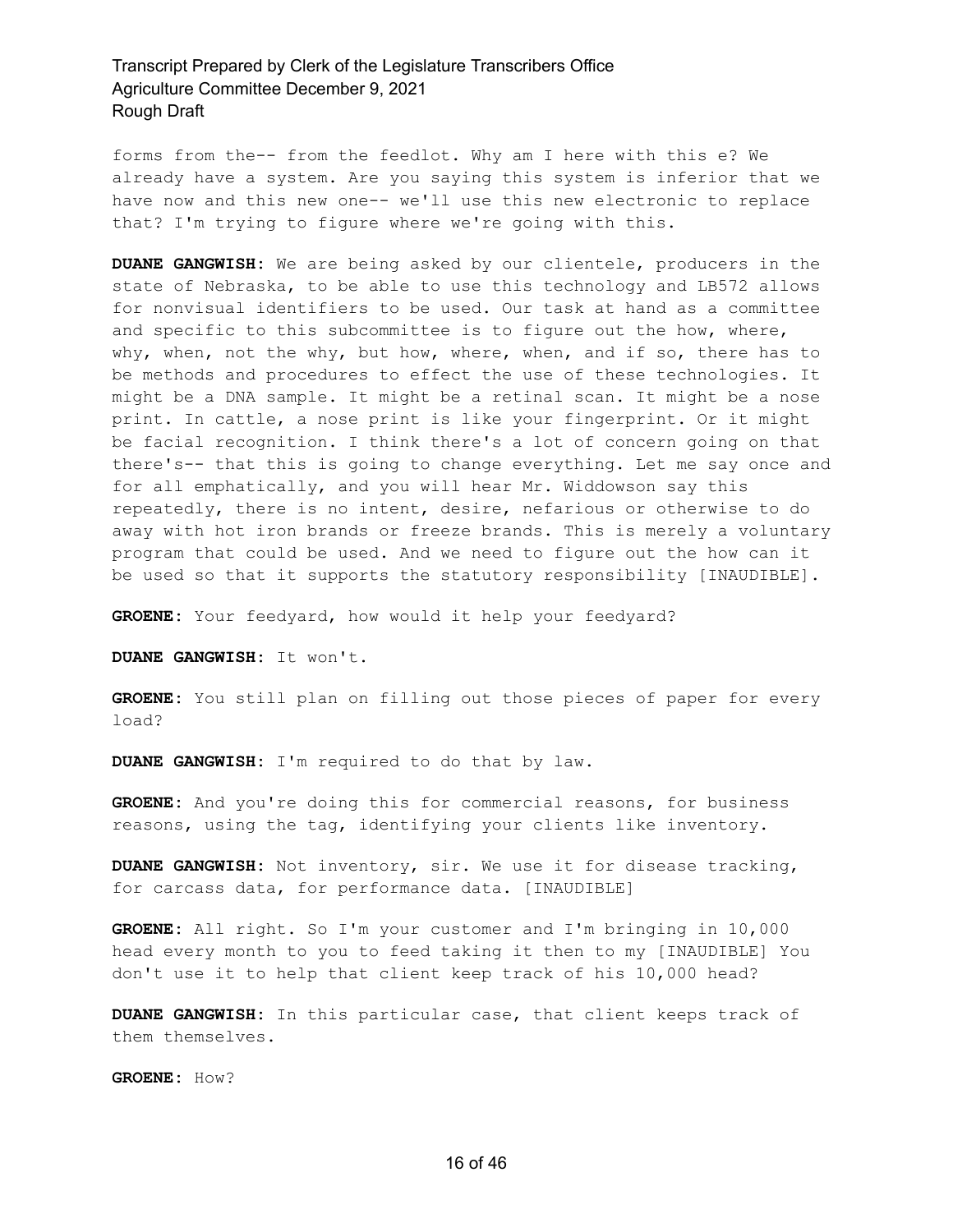**DUANE GANGWISH:** They have an API into our database, and they can know when we moved an animal to another pen. So that is a very advanced circumstance. They will call me and say, this animal's in a different pen. When did you move that [INAUDIBLE]?

**GROENE:** And it all started with that tag.

**DUANE GANGWISH:** It didn't start with that. They developed that system in the last year and a half. These tags have been around for 20 years.

**GROENE:** But how do they know it moved because you physically entered- someone on your staff physically entered we moved this cow over here?

**DUANE GANGWISH:** Not a cow, sir. It was--

**GROENE:** Steer.

**DUANE GANGWISH:** --or heifer. We use them in a business sense different than what the e-inspection program is being designed to, not designed, is being evaluated to use. We're trying to be able to say if Senator Gragert wanted to move his calves from his place to summer grazing, today that would have to be done with a physical inspection. If the e-inspection program is brought into fruition, Senator Gragert enrolled his cattle. At this point, we don't even know the procedures and process to do that. But once we identify how to do that, Senator Gragert could provide a tag manifest, saying his cattle are going over here for summer grazing, and it would not require a physical inspection and they're going to move back. OK? But we have these animals identified. In the dairy industry, they put an EID tag in that at birth, and they know it's genetics. They know its-- its mother's milk production, its grand-dam's milk production. Everything is tracked by that number. There's not data on the tag. It's just tracked by that number. We're merely trying to devise a system, voluntary system, that could be used within the statutory authority of the Brand Committee to do electronic movement inspections rather than physical inspections. Inventory, no. Today the Brand Committee does not keep track of any kind of inventory. They know that they inspected 50 head for Senator Cavanaugh, but they don't know how many cows he has. You wouldn't have to be too bright with math, but.

**GROENE:** But you use it as a free market for your inventory.

**DUANE GANGWISH:** In-- in our business at Darr Feedlot, we use it for a multitude of reasons.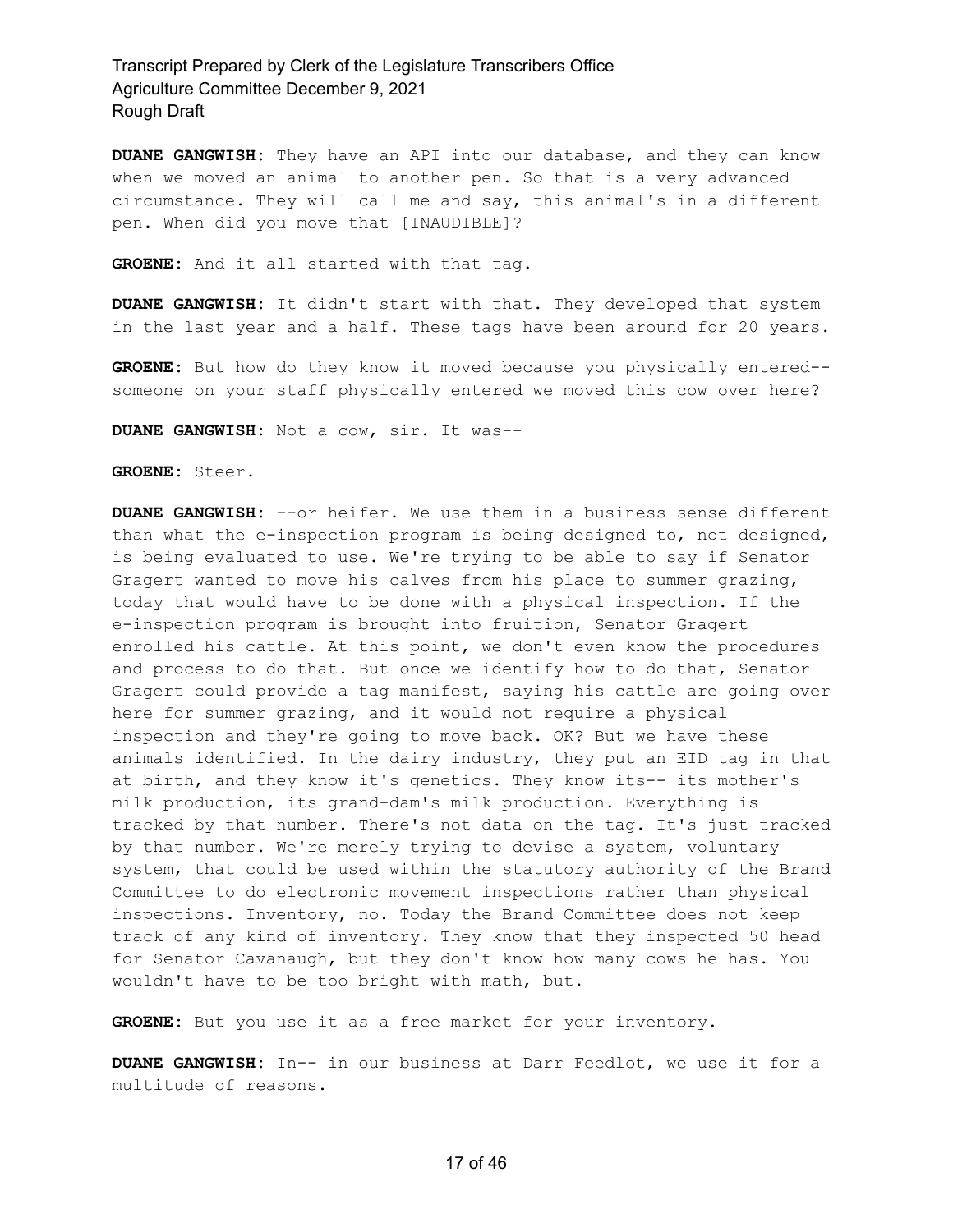**GROENE:** Part of it is you can keep track of the inventory and what, how many shots it's had, where it's been.

**DUANE GANGWISH:** We-- we don't depend on the EIDs for inventory. We depend on people to account.

**GROENE:** I'm not considering that the Brand Committee is going to use it for inventory. You use it for commercial reasons. And what you said earlier made a little bit of sense. Now you already are using it--

**DUANE GANGWISH:** Yes.

**GROENE:** --for commercial reasons. And maybe it could help--

**DUANE GANGWISH:** Yes.

**GROENE:** --the Brand Committee use it to-- to identify ownership.

**DUANE GANGWISH:** It could.

**GROENE:** That's the only reason the Brand Committee exists as Senator Gragert started to question you. All right. Thank you.

**DUANE GANGWISH:** Yes, sir.

**HALLORAN:** Thank you, Senator Groene. Senator Gragert.

**GRAGERT:** Thank you. Just one real quick question. As far as the brand and Brand Committee, what kind of cattle theft have you had in the last five years with the-- did you tell me that you could go just steady or just only EID?

**DUANE GANGWISH:** Yeah.

**GRAGERT:** And what-- I'd like to follow if you-- if you know, what kind of-- has there been a tremendous amount of theft or what level of theft?

**DUANE GANGWISH:** Senator, we have six-foot welded steel fences around our feedyard. To my knowledge in the last four years, we've not had any cattle stolen. We've had some cattle get out. One killed on the road by a vehicle. Cattle go on a walk-about within the feedyard, but we have not had any stolen at Darr Feedlot as a company. That's not the case out in the open wild and wooly places of Nebraska. There are nefarious people that the most common number of cattle stolen are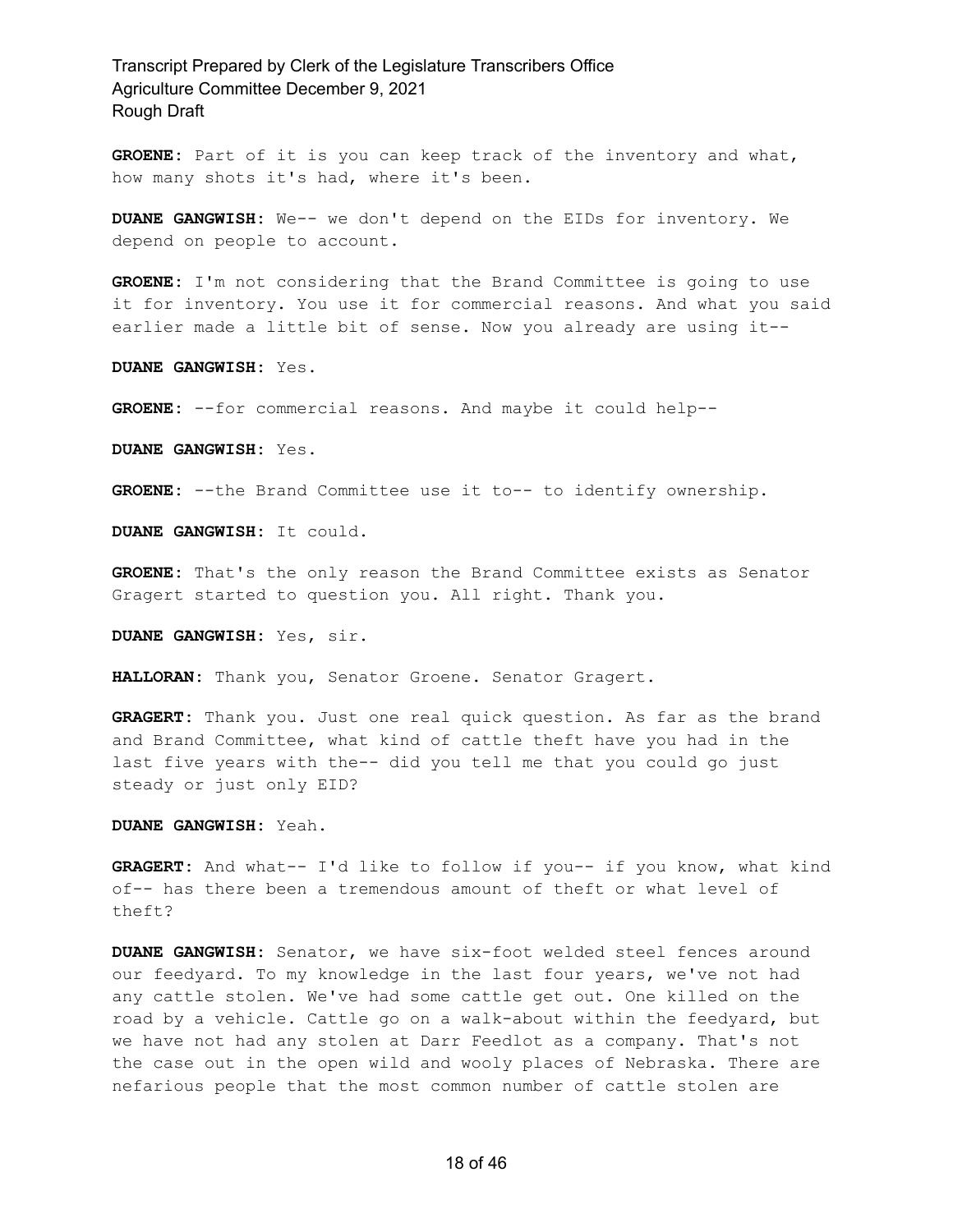those that will fit on a trailer. It's generally not the [INAUDIBLE] in terms of theft, sir.

### **GRAGERT:** Thank you.

**HALLORAN:** OK, thank you, Senator Gragert. Any other questions? Oh, with that, I would-- I would have to say I would-- I would encourage you, your answer to Senator Brewer's question about further questions of this subcommittee meeting not open to the public? I would thoroughly encourage you to think otherwise on that. Even though you're within the scope of the law, probably, very likely on the open meetings law, doesn't matter. It doesn't matter. You've got to build what you're building on trust. You got trust. You don't have trust. You don't have trust, you have nothing. So I would encourage you to have open meetings. There's nothing that proprietary. I'm sorry if it's that important that people don't talk about who they do business with, then they shouldn't talk about it. That's fine. That's their business not to say that publicly. But people need to know what your plans are, what the input is to that subcommittee, and how that's going to direct to the Brand Committee on what to do. Let's take that another step. Let's just say when your subcommittee is done aggregating all the information that you're gathering to report back to your committee, I assume, and they assume that you're going to be open and transparent about everything you heard.

### **DUANE GANGWISH:** Absolutely.

**HALLORAN:** So-- so if the same kind of-- the same kind of respect needs to be given to the public with the subcommittee. That's just my encouragement. You can choose to do what you want to do. But I'm going to suggest that if there's more closed meetings, there may be a senator that may wish to sponsor legislation to do away with this program completely just because I've heard wind of that. I'm not going to offer that. I'm not going to sponsor that, but I think there may be someone that would do that. And that's not a threat, but it's just it is what it is. But I appreciate your testimony and your feedback. You got experience and that's what we wanted to hear from you.

**DUANE GANGWISH:** Thank you, Senator.

**HALLORAN:** Thank you. OK, who's next?

**JOHN WIDDOWSON:** Chairman, if I could just maybe follow up on a question--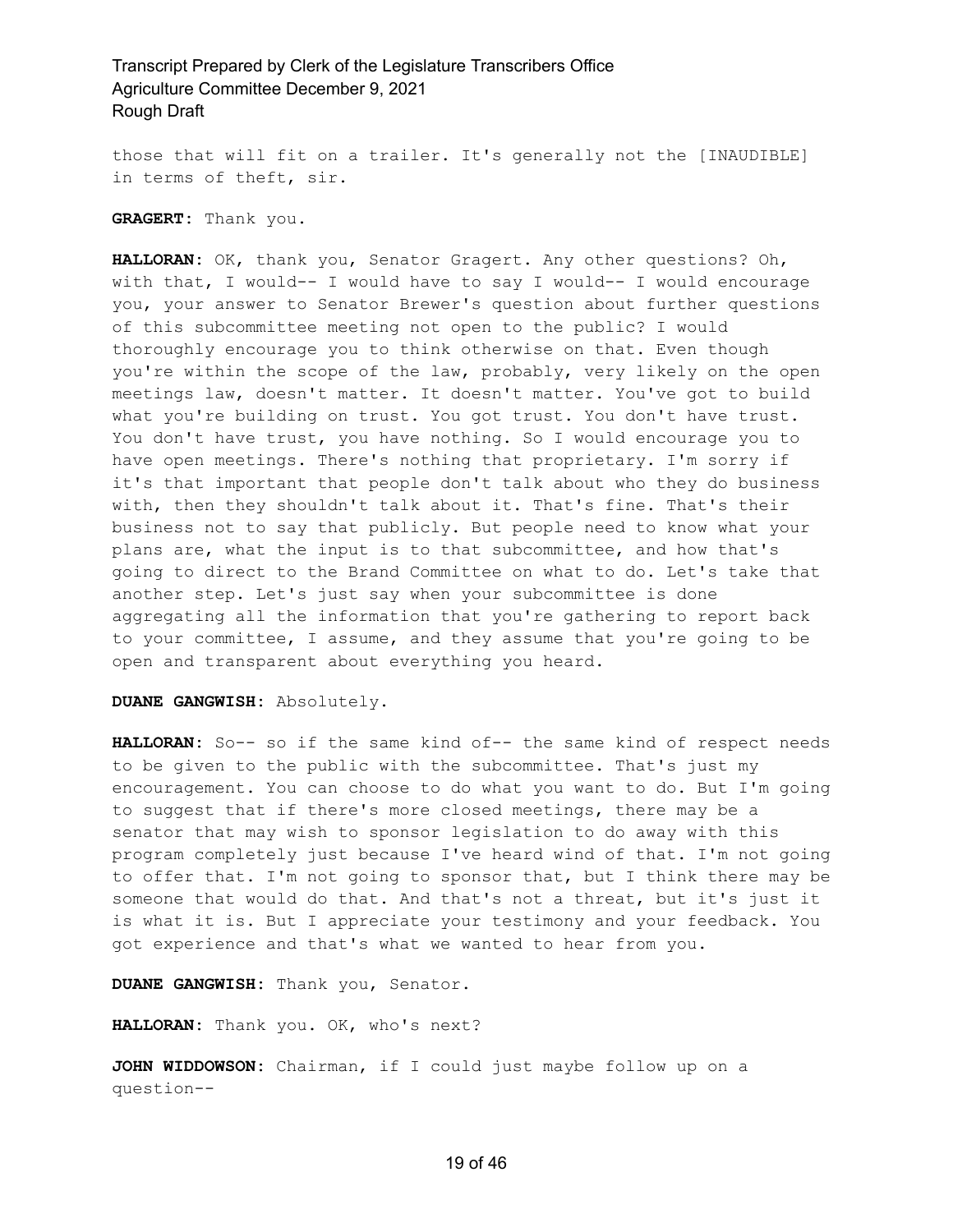### **HALLORAN:** Sure.

**JOHN WIDDOWSON:** --that was asked from Senator Groene to Mr. Gangwish. At the end of day, it's not our responsibility to provide evidence of ownership for cattle. That is the producer. So if 10,000 head was taken to a packing house and in his example, 2 percent lost the ear tags, there would be 20 head that didn't have their evidence of ownership. The brand inspectors would hold those 20 head and wait until that producer provided evidence of ownership to release those cattle. And that's the same scenario that we deal with today with hot irons. So you have 10,000 head and you say, these are all my cattle, these are all-- they should all have this brand on their left hip. And if there's 20 head that don't have that brand on their left hip, those 20 cattle are going to be saying-- are going to be sitting here with a hold until the brand inspector is pacified that he has the current and the proper evidence of ownership. So the standard of whether it's an e-inspection, a physical inspection, whether using hot iron, freeze brand, EID, the standards of evidence of ownership are still going to be the same. And one thing that I would like to reiterate before Danny gets up and goes through a little bit of a process with where we're at, everything that we are working on in this e-inspection starts with our investigative team making sure that our processes, our regulations, and how this will be handled will stand up in a court of law. At the end of the day, that's the judge and jury, no pun intended. So we have to build regulations, policies, standards, procedures that if something goes wrong and that EID is the use of evidence of ownership that our investigators will be able to take Senator Gragert's cattle to a court of law and prove that his cows were stolen to get your-- your funds back. And so there's a lot of things that are in this subcommittee. When we talk about this is what we need to do. This is what we need to do. This is how this will work. And our investigators say that ain't going to work, that ain't going to hold up. The judge will throw that out. That's not good-- good evidence. And so I just want you to know that is the backstop, that we will have to have enough evidence trail, good enough evidence to hold up just like a hot iron or freeze brand. There is no intent, no desire of anybody on staff of the Nebraska Brand Committee or the committee to eliminate, to remove, to not provide the service of hot iron and freeze branding. We encourage it. Forty to 50 percent of our cattle that we inspect have no brand on them. That makes our job that much tougher when we go try to stand up for you and say your cattle were stolen, they were lost. These are your cattle. We have nothing to go off on those cattle. We promote the use of hot iron and freeze brands,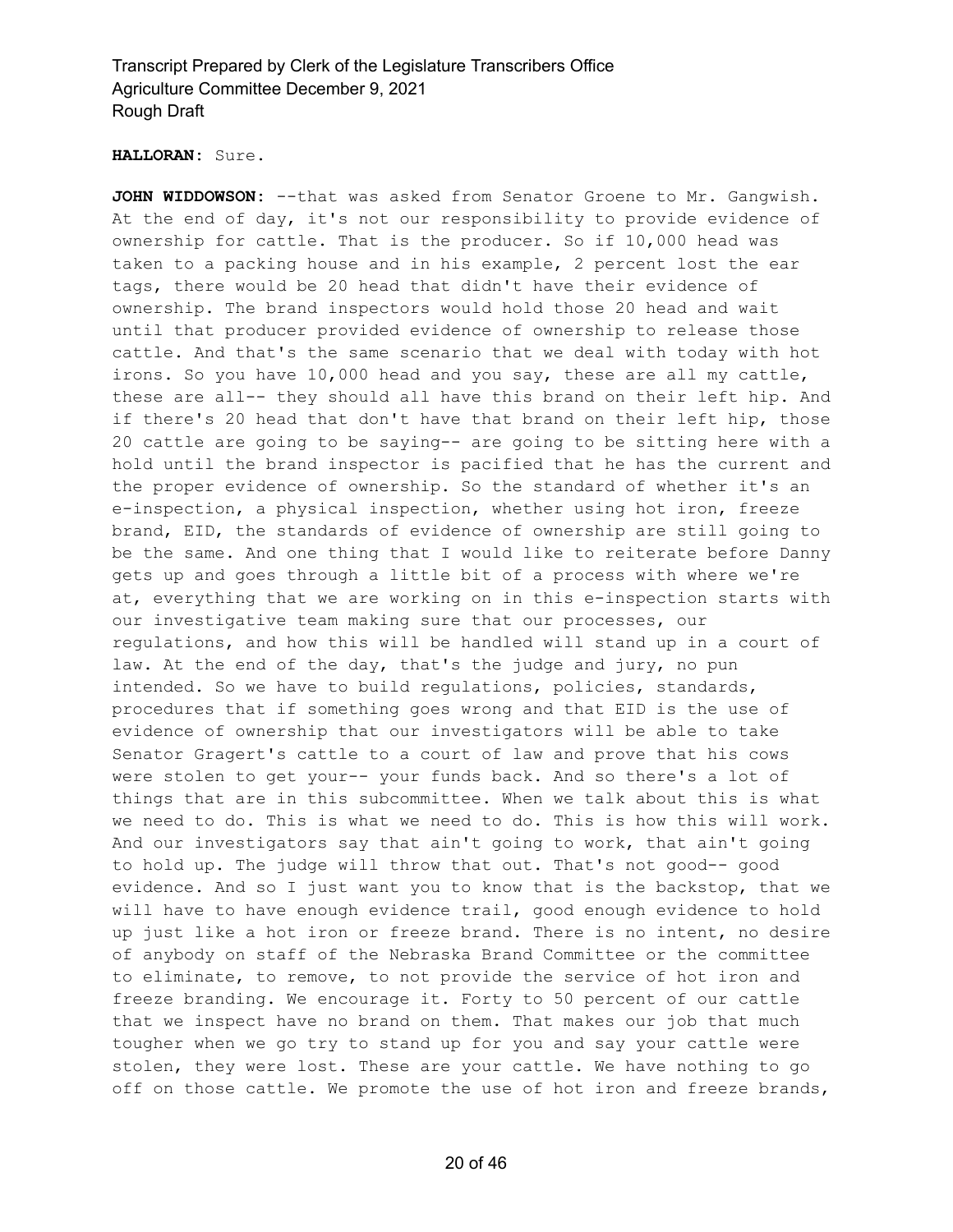but it's voluntary. That's not our role. That's not our job to tell producers what to use and not use, just like EID. EIDs and the inspection will only work for certain situations and in the RFL situation where those cattle have to be inspected into an RFL, that way they don't have to be inspected going out. OK? We've just moved the inspection to the front versus the back end. But if those cattle been inspected into an RFL, let's just use the Darr example, and they want to let those cattle out into a wheat pasture or cornfield that is 200 yards from their feedyard, they've now broke the regulation or the rules of the RFL permit. Those cattle have to be inspected back into their feedyard. In that situation where those cattle already have EIDs, they've already been enrolled into the-- into the Nebraska Brand Committee's database, they can give us a manifest saying these 200 head that we turned out October 1, we want to bring those 200 head back in December1. That saves a physical inspection, somebody going out there, man, labor, all those things. But that criteria, the processes, and all those things, we are going to be comfortable and confident that it holds the same standard of a physical inspection. So I just want to clear up that question.

**HALLORAN:** I appreciate that. Senator Gragert.

**GRAGERT:** Thank you, Chairman Halloran. Thank you. But-- so those 20 head, let's stay with that scenario, those 20 head, they have no- they have no brand on them and the ear tags are gone. How is the producer going to come in and say, yeah, those are mine. How would he ever prove that to your satisfaction or who-- who's ever out there satisfaction that, yeah, those 20 head are his? I mean, how do you do that?

**JOHN WIDDOWSON:** Great question. It would be the same practices that we do when they come in with no brand or no EIDs. You have to have other forms of evidence of ownership, whether it's a bill of sale, health certificate, all the other things, a shipping affidavit. Those are the other forms of evidence of ownership that you are going to have to prove that you-- that you own those cattle. It's the responsibility of that producer to prove to us to a level of comfort that you own those cattle.

**HALLORAN:** But I think to Senator Gragert's point, those cattle don't have a bill of sale on them when they're out wandering around. Right? So how do you-- how do you connect that to the owner when the owner says that's-- that's my-- that's my steer?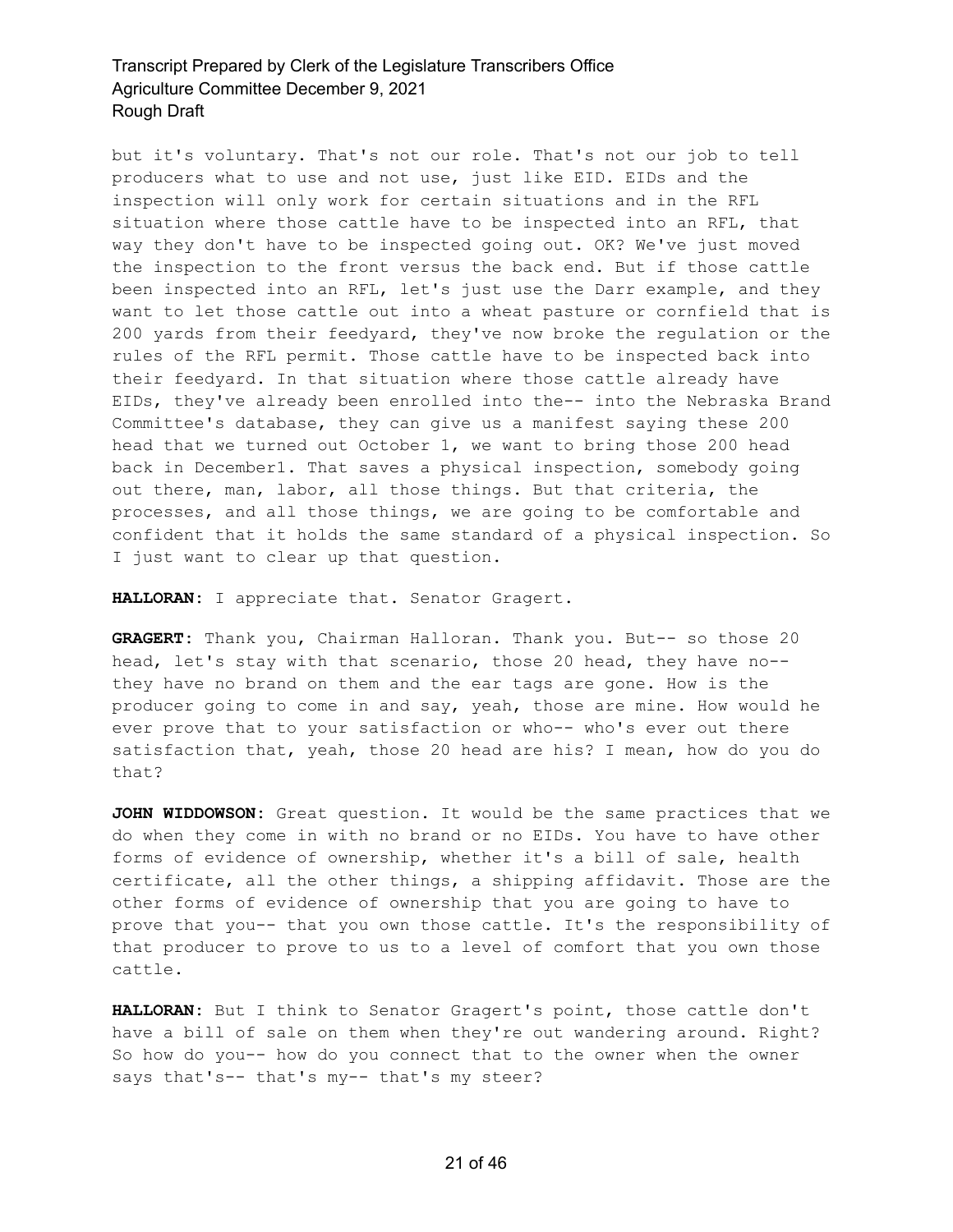**JOHN WIDDOWSON:** Yup. And that's-- that's where our staff is trained. That's where there are you bought these from the seller. And the buyer, you have in your possession a bill of sale that you've boughten 200 head of steers.

**GRAGERT:** You could have bought 5,000 head and you're only got a thousand here.

**JOHN WIDDOWSON:** That is correct.

**GRAGERT:** That are they-- are they within the, you know, the group that you bought on that bill of sale? Are those the same cattle?

**JOHN WIDDOWSON:** That's why we encourage hot iron and freeze branding.

**GRAGERT:** Yeah, OK.

**JOHN WIDDOWSON:** And that's why we would encourage people that don't use hot iron or freeze branding for whatever reason, we're giving them another option of using EIDs.

**GRAGERT:** OK. Thanks.

**HALLORAN:** I've been so encouraged by the hot brand effort, I've had Mr. Leonard look into a hot brand for the Ag Committee. And Rocking A is taken already. So we've got a-- we've got to work on something else on that.

**JOHN WIDDOWSON:** I actually know somebody that might be able to help you with that.

#### **HALLORAN:** OK.

**JOHN WIDDOWSON:** So if you need any more assistance, let me know.

**HALLORAN:** All right. Well, let's-- let's-- let's-- I appreciate that. Let's move on to Danna Schwenk. Good afternoon.

**DANNA SCHWENK:** Hi, how are you guys?

#### **HALLORAN:** Good.

**DANNA SCHWENK:** Danna Schwenk, D-a-n-n-a S-c-h-w-e-n-k. I am the IT coordinator and project manager for the Nebraska Brand Committee. I thought I was just going to be answering questions at John and Duane's side. I didn't realize I had to actually speak, so I apologize. I

### 22 of 46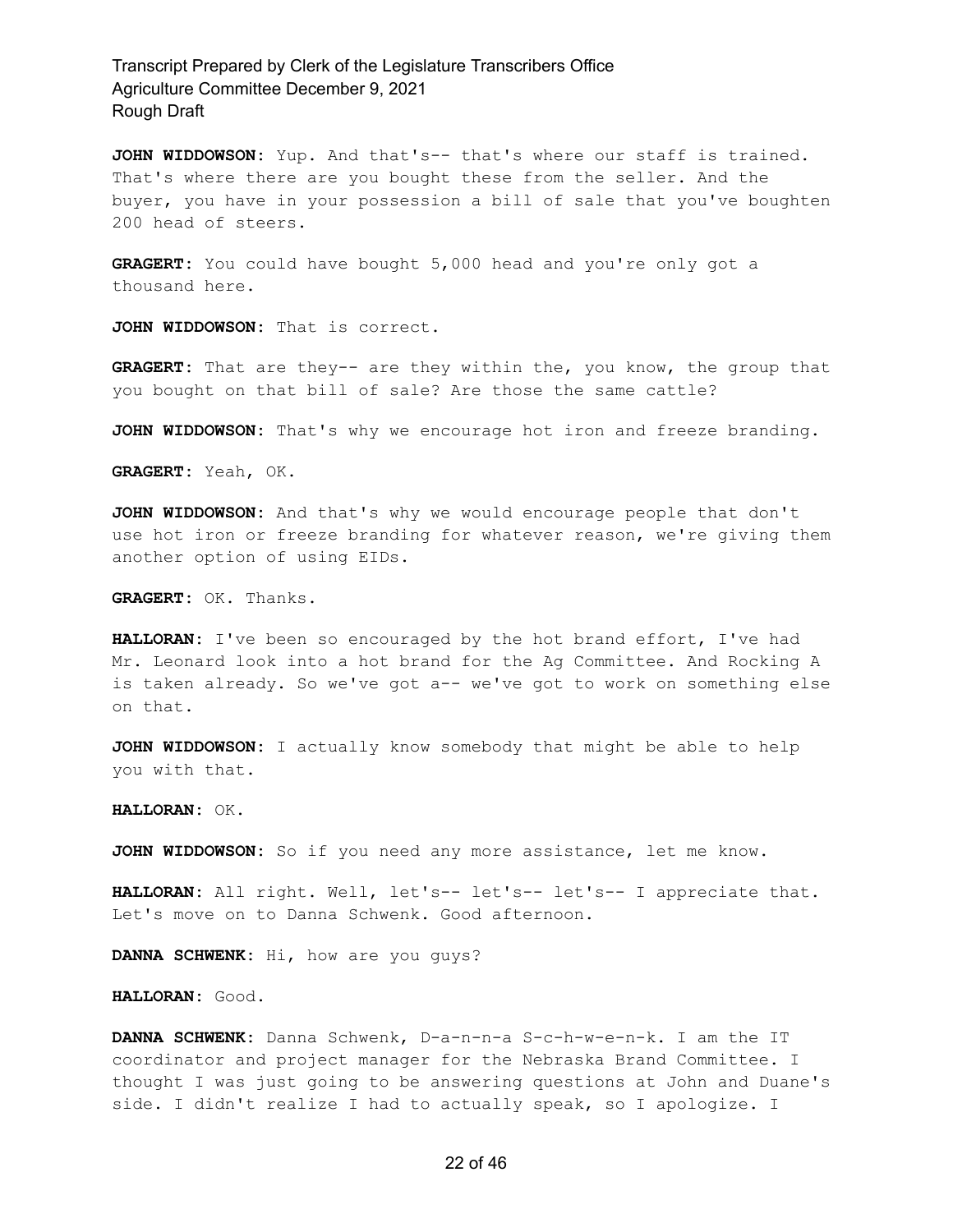don't really have anything super prepared. I want to just reiterate what John just touched on that almost 50 percent of the livestock that our brand inspectors have to inspect are slick-hided cattle. And we have a lot of producers, while they believe in brand, they just don't utilize them because of the type of cattle that they own, dairy cattle, for instance. So we do believe, as Duane said, that there is some low-hanging fruit with this operation and those are the producers that we have had repeated problems with over the years with our inspection time, the dairy cattle coming in from Wisconsin, and they're never changing ownership. They just are tagged in Wisconsin. They come in, they grow up in Colorado or in Nebraska, and then they go back to Wisconsin. However, one truckload constitutes 40 inspections. So we end up with 40 cows going back home, 40 different owners, which requires 40 different inspections, which requires one inspector an entire day to look at 40 cattle that have no brand on them. And the producers are struggling with this. So what we envisioned is a program that allows us to utilize an-- an evidence of ownership technique such as an EID tag or a biometric or something else that has proven to these folks they know more about this animal and their ownership than what a brand inspection could ever provide. So we're looking for ways to actually streamline and simplify the inspection process for a lot of our producers that choose to not use a hot iron brand, but do believe that evidence of ownership is still a very important factor. And we do believe that EIDs or nonvisual identifiers could actually help alleviate some of our problems with those producers as well. In looking at this whole process, what we have to do first is figure out what works for all of our producers in the state. We know that there's other states. There's only one other state in the U.S. right now that's using e-inspections and that's Washington State, and it has not worked exceptionally well. So we want to do it right. And by doing that, we felt like we needed to bring together this subcommittee, get all of their input on how they would like to utilize what would be benefits for them. And then I'm going to build a program based around what their needs are. All right. So that's how this whole thing started. Where we're at right now in the approach is that there is the idea that we are going to enroll these cattle to start with. So an inspection would have to be performed. There's four different methodologies of how an enrollment could happen, and this is-- this is all based around feedback from the first two meetings with our advisory group or the subcommittee group that we would actually have an inspection enrollment where cattle that are new to the state, nobody knows anything about them, we'd go out, put our eyes on them. We would then enroll them tied into the EID number that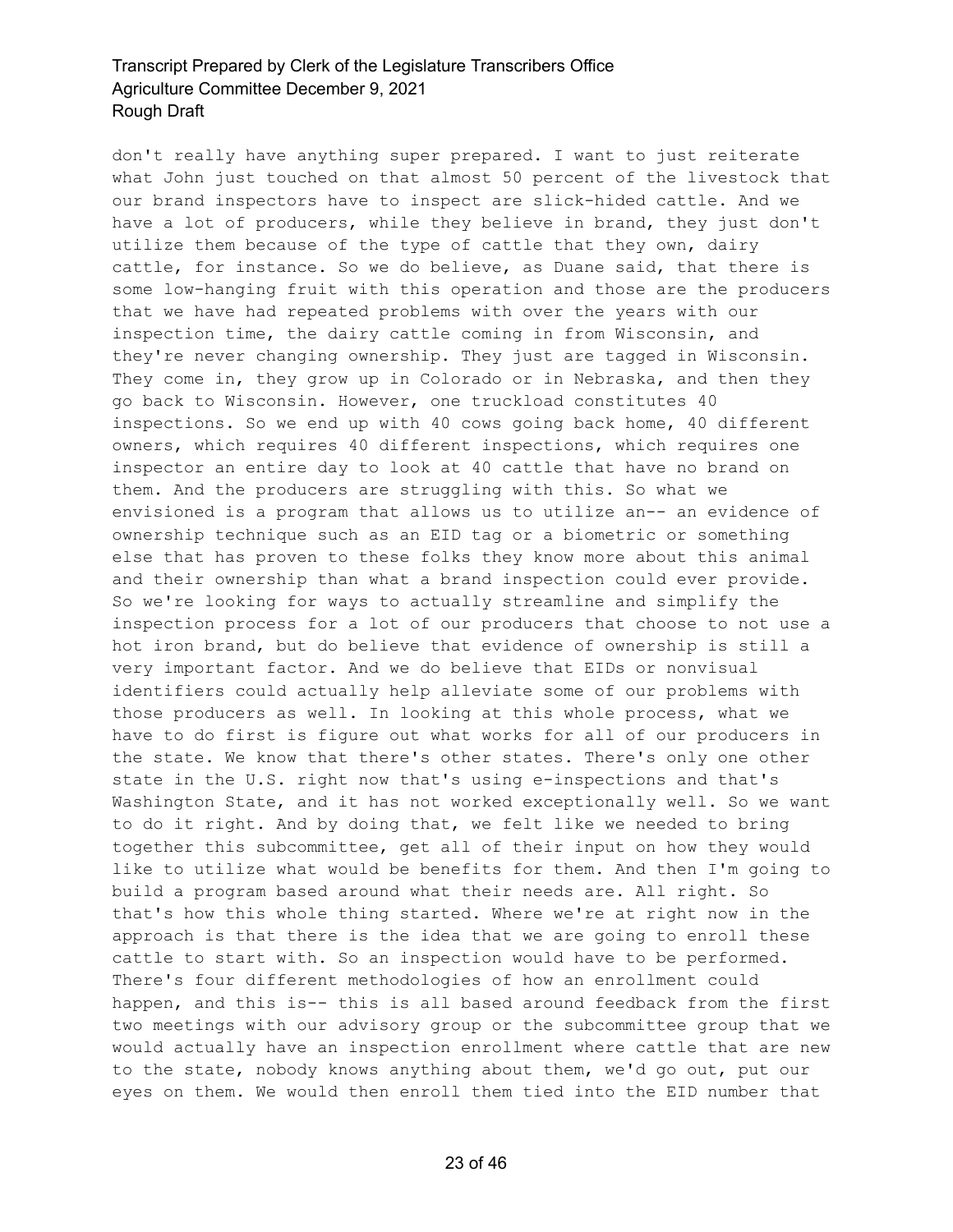they'd have with them. Then there would be a breeder enrollment. So they register cattle with an EID number, with a tattoo number, with a secondary visual identifier, with a certified national registry that they own that animal that they put in there. That is more evidence of ownership than we could ever do, just looking at a slick-hided animal. OK? Then we might have a documented enrollment where they came through a sale barn and we had brand inspectors put eyes on them. They were literally inspected there and they were given a clearance document. And from that, we would be able to enroll them based off of that evidence of ownership at that point in time. And so we've got a fourth one, can't think of it off the top of my head. But anyways, this is what the group is doing is helping us form like what would be the foundation for getting the cattle into the program. It's not just a willy-nilly anybody with an animal can suddenly just put in an EID tag and then make a movement on-- on the system. We really are very diligent about our investigators saying I would feel comfortable that I could prove ownership with how this is transpiring. And then once those animals actually have the EID tag in, they're now included in the program. They're in our initial database. And then when they log on to our client portal and they generate their own inspection, they would include the ID numbers of the animals that were included in that transaction. Once that transaction audits against the animal database, we have very minimal data that's being stored in the animal database that would include simply their ID number, dates, and locations and an ownership producer number, if you will, not a name, but just a number that's tied through our inspection system. So when it goes out and does an audit, it would look to say, all right, their saying we want to move cattle from location A to location B with producer one. And it's still going to be producer one on this time and date. And it would go out, look at that number and say, yes, those cattle do reside at location A so that matches and the ownership is producer one so that matches so flag good. You can move these cattle. Right? So it's going to always be looking at the movement records of how that individual ID number actually is transacted. If there is a break in that chain and we have a location that does not match on that trail, that animal is flagged and it now has to be inspected. We have to send somebody out because it does not meet the parameters of what we're so far into on the e-inspection system. So this is going to work really great for folks that are not changing ownership. It's also going to work well for folks that have, say, a bull sale. We have an inspector come out, he inspects all hundred head that they're selling at their bull sale. And now that producer needs to make their own inspection documents 5, 10, 30 days down the road. But we had inspected those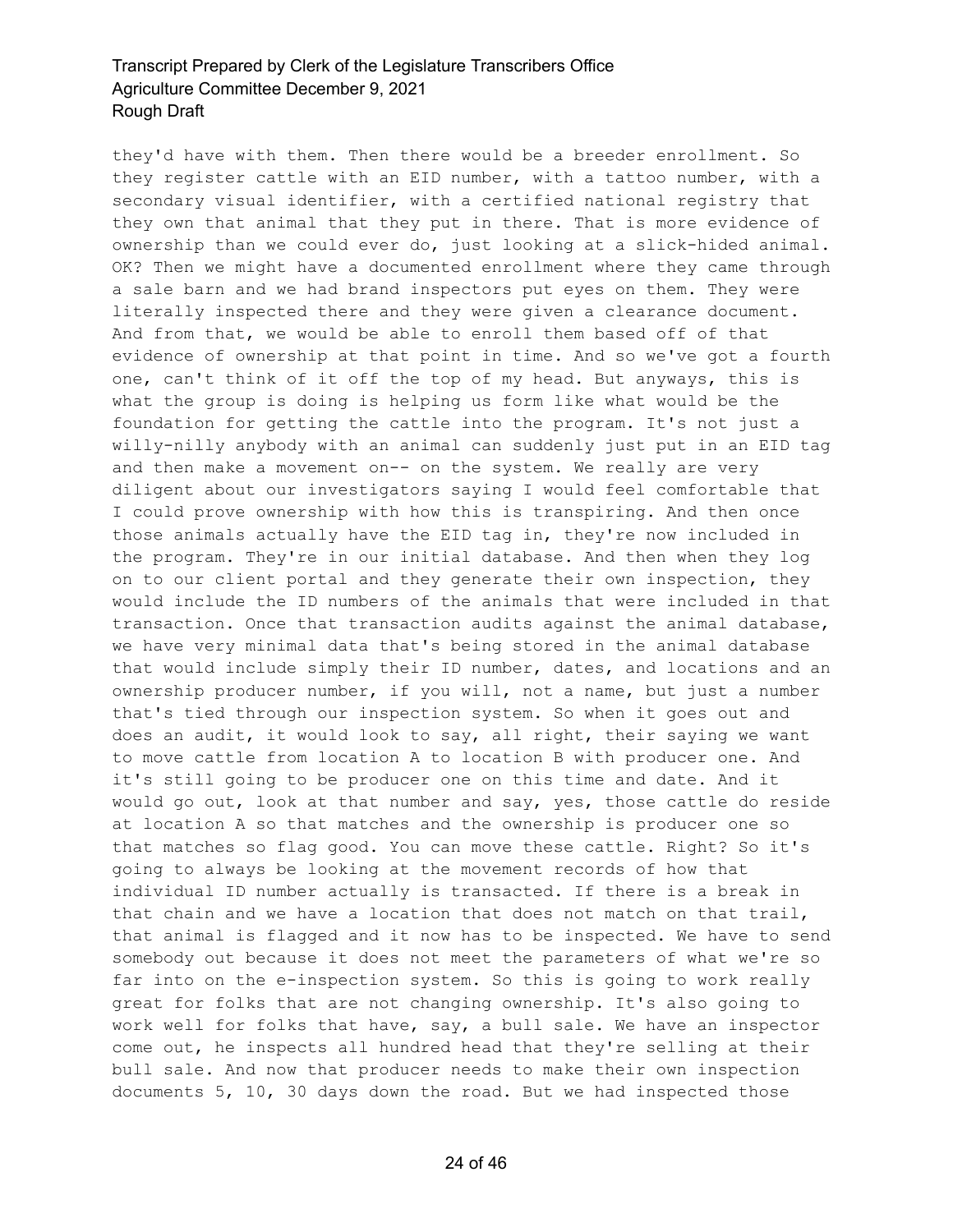bulls and confirmed them against their EID number. And now that producer is going to log in, be able to generate their own inspection document, have it actually watermarked with the printing that would come about and they can print it out and give it to their producer without having the brand inspector go out one more time, 30 days later to look at the same animal they looked at 30 days ago. We have so many scenarios where this is going to work exceptionally well, and will save not only our brand agency a lot of field time and man time, but it's redundant in a lot of regards. And that makes the producers a little bit concerned about why they're having to pay all these redundancy fees just because of a time constraint. So from that point of us enrolling the cattle, we will then have the producer use the client portal, which is part of our NBC admin inspection program. That's the parent program that we built four years ago and has been working quite well. They will start off by creating their own user login. That is actually validated against driver's licenses because it's Nebraska Interactive that's actually running the program. They have that tie-in with our program at the DMV, so their producer number with their DMV driver's license guarantees that we're talking about the right person is actually logging into that account. From there, then they can start generating their own inspection. So what we do on our iPads right now out in the field is going to be almost identical online about what they're going to be able to do on our system. They put in all the same information and they upload the ID list of animals that are included in this transaction. It will do an audit against the enrolled headcount. It comes back green light and then automatically they can print that inspection document and they're good to go. So it's going to save boots on the ground, essentially. It's going to save the producers a lot of time. They'll be able to do it on their schedule. And then we're going to end up hopefully being able to eliminate the surcharge or at that point in time, potentially the mileage charge of what they would get charged. And we're really optimistic we're going to be able to make this a lower cost inspection than what a physical inspection would truly be. That's been the-- the ongoing goal. I can't tell you what that dollar value is at this point in time, because until we've actually developed it, until I've got specs that I know how much it's going to cost to do, what it's going to cost to write a piece of data to the blockchain, what any of our ongoing costs are, I cannot give you that dollar value; won't be able to do that for a little while. So I just beg your guys's leniency on knowing what those numbers are at this point. From there, they print it out. We've got that data residing in the animal system. So the next time they actually say it's time to move the animals back home, they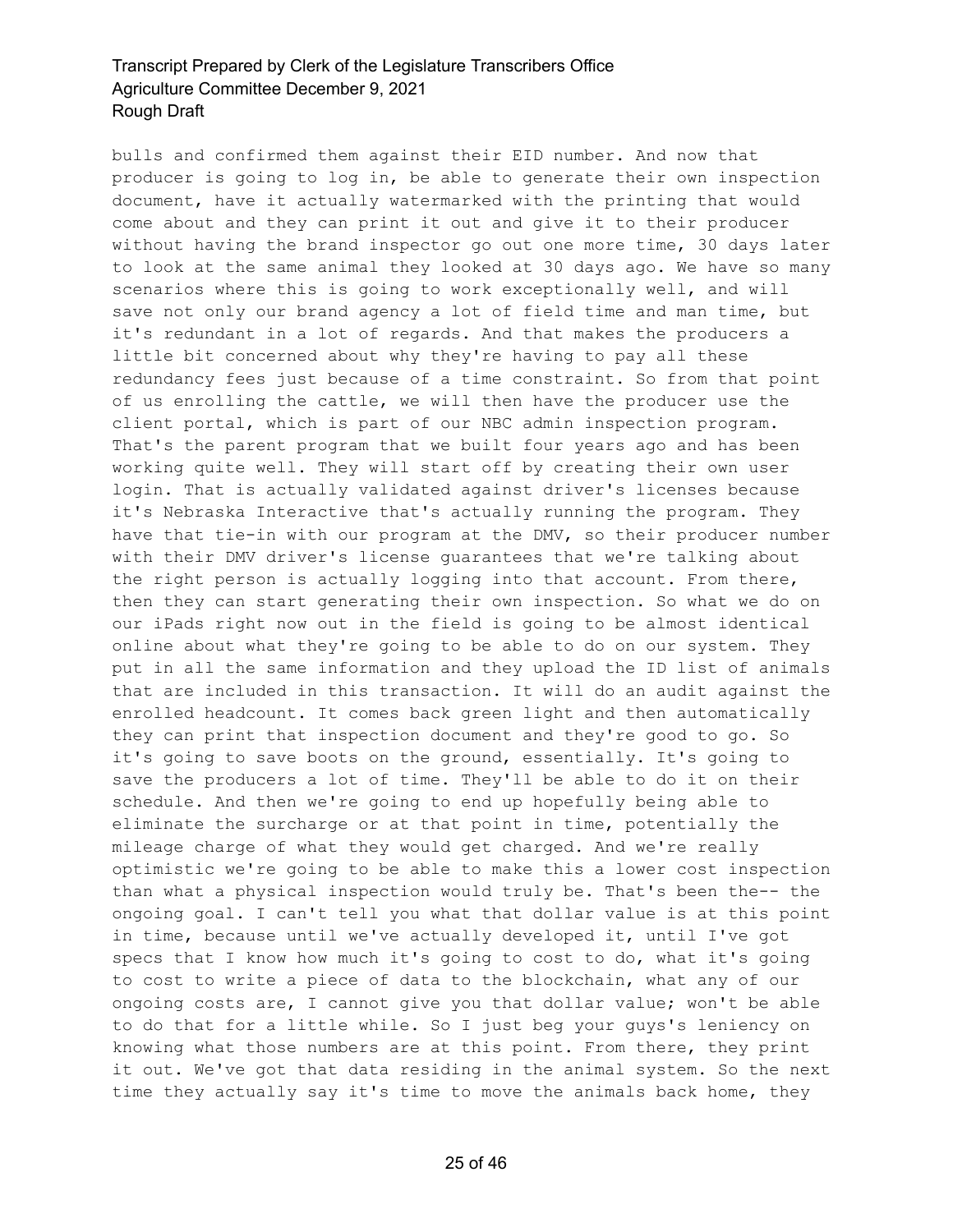generate another e-inspection. They're allowed to read those animal numbers, upload them again, create that from B to now C, everything checks out. They can run their document and everything's good. OK, so that's essentially how the process is going to work. And it's really quite simple in that regard. As I talk about it like that, it makes a lot of sense. But there are other scenarios where it's not going to be as simple. We are focused on the low-hanging fruit, the simple transactions that are going to save the majority of people that are already utilizing EIDs that ability to make those cost-saving moments, as well as our time-saving moments. So is there any questions at this point?

**HALLORAN:** Go ahead, Senator Brandt.

**BRANDT:** Thank you, Chairman Halloran. Thank you, Ms. Schwenk, for testifying today. So going back to your example, you have 40 Holstein heifers originated in Wisconsin, get developed in Colorado, end up in a-- in a grow yard in Nebraska and eventually go back with 40 different owners. All the owners originally from outside the brand area in the state of Nebraska. And you said it would take all day for your inspector to inspect these. And once you see one Holstein, they all look alike, right? So I would assume they've got just an ear tag, a unique identifier is really the only information that your brand inspector can use at that point. Would that be a correct statement?

**DANNA SCHWENK:** They have a visual tag as well as a secondary identifier. So when an animal is actually EIDed, we will require secondary identification on them. And even at Duane's operation, I believe they all have visual tags. So when they lose that EID, when we get that 1.5, 2 percent that lose an EID, right now, we have the ability on all of those process verification programs that are being utilizing the EIDs right now, that's how they know how to replace an EID on the appropriate individual is that there's always a secondary means.

**BRANDT:** And that would be true unless these were slick cattle. So if these were 40 slicks from 40 different owners--

**DANNA SCHWENK:** No tag whatsoever.

**BRANDT:** --and they have tags, they've got a visual tag, they do not have an EID tag.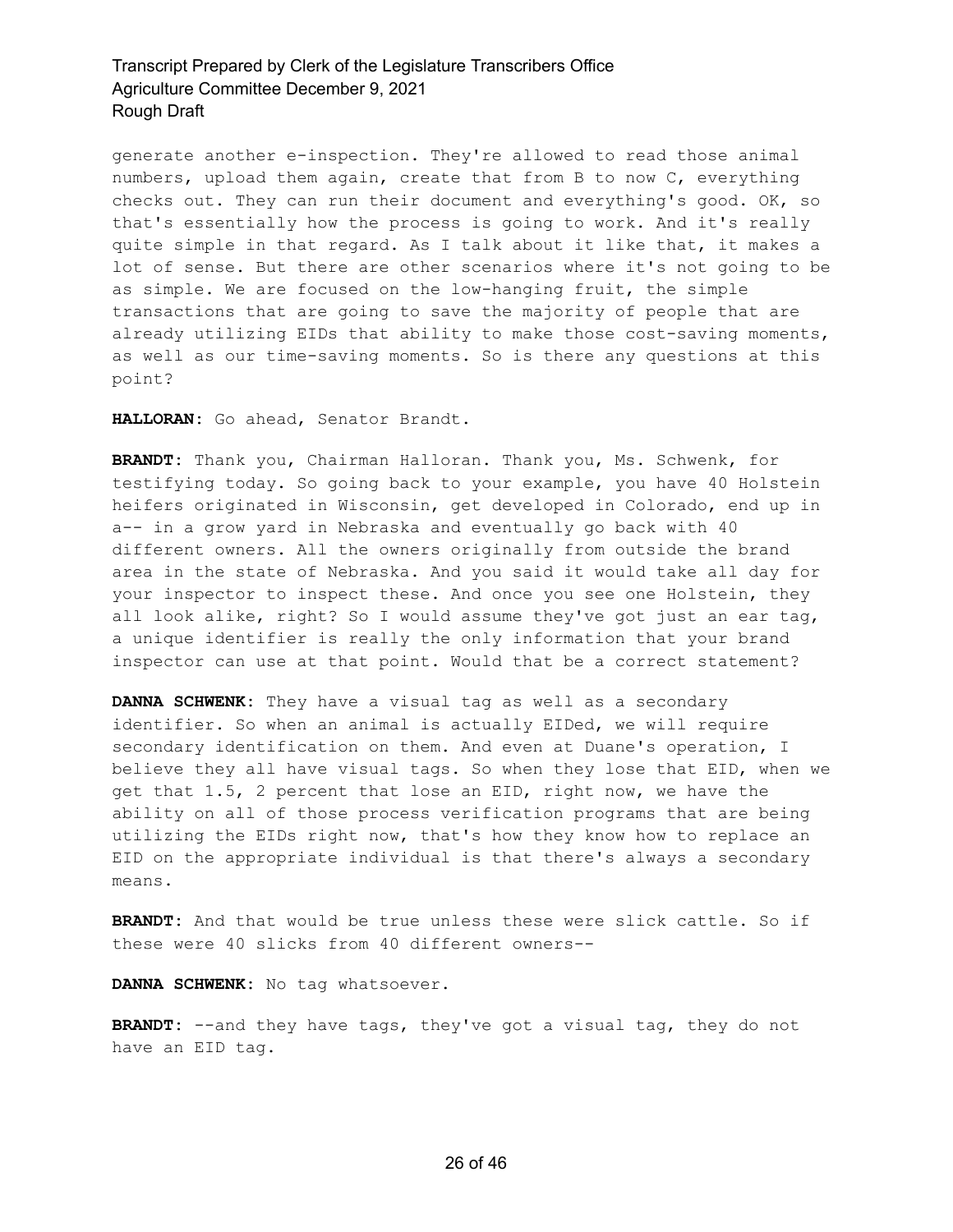**DANNA SCHWENK:** That's what we use for evidence of ownership now on slick cattle.

**BRANDT:** Right. So I mean, that would take an inspector all day to go through 40 ear tags in--

**DANNA SCHWENK:** And making the inspections and getting the payments and doing all that. We will have an inspector that will spend hours out at a yard. And by the time he drives out there and he drives back and he spends his time doing it, we usually have a six-hour inspection.

**BRANDT:** But if I'm an owner from Wisconsin or, you know, we don't have brands-- if I'm in eastern Nebraska, we don't have brand inspections. So what do you-- I guess have you talked to producers outside of the brand area on their input or opinions on this? I realize we're dealing inside the brand area.

**DANNA SCHWENK:** Not yet.

#### **BRANDT:** OK.

**DANNA SCHWENK:** Not yet. So what the objective was is we were trying to bring together folks that are users or want to be users of this type of technology to try and figure out what our process would be, how we would-- would build the answers to answer these type of questions and then bring in, go to listening sessions, have different groups and areas where we could go back and then say we now can answer your questions. And when you come up with a question that we can't answer, then we take it back to the subcommittee and we work through that scenario on how will we solve for this? John likes to always talk about the 90-10 rule. I call it the 80-20, but John's a little more stricter than I am, that we have to solve for the 90 percent of the scenarios first. You cannot ever solve for 100 percent of the scenarios because you never know what you don't know is going to get you. So as long as we can solve for 90 percent of the scenarios that are going to be asked of us, then we feel we're in a very comfortable place to then take it out and say, hit us with your best shot. Tell us what we haven't thought through. Tell us what we need to still solve for at that point in time. But in order for us to get there, we've got to have a starting point of what-- what do we know? What do we know that the producers want? And that's all we're trying to do with the subcommittee, honestly.

**BRANDT:** All right. Thank you.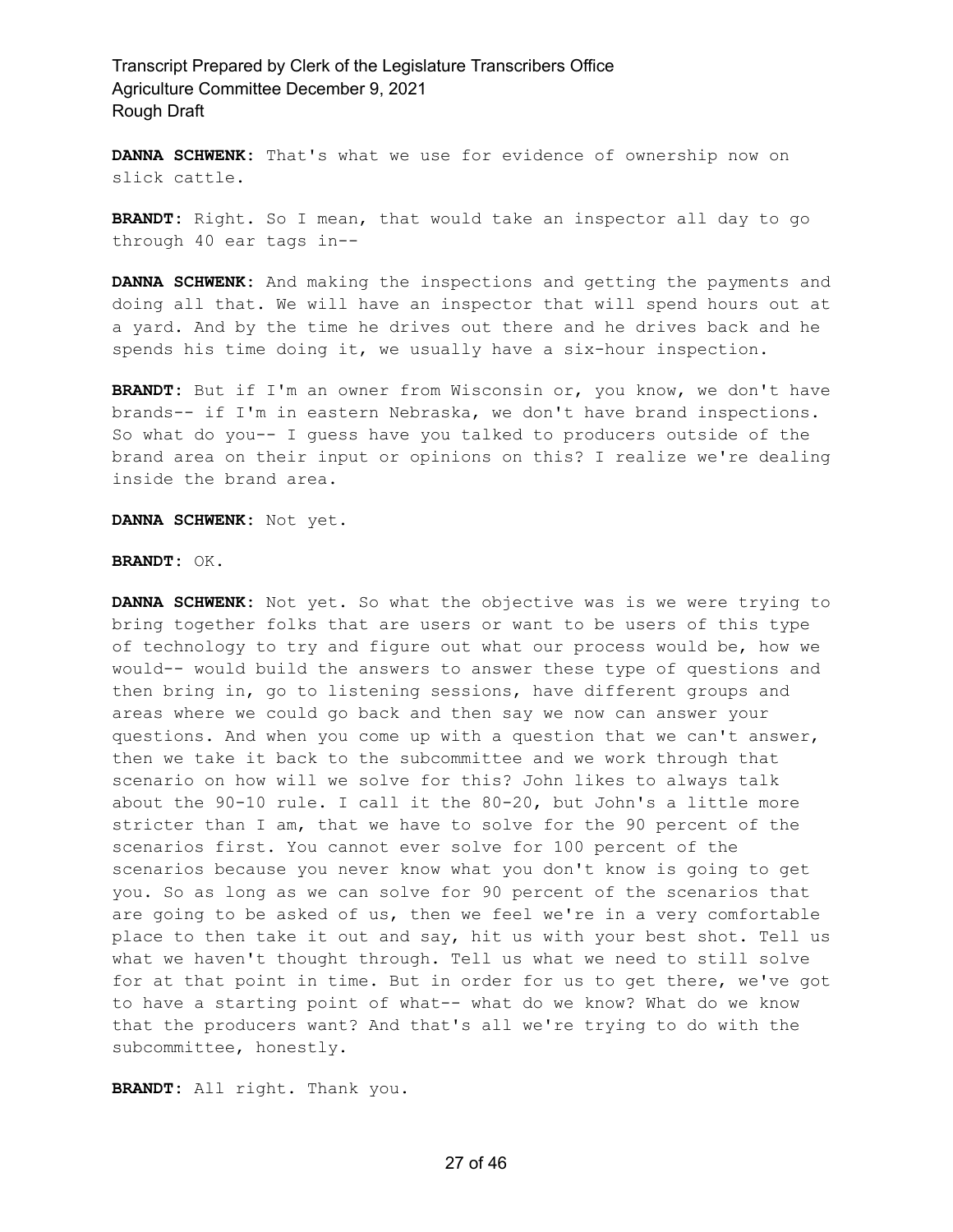**HALLORAN:** I'm familiar with a feedlot near Oshkosh that feeds out Holstein calves.

**DANNA SCHWENK:** Yeah.

**HALLORAN:** And there may be others that-- I can only speak to this one. But-- but it's my understanding, and I feel pretty confident in saying I can assure you they don't load up 40 Holstein cows or heifers from different owners on a semi and then deliver them back to Wisconsin, individually stopping 40 times.

**DANNA SCHWENK:** They--

**HALLORAN:** I don't know if that's what you were suggesting happens, but that-- that's not the real world for this feedlot anyway.

**DANNA SCHWENK:** They do take them back to their point in Wisconsin, and then they are left at that location. What they go from there, I don't know.

**HALLORAN:** [INAUDIBLE]

**DANNA SCHWENK:** Actually, Jill Krajewski from Oshkosh Heifer Development is on our subcommittee.

**HALLORAN:** But it's one load-- load of-- --of-- of Holsteins that are taken back and delivered. But you're saying they're delivered back in Wisconsin, then subdivided up all 40 of them to different owners?

**DANNA SCHWENK:** I don't know if they stay at a specific dairy or what they do once they're back in Wisconsin, honestly.

**HALLORAN:** OK. OK. Any other questions? Quick question, how-- so-- the self-inspection. Maybe it's too simple for me, or I'm too simple for it. But it kind of reminds me of a time when I was in college and I asked my college professor if I could self-examine my exam I just handed in. Right? I mean, it seems like-- it seems like it would be very difficult to maintain the integrity of what you're trying to do here in tracking ownership when there's anything involved that requires self-inspection. It seems like a contradiction to me. How do you inspect something of your own?

**DANNA SCHWENK:** I guess I would correlate it then to a test that you would take online. So--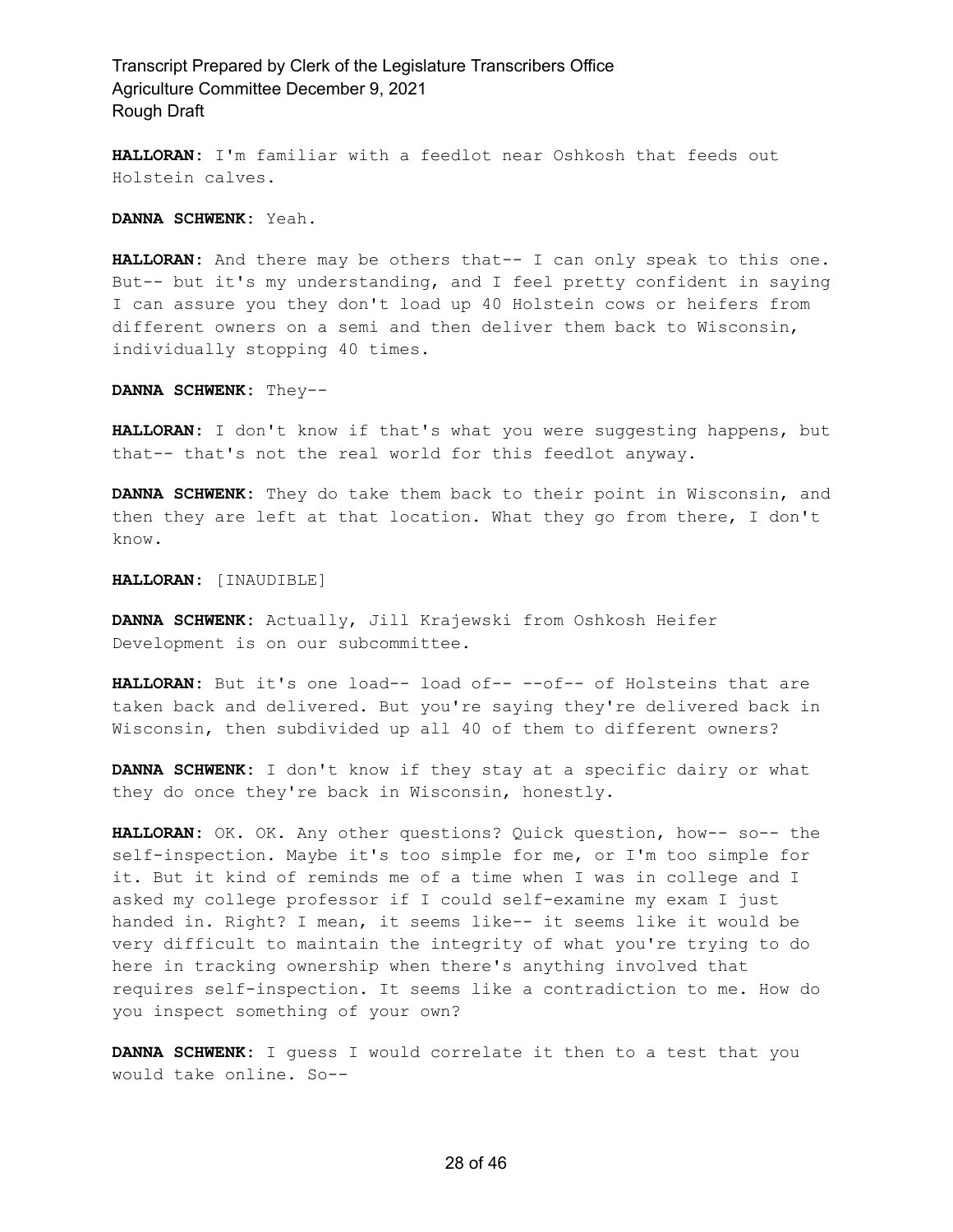**HALLORAN:** I don't have a lot of trust in those, either, but just so you--

**DANNA SCHWENK:** But at the end of the day, I think what's important is whatever our requirements are for a physical hot iron brand inspection, the e-inspection is going to have to hold up to the same standards as what the hot iron inspection would have to be.

**HALLORAN:** OK. Well, who's the vendor for this? Is there a-- I've gone through some of your materials and-- and feedback that I've gotten. Is CattleProof, is that correct?

**DANNA SCHWENK:** So Nebraska Interactive will be handling the e-inspection side.

### **HALLORAN:** OK.

**DANNA SCHWENK:** And then we were going to use a third-party vendor for our individual animal database for reasons of data security. Two years ago when we started this process and the investigation, the overwhelming opinion of most producers that were giving us opinions was that they didn't trust the government knowing about the individual animal numbers being in one of their databases. It was really hard for us to explain to them at that point in time, brand already knew how many animals we were inspecting. We have a lot of that information. But what their concern was is as we build these animal IDs over time, that that would be some kind of inventory. What is great about going to a third-party system is that we do not specifically have access to that data. We simply have from our e-inspection program, it audits the data through an API that would look to just verify, does that number meet these criteria: location, producer number, date, time. Yes. And that's all we're looking at. So for us, by having it in a third-party system, we believe we-- we're avoiding some FOIA issues, which at this point in time I know we're looking into with the Attorney General's Office, if that's really whether it's relevant or not. But that would give a layer of confidence for producers in the country that we're not utilizing all of those collected EID numbers for any kind of purpose other than is it really who it's supposed to belong to and where it's supposed to be?

**HALLORAN:** OK, I get that. I guess my question more fundamentally is how did you choose CattleProof? What made them rise above?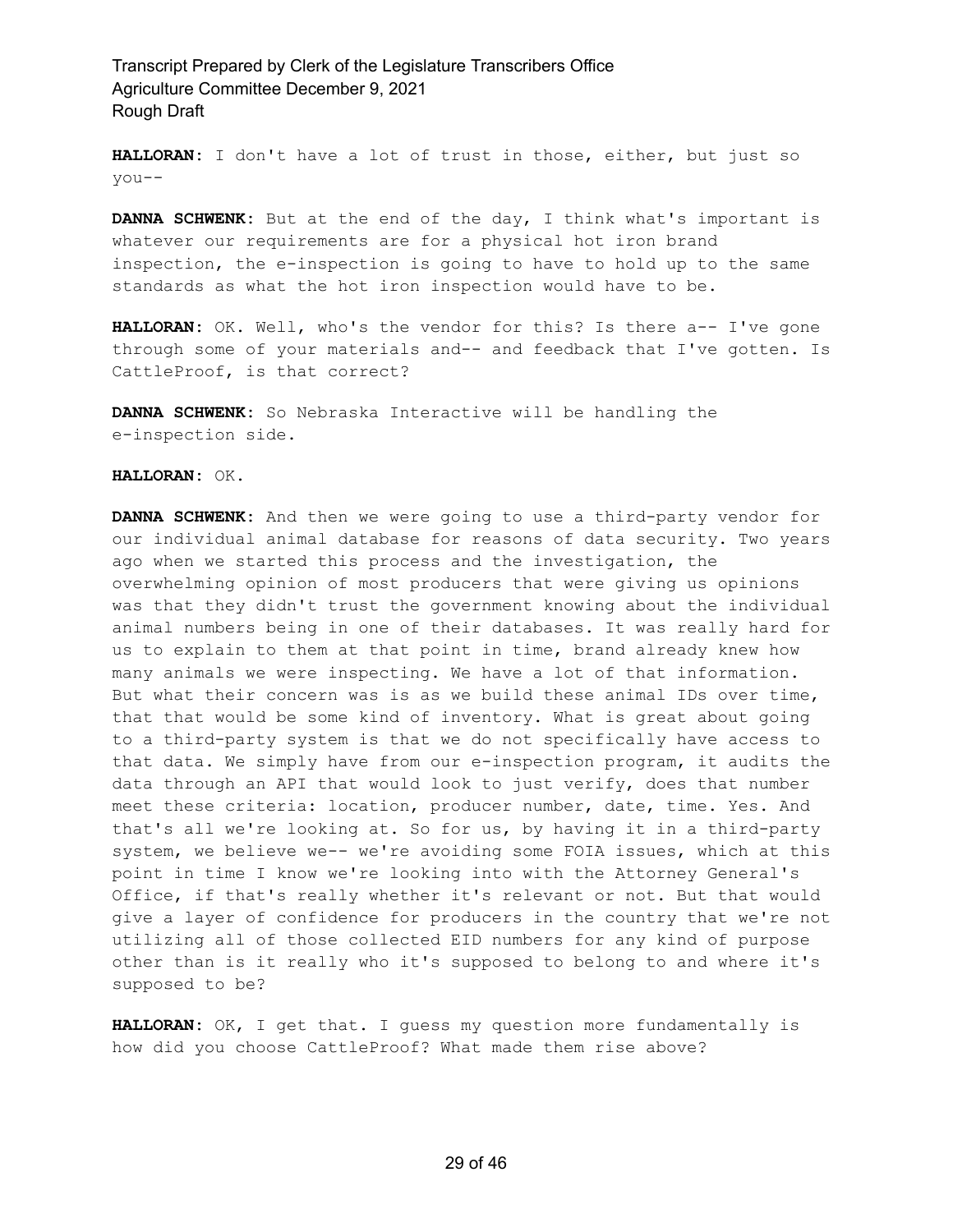**DANNA SCHWENK:** So over the last two years that as we were going through this, we looked at several different blockchain providers.

**HALLORAN:** I think you said 10 in the region.

**DANNA SCHWENK:** Yeah, about 10 of them. And the-- the biggest challenge we had at the time and mind you, this is two years. Blockchain has really only been rising to the forefront in the last three to four years. So we were kind of on the very bleeding edge when we were looking into this originally. At that point in time, there wasn't a lot of companies out there. We had settled on-- on one out of Wyoming and gone and worked with them a little bit, and we had some challenges with that company.

**HALLORAN:** Who was that?

**DANNA SCHWENK:** That was BeefChain out of Laramie, Wyoming, and we had some challenges with them as we were working on a USDA grant at that point in time.

**HALLORAN:** Can I-- can I ask you, I hate to interrupt you, what were- what were some of those challenges with BeefChain?

**DANNA SCHWENK:** The grant basically was their programmer let us down. He did not perform the required things in time that we ended up not being able to get our application done by the deadline.

**HALLORAN:** OK.

**DANNA SCHWENK:** Plain and simple. And at that point in time, there was some other red flags we were seeing from the development team as John and I went back to-- to Laramie and met with them at the university. And so at that point in time, we kind of took a step back away from the whole process.

**HALLORAN:** What was the grant you were pursuing on that?

**DANNA SCHWENK:** Pardon?

**HALLORAN:** What was the grant that they-- that they delayed the process for?

**DANNA SCHWENK:** It was a USDA trial utilizing EIDs for different purposes, and it just kind of fit with what we were looking at that point in time. We were-- we were hoping we'd be able to get some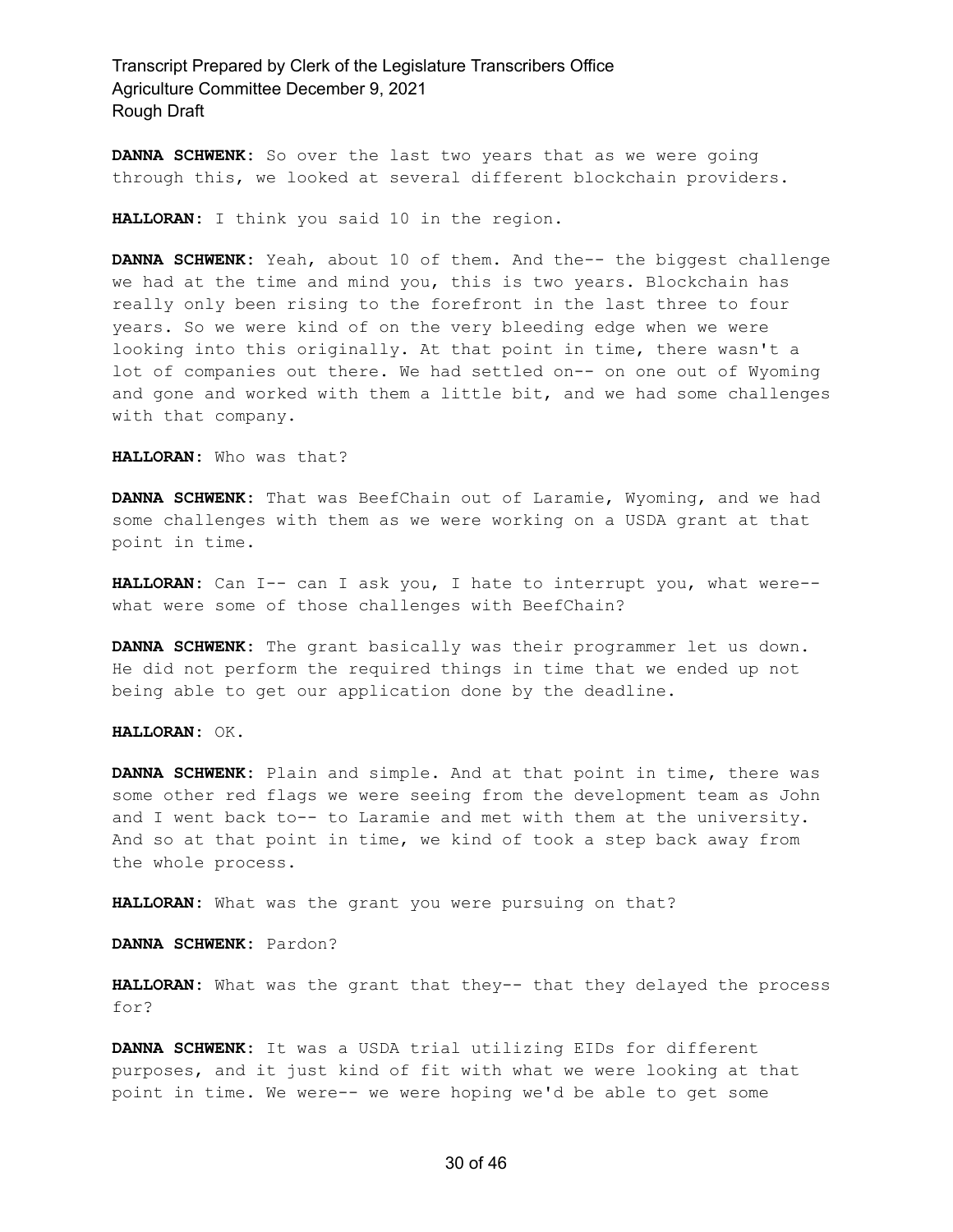development money to help build the program at that point in time. We still had to go through, I think it was 1164, 1165 so this was quite a while ago. But we were trying to put pieces in place at that time to make sure that we would have some funding that wouldn't actually affect our appropriated budget. That's all we're doing.

**HALLORAN:** When did that process start? What was the date would you say?

**DANNA SCHWENK:** Gosh, two-- so it would have been-- do you remember a date on when we were even out there the first time in Wyoming? It was snowing and it was-- I want to say it was actually like March of 2018, 2019-- March of 2019.

**HALLORAN:** So substantially before a timeline was-- substantially before you had any kind of statutory authorization to pursue.

**DANNA SCHWENK:** Yeah, we were just doing some due diligence research to see if it was even something that would work.

**HALLORAN:** OK. So CattleProof, the ownership of CattleProof is Robert Jennings. Is that right?

**DANNA SCHWENK:** Yes.

**HALLORAN:** Did he have any association with BeefChain?

**DANNA SCHWENK:** Yes, he did.

**HALLORAN:** Can you explain that-- that-- that transition from BeefChaind to CattleProof?

**DANNA SCHWENK:** I believe what ended up happening was there was some internal issues after we had backed out of BeefChain. And at that point in time, he had separated from BeefChain. There was a lawsuit of some nature between them all. And really, at that point, we were not involved much with them at all. And then when-- or when the dust settled, I believe Robert Jennings had won that lawsuit because he had been the owner of the company and there was some things. And from there we had-- I had already started looking at other companies. And when we came back around and started talking to Rob later on after that, he was working-- he had actually introduced us to a company called PonData, who went at that point, we were looking for a logistics company. We want to actually utilize our iPads and be able to do some scheduling and dispatching to more create efficiencies in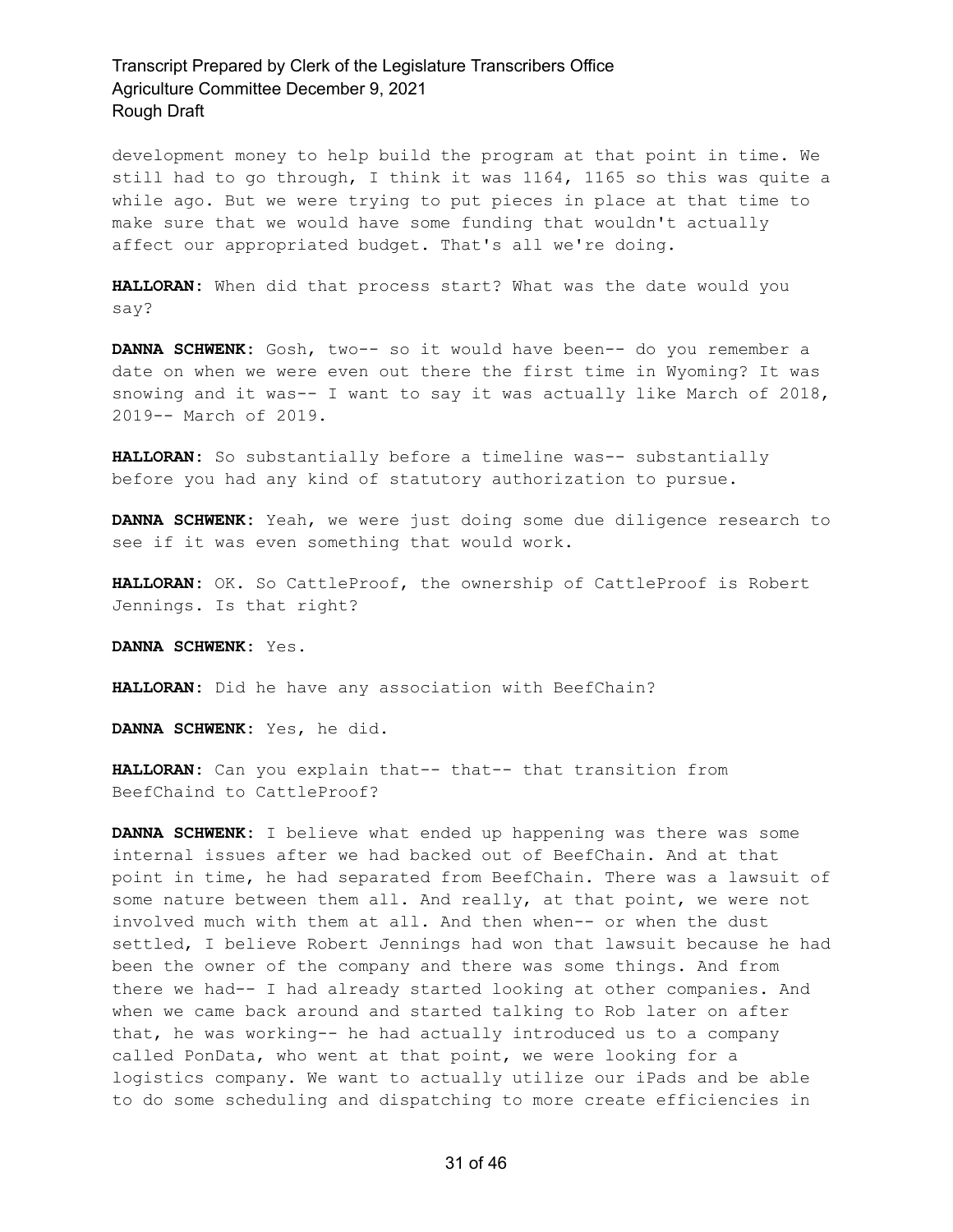our inspection processes. And at that point, he introduced us to them. We started talking with them, and I believe the board even approved-they approved working with PonData for our logistics program at that point in time. I did not know at that point that Rob and PonData had already formed another company called CattlePass, and they were working on a blockchain on the data side. At that point then we came into having more discussions about what they had built and what they were building and what they were planning on building. And it fit much better, because they already knew what we were looking for. It fit much better than the companies that I was finding in Australia and Mexico and the U.S. who had no-- no background in agriculture on the blockchain side. And when we were talking about prices with those companies, they were outside of what we would even be able to pretend to spend money on. I mean, we're talking hundreds of thousands of dollars to try and build a system like this. So when we finally had, probably it was about a year ago that we-- we knew that we were going to be moving forward. It looked like we were going to be moving forward. And so in January and February, we literally, I mean, we just kept going on about what they'd be able to provide for us. And the price point looked like it was going to be much more manageable and affordable. And I have a lot of confidence in who his development team is after having worked with them on some of the logistics programs that we're trying to implement.

**HALLORAN:** So none of this process of using EIDs is going to have- you're not going to be gathering any information other than ownership, correct?

**DANNA SCHWENK:** No.

**HALLORAN:** I mean, you're-- you're not going to be gathering information about the feed that the cattle are on, the [INAUDIBLE] program.

**DANNA SCHWENK:** We have zero interest in any of that data.

**HALLORAN:** OK. Any other questions? Senator Brandt.

**BRANDT:** Thank you, Chairman Halloran. Quick follow-up, you said you started two years ago on this. In the two years from 2019 till now, technologywise has a lot changed?

**DANNA SCHWENK:** On the blockchain side?

**BRANDT:** Yeah, what you're working on?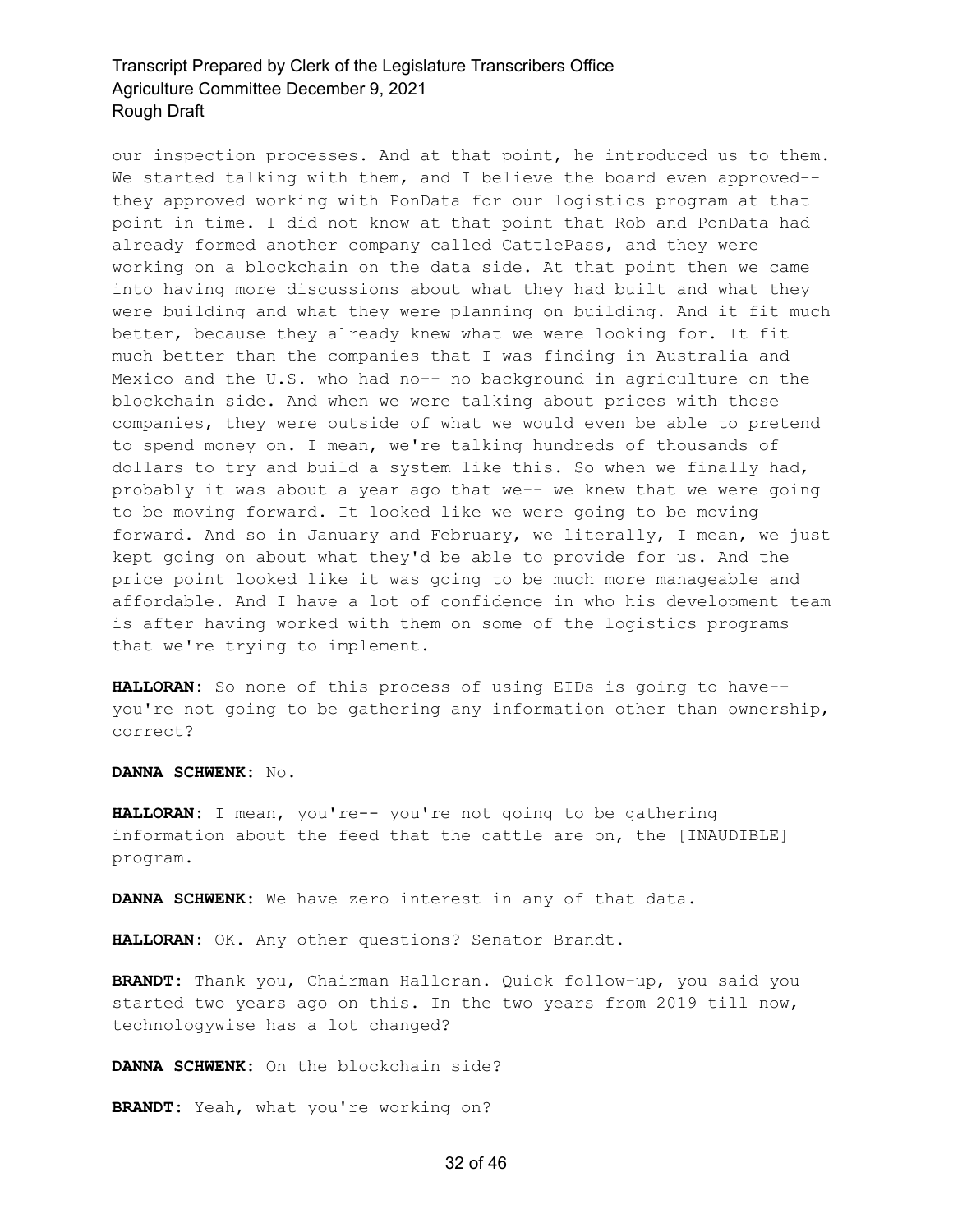**DANNA SCHWENK:** It's-- it's starting to come around. There's more companies that are dabbling. But because blockchain is such a new technology in itself, there is no company that has a-- that has cornered the market on it, if you will. And even some of the blockchain providers that I've looked at even recently, they're still in idea phases of development. They don't even truly even have products marketable in some of these regards.

**BRANDT:** So because you're the IT expert for the Brand Committee, going forward two years from now and we're done with this, we won't have a technology that's obsolete. We will have an adaptive technology.

**DANNA SCHWENK:** Correct.

**BRANDT:** OK. So no matter what, where this blockchain or the industry is headed, we'll be in the thick of it.

**DANNA SCHWENK:** I believe that that's accurate.

**BRANDT:** OK, thank you.

**HALLORAN:** Yes, Senator Gragert.

**GRAGERT:** Thank you, Chairman. Thank you for your testimony. I got a quick question or a follow-up, probably clarifying it for myself. But you talk about trust. People don't trust the government. Well, I probably agree with that one. But what would make them? Why would they want to trust the third party? And then I'm going to have a follow-up question that you're only-- you're only wanting ownership information. Is that all the third party will be able to obtain from this EID is the ownership or all this rest of this information that may be attached to that EID tag?

**DANNA SCHWENK:** So understand that the EID tag doesn't have data attached to it unless it's collected at a location and they're willing to share it. Now, the beauty about the blockchain is-- is really the security levels that are on a blockchain environment. And the owner of the data is really the owner of the data, which is the person that submits the data. And neither CattleProof nor Brand Committee has any access to data that is not specifically given by a producer. So if they choose to use a system and I'll just use one of the PVP programs, for example. They use a database that's housed in an office, right, or in a big building that's accessed through the cloud. But there is a database out there that all of that data resides on. And literally that company could go in and look through their entire database system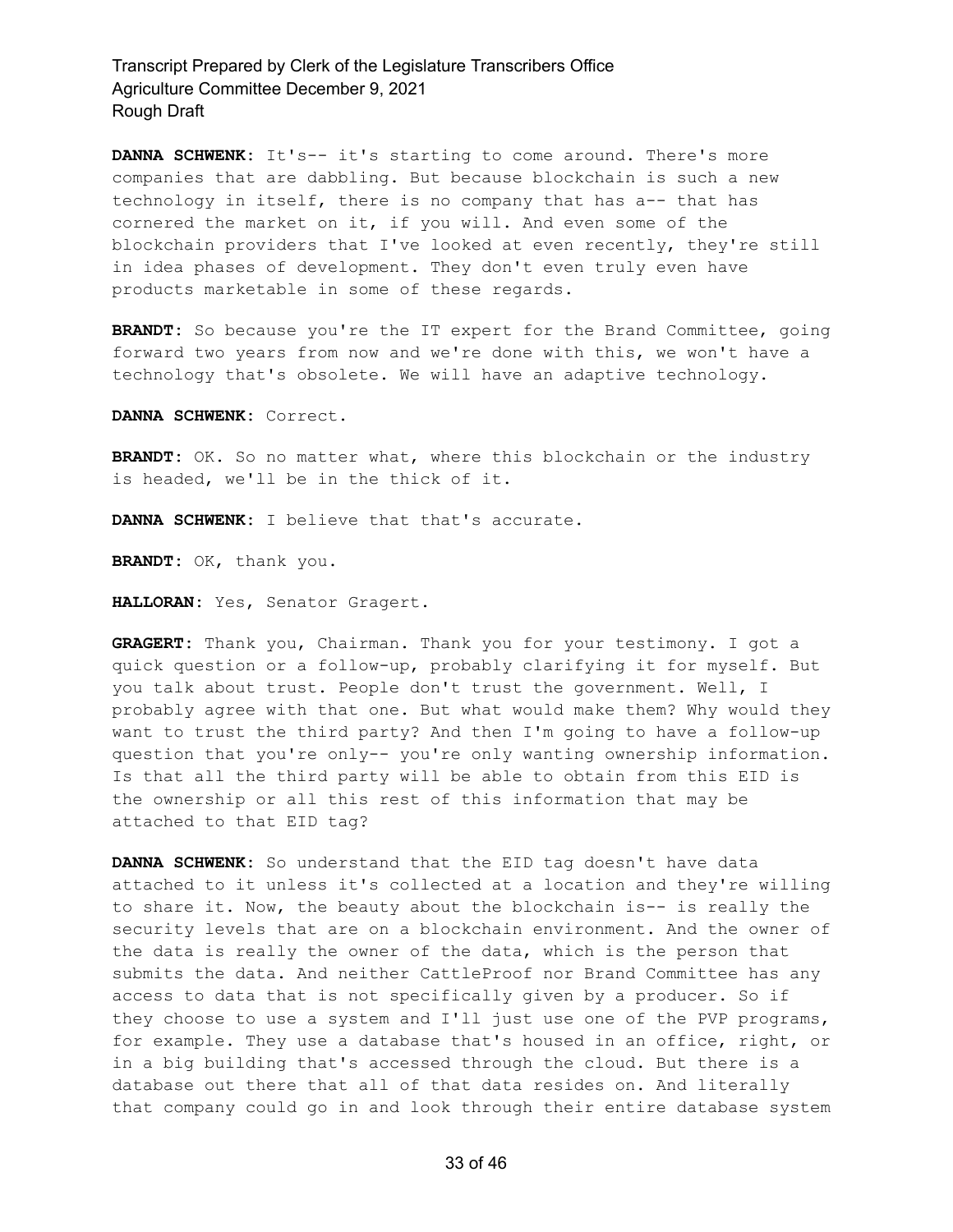at any point in time because their developers have to go in and sort through it. If that means that they have to fix something-- and I was with feedyards at top-- feedyard software technology companies for 20 years. I know for a fact we would have to go in and make adjustments on the back end, as we call it. That is, to me, a huge trust issue. You cannot guarantee that the data is going to always be what the data is supposed to be. Whereas with blockchain, that's one of the big pluses is it's immutable data. It can't just arbitrarily be changed. It has the security and it has that immutability to it. So when we talk about the data attached to the EID tag, that producer would use a PVP program and they'd submit in, say, 50 data points of information. And the folks that housed that database have access to all 50 data points. Whereas in a blockchain environment, they could select to do other things with the person that is, say, CattleProof. So CattleProof offers other business, as does every other company out there. I mean, they don't just use-- they don't have a database just for one purpose, right? They have other outstanding business applications to it. But when that data is transferred to the blockchain under the CattleProof umbrella, that data is not being used for anything else unless the producer specifically says, I want you to take those 10 pieces and send them here and those three pieces and allow them to go here and those four pieces and allow Department of Agriculture for animal disease traceability to utilize those. That owner of that data has absolute control over who accesses what data fields are included. Do we need any more than that? No, absolutely not. We need our five pieces and that's it. If they elect to do other services with a company, that's not-- that's not anything for us to be involved with. That is not what I care about. I care about the five pieces we need to be able to audit when our e-inspections come in and that's it.

**GRAGERT:** Would you explain to me again then you, as a government agency, won't know what the third party has? Did I hear that right?

**DANNA SCHWENK:** Correct.

**GRAGERT:** Well, why do you have a third party? Who-- who's watching the third party?

**DANNA SCHWENK:** The third party is watching it. What do you mean?

**GRAGERT:** Well, if they-- if the producer doesn't trust the government and you don't even know what information the third party-- are you not hiring the third party or the third party working in conjunction with you, the brand inspection committee [INAUDIBLE]?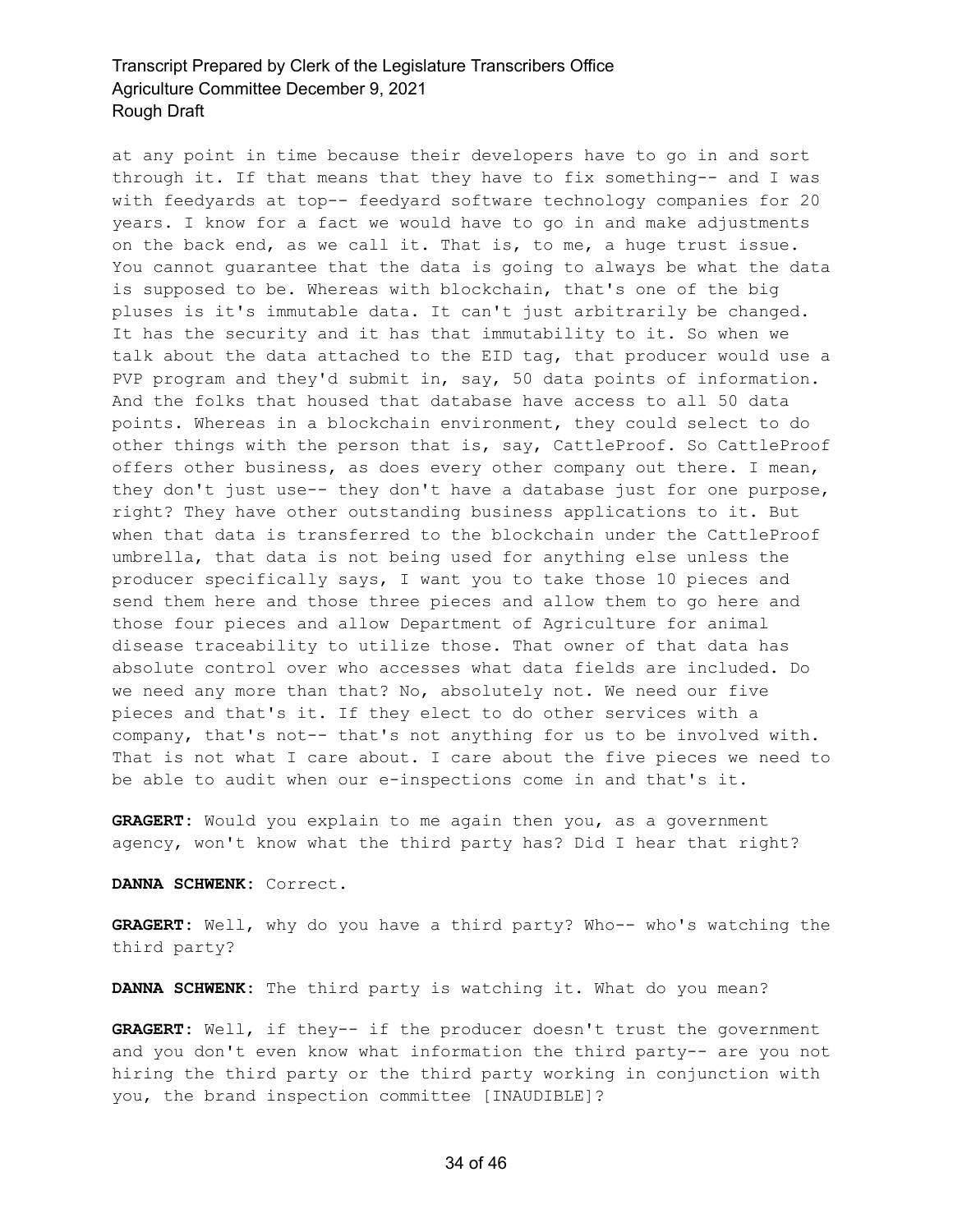**DANNA SCHWENK:** Right now, what we believe we're doing is hiring the third party. So until we have other information from the Attorney General that tells us they're not even necessary, that's what our vision of the program is: to assure that the producers that are entering the information is that a government entity cannot go out and just do an inventory, look and see how many EIDs does that producer have? That-- that was the entire purpose was for us to gain more trust from the producers that we could not go back in and use it for other purposes.

**GRAGERT:** But I'm still having a hard time here with if all you want to know is ownership, what trust, what trust? I mean, what could you do that they won't trust you to, OK, I'm going to move my cattle from point A to point B. I'm not selling them. I'm just moving them. And that's why I'm hearing this would be a great system for that. But when you go to sell cattle and now you're coming up with cattle that are unbranded and no tag on them and now I got to prove that those are my cattle and that's in the selling process. That's not for moving them from my pasture over to my winter grazing or whatever, you know, from pasture back. I'm just having a hard time with what-- and all you want is-- is ownership, what is not to trust there from the government? How did we lose such trust that-- that or brand inspection committee lose such trust that somebody is not even going to trust that you can identify from moving my own cattle from point A to point B? That's all you really want to know, right?

#### **DANNA SCHWENK:** Um-hum.

**GRAGERT:** You don't want to know anything else. So why does all this other have to even get involved into your-- I mean, to even go into this CattleProof or whatever and whoever? Why do you got to get involved with those?

**DANNA SCHWENK:** Because what we have learned over time is that there is an inherent lack of trust in government, period. We even have producers that won't even give us their checking account information to pay for their inspections. OK? There is a element of producers out there.

**GRAGERT:** Well, that's a whole nother issue.

**DANNA SCHWENK:** Right. But there is. There's a whole group of producers out there that really do not want to see us having any specific detailed information on their operations. I wished it wasn't so,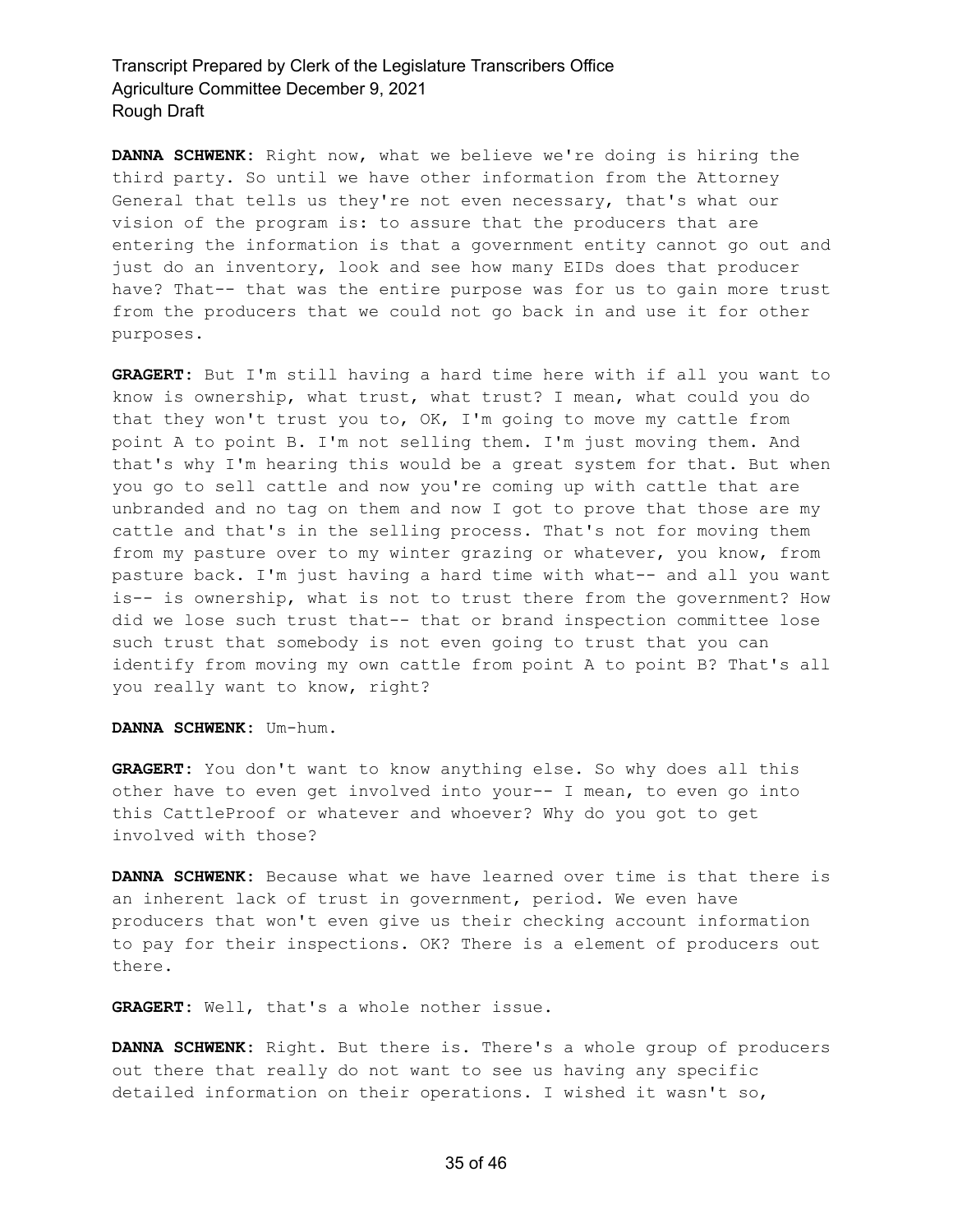Senator. I truly wished it wasn't so. I could make this system so much quicker and easier if we weren't trying to satisfy the concerns of all of our producers. And I would truly ask for you to talk with some of those producers on our social media accounts that are lambasting us for trying to implement a program like this, because where it comes back to on most of their concerns is trust of who's going to have access to their data.

**GRAGERT:** And again, I'm going to go back to the only thing the brand inspection area or committee has is how many cattle you have and you own them. That's I think to me, that's very simple without going in and hiring all these other entities. And now we're getting into, well, how much data is on there and we don't care what, how much data is on there because that goes off over here. But it's a CattleProof. Is that somebody you hired, you vetted and you hired?

**DANNA SCHWENK:** It's someone that I have selected, yes.

**GRAGERT:** So--

**DANNA SCHWENK:** Much like the other software providers [INAUDIBLE]

**GRAGERT:** So if they abuse something on information or is the government liable for that?

**DANNA SCHWENK:** I don't know how the liability falls, Governor or Senator. I've just been hired to do a job.

**GRAGERT:** Yeah, yeah. I gotcha. Well, I'm just asking a question. If you don't know, that's-- that's an answer.

**DANNA SCHWENK:** Yeah, I honestly, I don't know.

**GRAGERT:** Thank you.

**HALLORAN:** It's important to know where the liability falls though, right?

**DANNA SCHWENK:** We know that we will have contracts with all of these companies and that security and privacy is utmost forefront in those contracts. Even with Nebraska Interactive that we do all of our inspection information with, it's the same type of contracts. We have the same type of contracts with our timekeeping system that we had built, and the same things would happen with our logistics company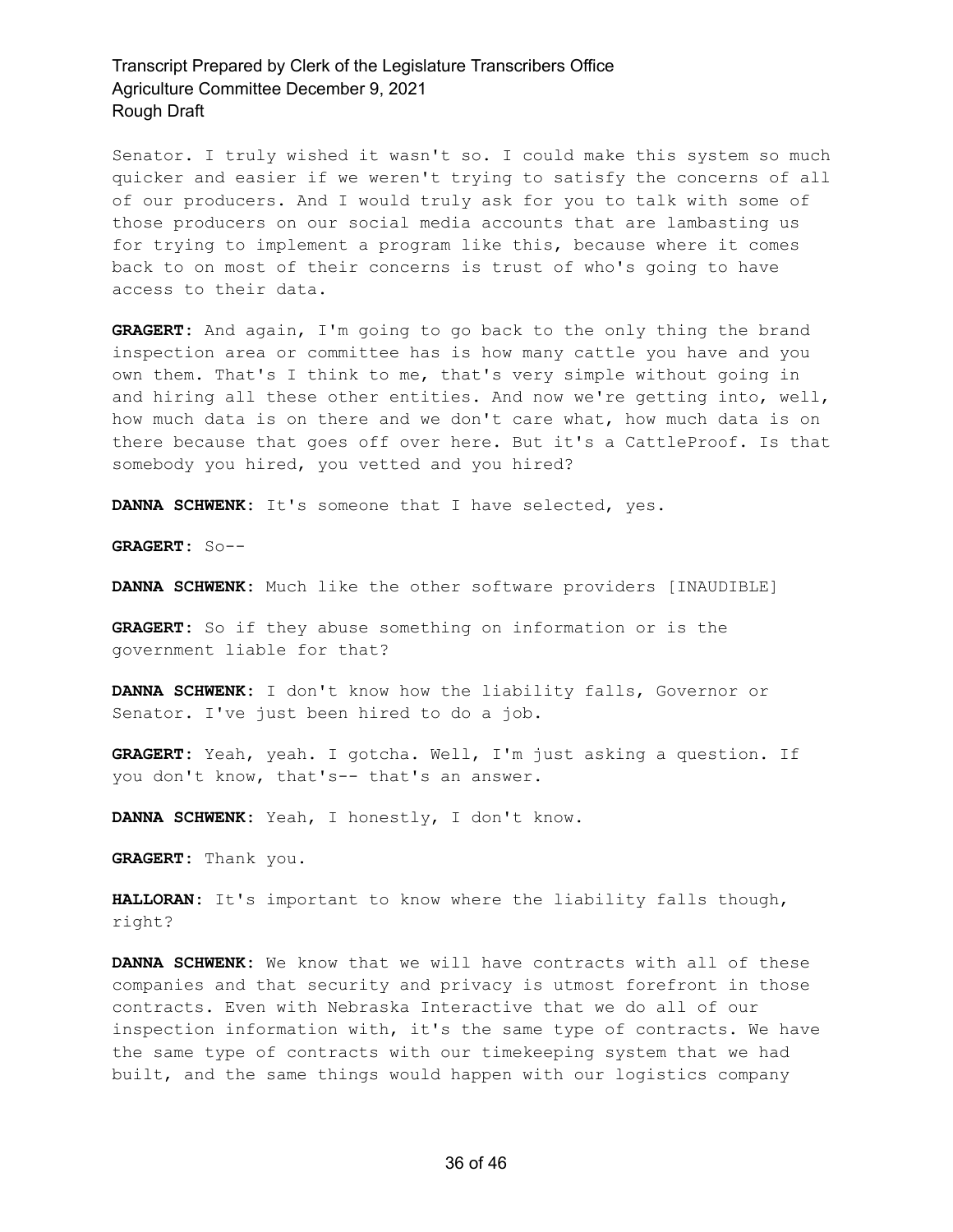when we build software with them. So it's the same thing across the board.

**HALLORAN:** OK, quick question. Do you have any personal experience with using CattleProof, such as with-- you have a partnership-relationship with Jaclyn Wilson?

**DANNA SCHWENK:** Yes. So during this last time frame, as we were looking for proof of concept and whether it worked, I have a side company with Jaclyn Wilson of Flying Diamond Beef that we do a direct-to-consumer meat business. And we slaughter Jaclyn's cattle. We buy from Wilson Ranch and we slaughter, I think we did 65 head last year. And in that time, we were looking for ways to differentiate ourselves. And one of the things that we truly believe in as a Flying Diamond Beef, and this is completely separate from my job as Brand. But is-- is I believe that when consumers want to know where their beef came from, there should be a way to prove it. And with our blockchain technology, we believe that we can take an EID number or in this case, we use biometrics so we don't even rely on a tag. We use biometrics. We have a visual face scan done and the body scan done of the animal. And we then associate an ID number with it just as it's an ID number saying this image belongs to this cow and then we can sell that animal with all of this information. So a consumer who really wants to know that their animal is bought and grown and raised and everything that was done to it, they would be able to access it. So I volunteered with Rob as they were trying to find people to do some proof of concepts. I said, look, talk to Jaclyn. I know that that's something that she's been interested in technologywise. She does a lot of genomic testing and a lot of that, said, maybe she'd be interested in helping. And so, of course, Jaclyn said, yeah, let's-- let's try this. So she was working with a company out of Australia to do some EmbediVet tags that work with health sensors. And then she was working with-- because that would do a proof of life example. And then she was working with the CattleProof to actually store and record the information on the blockchain. And then Plain Sight [PHONETIC], I think, is the biometrics company that they came out and did all the visual scans and everything else of the animals and tied it all together. So from that side, we started using CattleProof because that was the only blockchain individual animal provider at the time that's even out there. So that's the relationship on a personal level. And that started-- we "trialed" that in June. So that's all that is. It's- it's not anything that I'm pushing for Rob or CattleProof or anything. It's just a matter of they were the only ones available to actually try and do something new and different to really trace our product.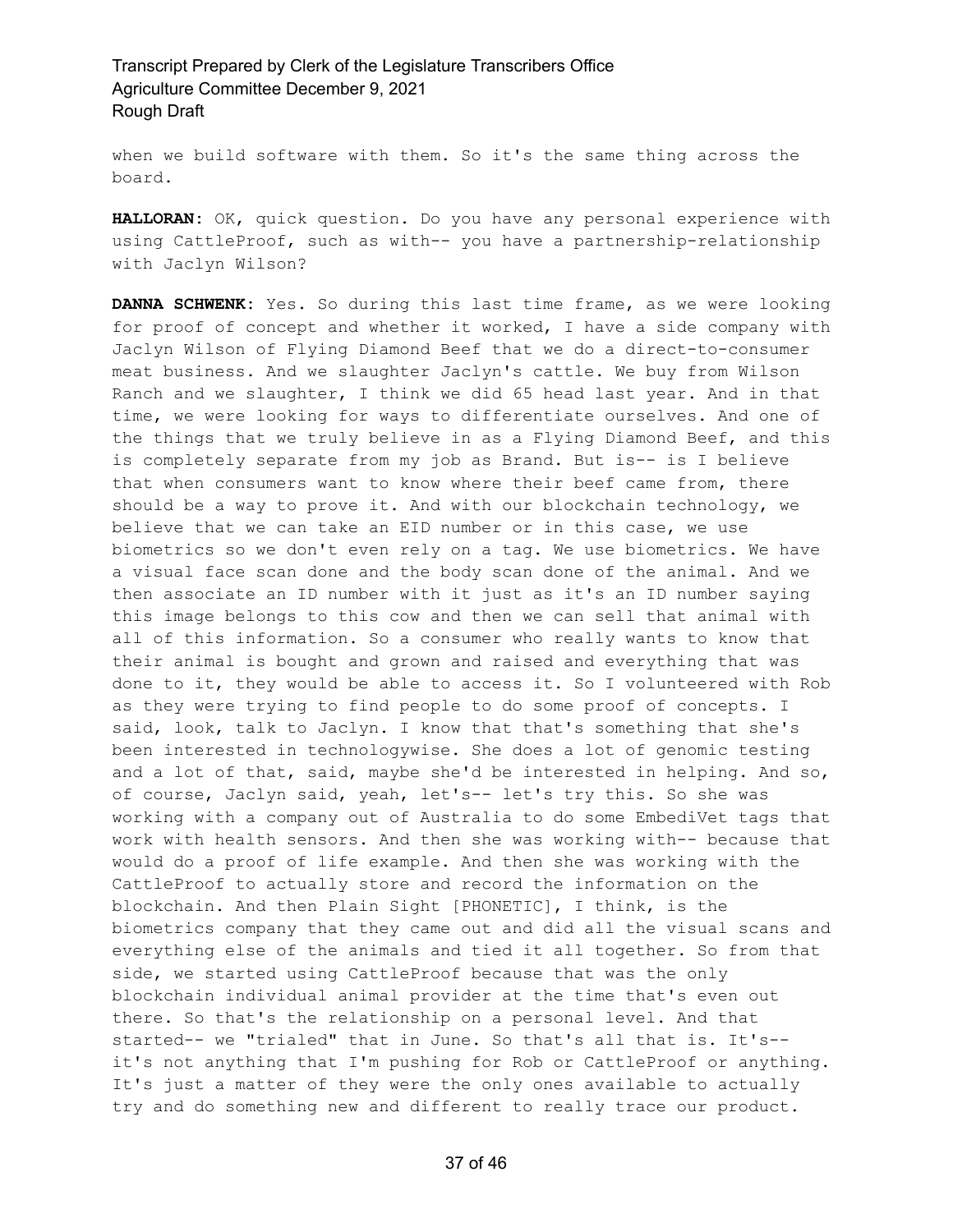**HALLORAN:** Yeah, Senator Gragert.

**GRAGERT:** So that all just spurs another question for me then. Are we not getting the brand inspection committee, are we not getting out of our lane when we start going into where-- where this cow come from or this-- this critter come from and what its background is and all this? All we want to know is ownership.

**DANNA SCHWENK:** Brand isn't doing that though, sir. That's not what we're [INAUDIBLE]

**GRAGERT:** What is the-- what is the Brand Committee, again, responsibility, main responsibility?

**DANNA SCHWENK:** To verify ownership. That we are looking at evidence of ownership when we do our transactions. And that's the only data pieces that was actually being put into the system was here's the ID number, here's the location it came from, here's the producer number it was tied to at this date and time. And then on the second transaction, here's the location. Here is the-- the producer number that it's tied to at this date and time. Do those correlate? Yes. Move on.

**GRAGERT:** OK, but I go back-- I go back then to you are-- are you a Brand Committee member?

**DANNA SCHWENK:** Brand Committee employee.

**GRAGERT:** Employee, OK, employee.

**DANNA SCHWENK:** Yes.

**GRAGERT:** So I go back to then you-- you hired this CattleProof and now they got information. You don't even know how much information they really have. Where does, once again I-- and I-- I'm reiterating, where does the liability fall on the government then because an employee hired that company and now they went off and did something probably they shouldn't have did?

**DANNA SCHWENK:** I didn't-- I didn't hire them, sir. We don't even have a signed contract with them yet.

**GRAGERT:** OK. What did you do, just recommend them for?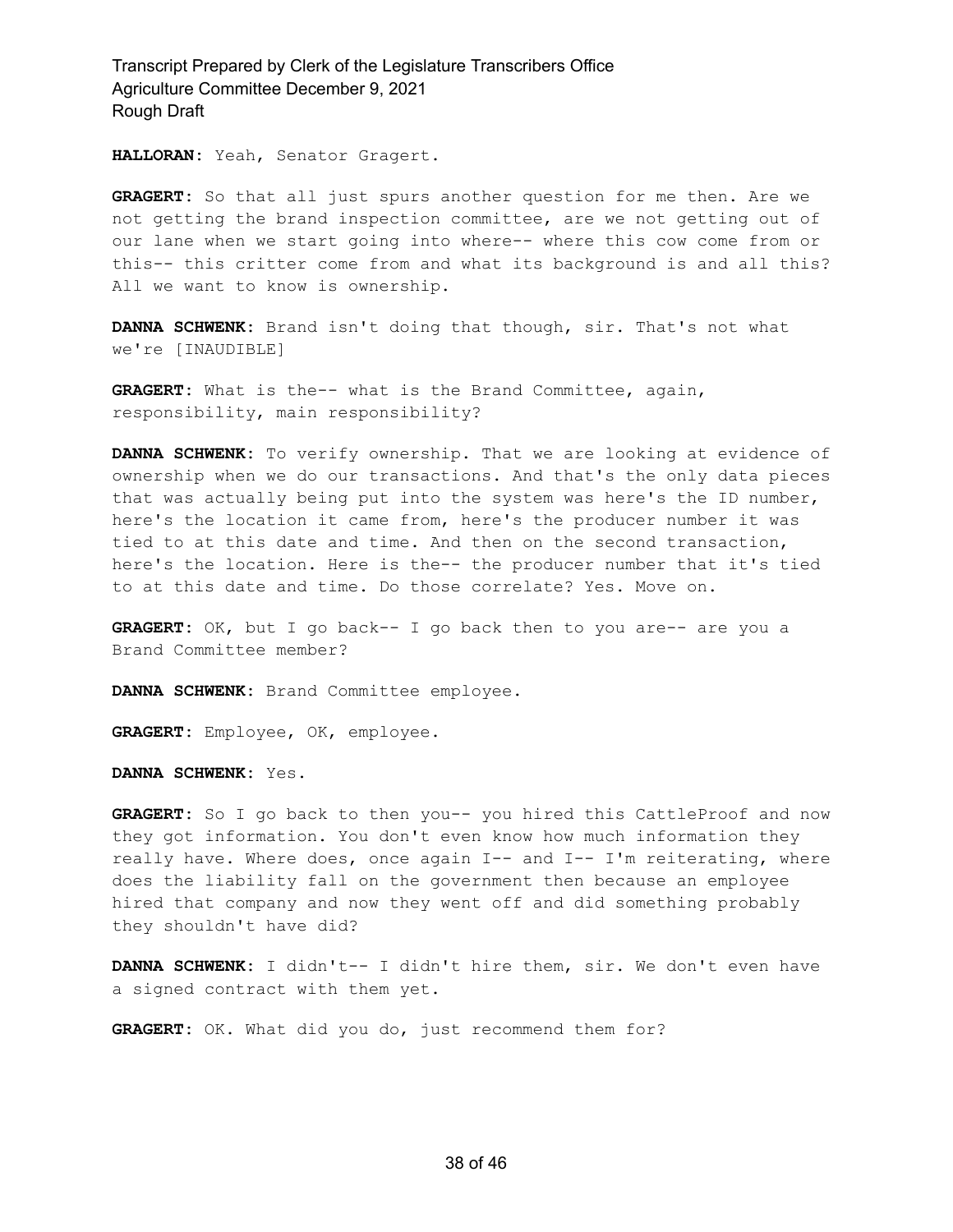**DANNA SCHWENK:** Yes. I have vetted 10 different companies. I offer my professional opinion on who best fits the situation and the scenario and the budget constraints that we're looking for.

**GRAGERT:** So indirectly then, the producers still trust in the government. They just don't know.

**DANNA SCHWENK:** Trusting the government.

**GRAGERT:** Because you, as a government employee, hired that-- hired that third party-- third party.

**DANNA SCHWENK:** But I don't have access to their data.

**GRAGERT:** Right. But you-- I'm-- whether you have that or not, you still are confident and you hired

**DANNA SCHWENK:** The right company?

**GRAGERT:** The right company.

**DANNA SCHWENK:** Yes.

**GRAGERT:** And so I got to trust that you're making the right decision, right? So we're right back to trust of the government employee.

**DANNA SCHWENK:** Well, they trusted our decision on building our e-inspection, our-- our electronic inspection program with Nebraska Interactive.

**GRAGERT:** Yeah, well, I guess there's got to be some trust there, right?

**DANNA SCHWENK:** I would hope that there'd be some trust there. I mean, we're out to do the right thing for the producers--

**GRAGERT:** Sure.

**DANNA SCHWENK:** --at the end of the day.

**GRAGERT:** We all know that. Yeah. Thank you.

**HALLORAN:** So quick question. Maybe two here, but quick question. The subcommittee got to look at each one of these 10 or so companies in detail?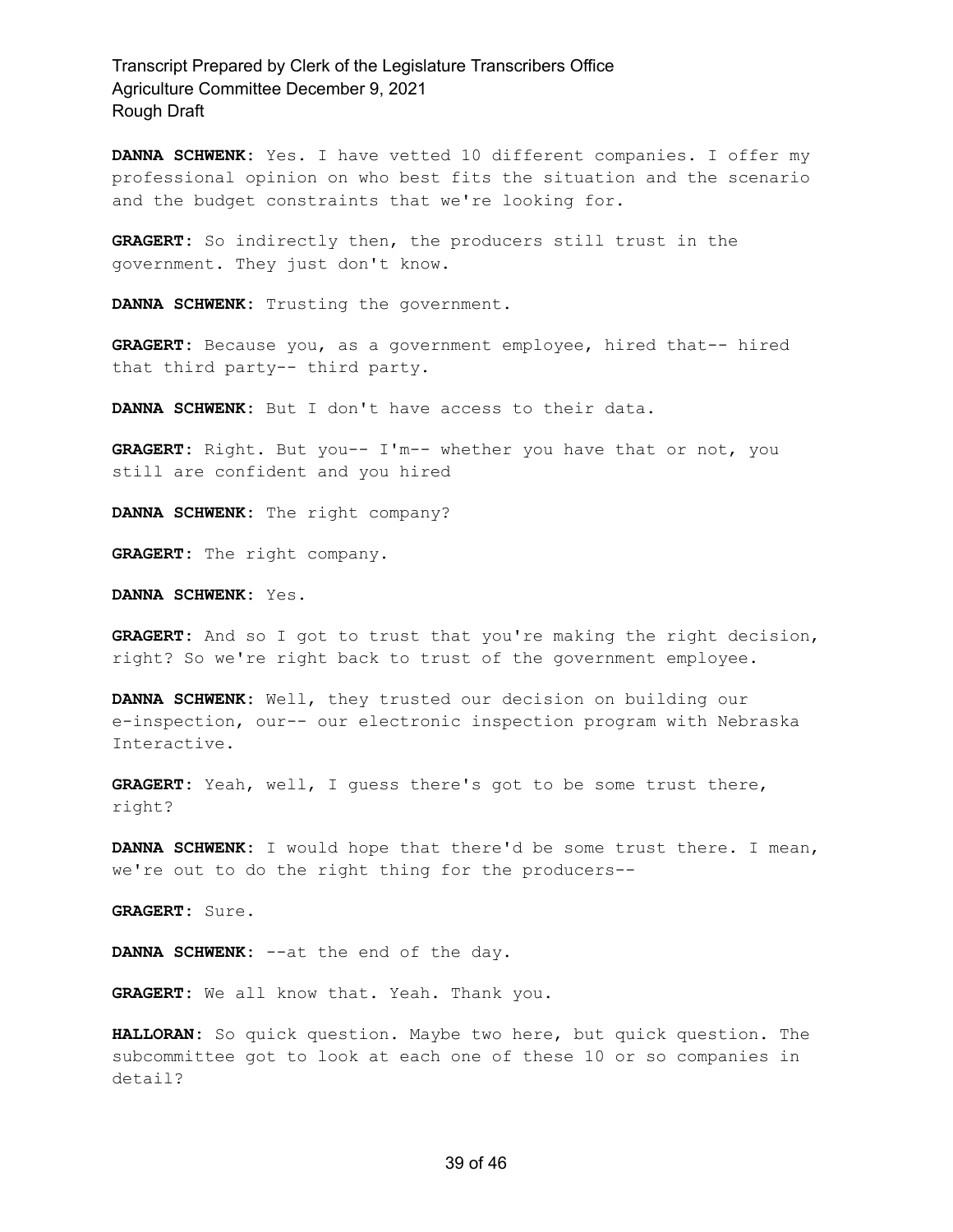#### **DANNA SCHWENK:** No,

**HALLORAN:** Ndfo. Who? OK. So they only got to look at what was narrowed down to one.

**DANNA SCHWENK:** We, as a group had actually agreed on CattleProof months ago. So it was one of those things that they've been informed and along the way, as we were going through these different companies, John especially, everyone, was aware of who I was looking at and what was going on.

**HALLORAN:** So-- but my question is the subcommittee had a-- they were afforded a detailed look at 10 companies or so, right?

#### **DANNA SCHWENK:** No.

#### **HALLORAN:** No?

**DANNA SCHWENK:** The subcommittee has only been in existence for 30 days essentially. We've been doing this back-end legwork for the last year and a half at least, more like two. Because if you take, if you add in all the cattle, the BeefChain time, it has been two [INAUDIBLE]

**HALLORAN:** I understand. So they've-- they've had no exposure to the other nine potential vendors.

**DANNA SCHWENK:** No.

**HALLORAN:** OK. What did Washington State do wrong? You had mentioned that Washington State wasn't very successful in what they were doing with e-inspection.

**DANNA SCHWENK:** So I have to take a moment and not say the wrong thing, since Washington State could be watching.

**HALLORAN:** Hello, Washington State.

**DANNA SCHWENK:** One of-- one of the challenges Washington State has faced and we-- we found this out while we were at the International Livestock Identification Symposium in July with the investigators and the-- the chief investigator, myself is that they have-- the surrounding states have no trust in the inspections that are coming out of their e-inspection program in Washington. So Oregon and Idaho do not recognize their e-inspections. But the reason why is because they allow people to become brand inspectors online, and they don't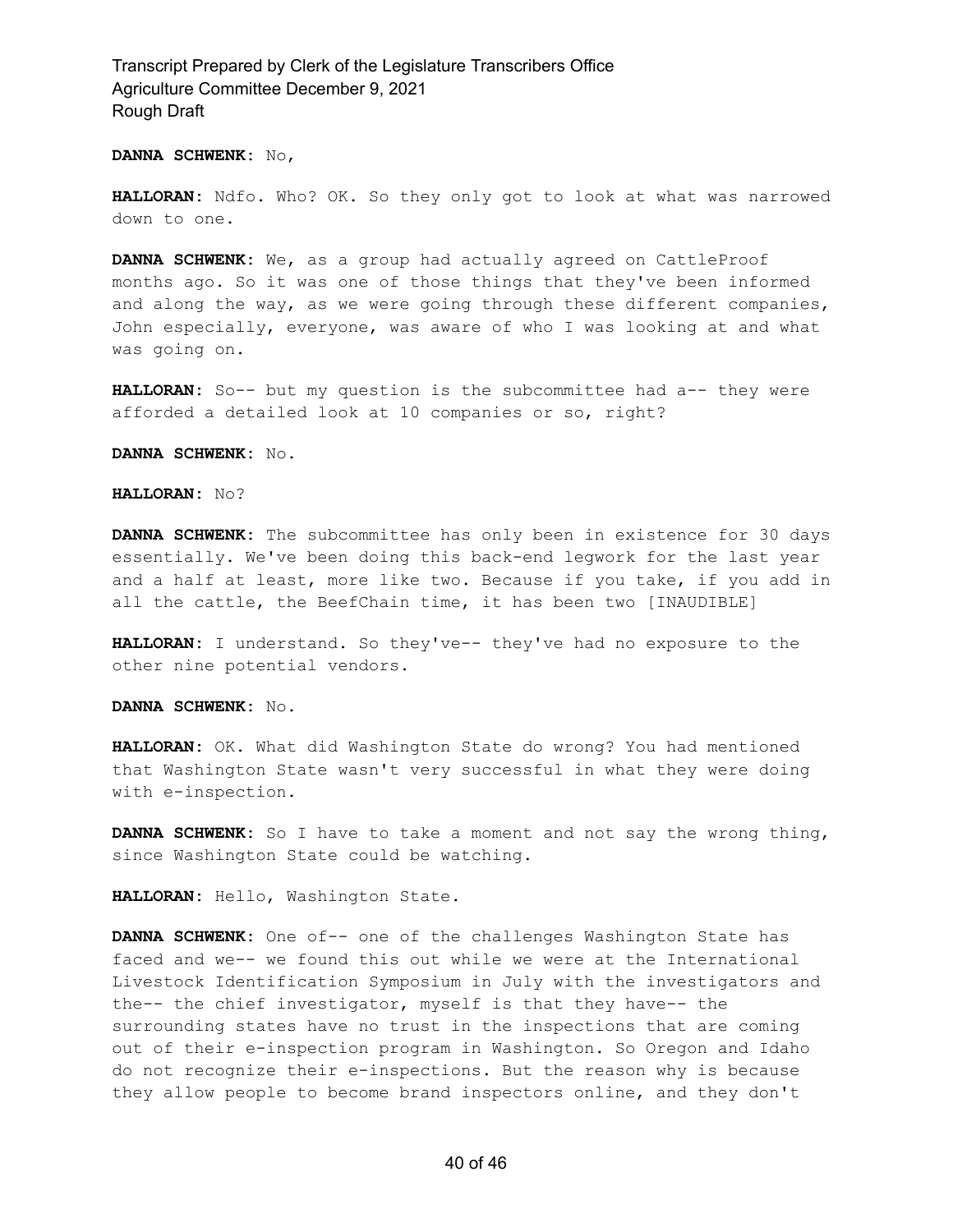have an enrollment process that guarantees the cattle that are being inspected are really the cattle. So it was a program that was mandated by the Washington Legislature without the-- the brand inspection agency really having had any time to do background or checks or figure out what their processors were going to be. They-- it was they were told they had to do it, and then they had six months to figure out how to do it. I think we're coming about it from a completely different direction and that's what's making our program-- that's what's going to make our program much more successful.

**HALLORAN:** Any other questions? Senator Cavanaugh, you own 60 head of cattle. With the commission here, I thought maybe you [INAUDIBLE]

**J. CAVANAUGH:** I don't like to talk about it.

**HALLORAN:** All right. Well, thank you very much. John?

**JOHN WIDDOWSON:** Mr. Chairman, I guess at this point in time, if there's any other questions for myself or any of the committee members, that's where we're at. Is there anything else?

**HALLORAN:** Quick question about CattlePass. Isn't there a vendor called CattlePass?

**JOHN WIDDOWSON:** CattleProof?

**HALLORAN:** No, CattlePass.

**JOHN WIDDOWSON:** That was the original name, and I guess they have changed to CattleProof now.

**HALLORAN:** Oh, OK. You see, this is like watching a crime scene, trying to trace all the players involved in the-- I shouldn't have mentioned crime scene. But because we got BeefChain, we got CattleProof. Where does CattlePass fit into that or does it?

**JOHN WIDDOWSON:** To my understanding, CattlePass is-- is and was the same entity, same business as CattleProof. They-- they changed the name for--

**HALLORAN:** I see.

**JOHN WIDDOWSON:** --name issues or patterns.

**HALLORAN:** Trademarking.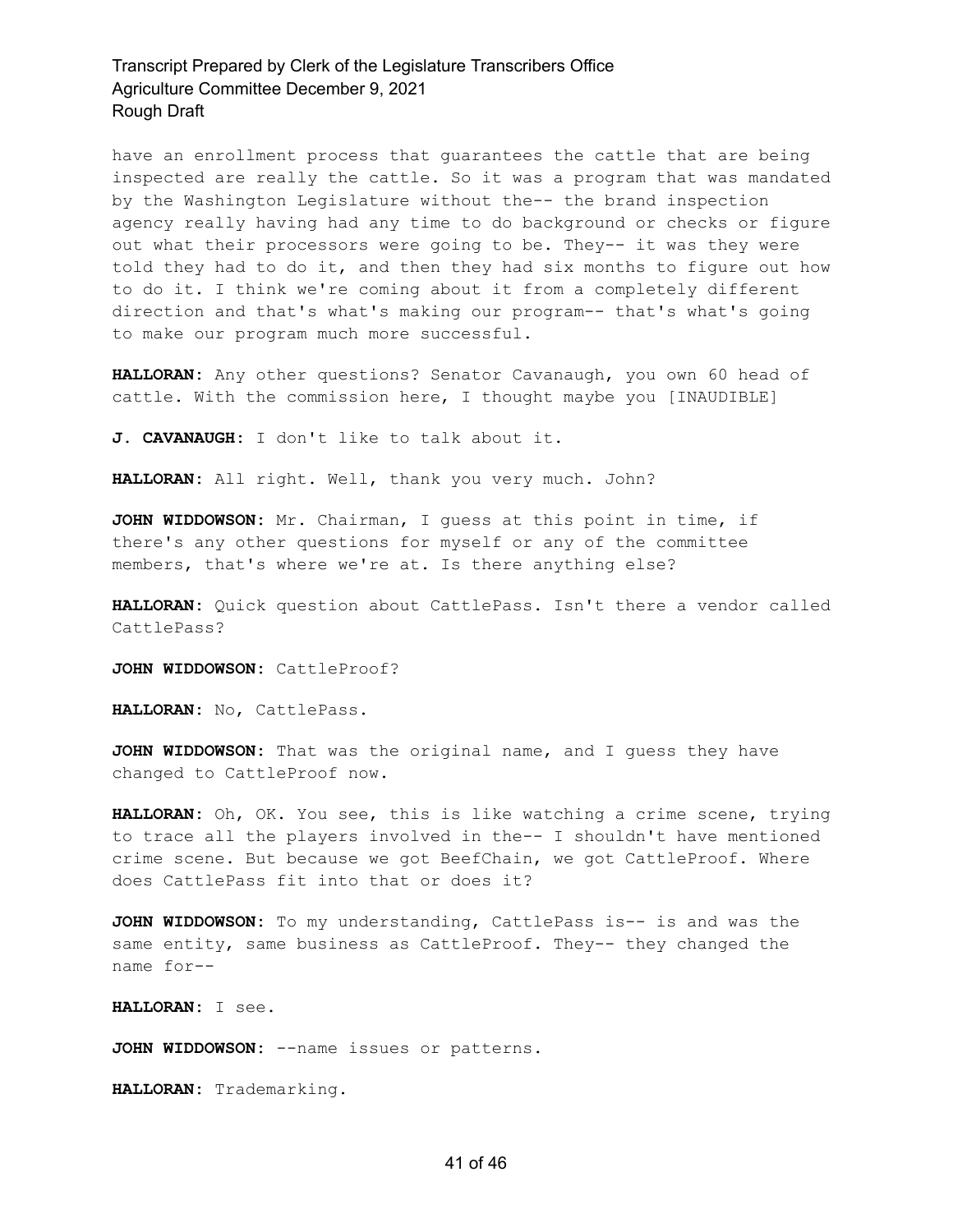**JOHN WIDDOWSON:** Yeah, trademarking things. Yep. Let me just clear- let's make the record straight on CattleProof. There's been no contract taken to the committee. There will be a contract on behalf of CattleProof that will go into exact detail of what services they will provide, what the liabilities are that they will cover, what the cost of that will be. And that will be something that will be brought to me. And then after I have the opportunity to look at it and, you know, be comfortable with it, then at that point in time, if I am, then I will take that to the committee. The committee will be the --the end-all be-all on that. So CattleProof has not been contractually obligated to the committee. We are not paying them for any services. It's just strictly vetting and doing research on what or who could possibly provide the service that we need. And that's truly what we're looking for is a service provider. So I just want to clear the record to make the record straight. They're not contractually obligated at this point in time. That will be a committee decision.

**GRAGERT:** Question.

**HALLORAN:** Senator Gragert.

**GRAGERT:** And I probably, I assume then Danna is the subject matter expert on-- on hiring these. But do you even know who the other nine people were or the other nine companies were? Or I know you said the subcommittee didn't hear it of the other nine. Have you yourself?

**JOHN WIDDOWSON:** I would have been briefly briefed on a few of them. To say all nine, no. But you know, there's--

**GRAGERT:** Maybe the last three.

**JOHN WIDDOWSON:** Yeah, yeah. And I, Senator, I couldn't even tell you who those are at this point in time. That's been multiple years back. That's so far removed from my thought process on a daily basis. But it'd be no different than our investigators going out and getting bids and doing research on printer stands for their investigative trucks.

### **GRAGERT:** Right.

**JOHN WIDDOWSON:** You know, I put-- I have people that I have complete faith and trust in, and they go out and do their due diligence. They bring it back to me. We look at things. We talk as a group. And then if it's something that we feel that we need to, we pass it on to the committee.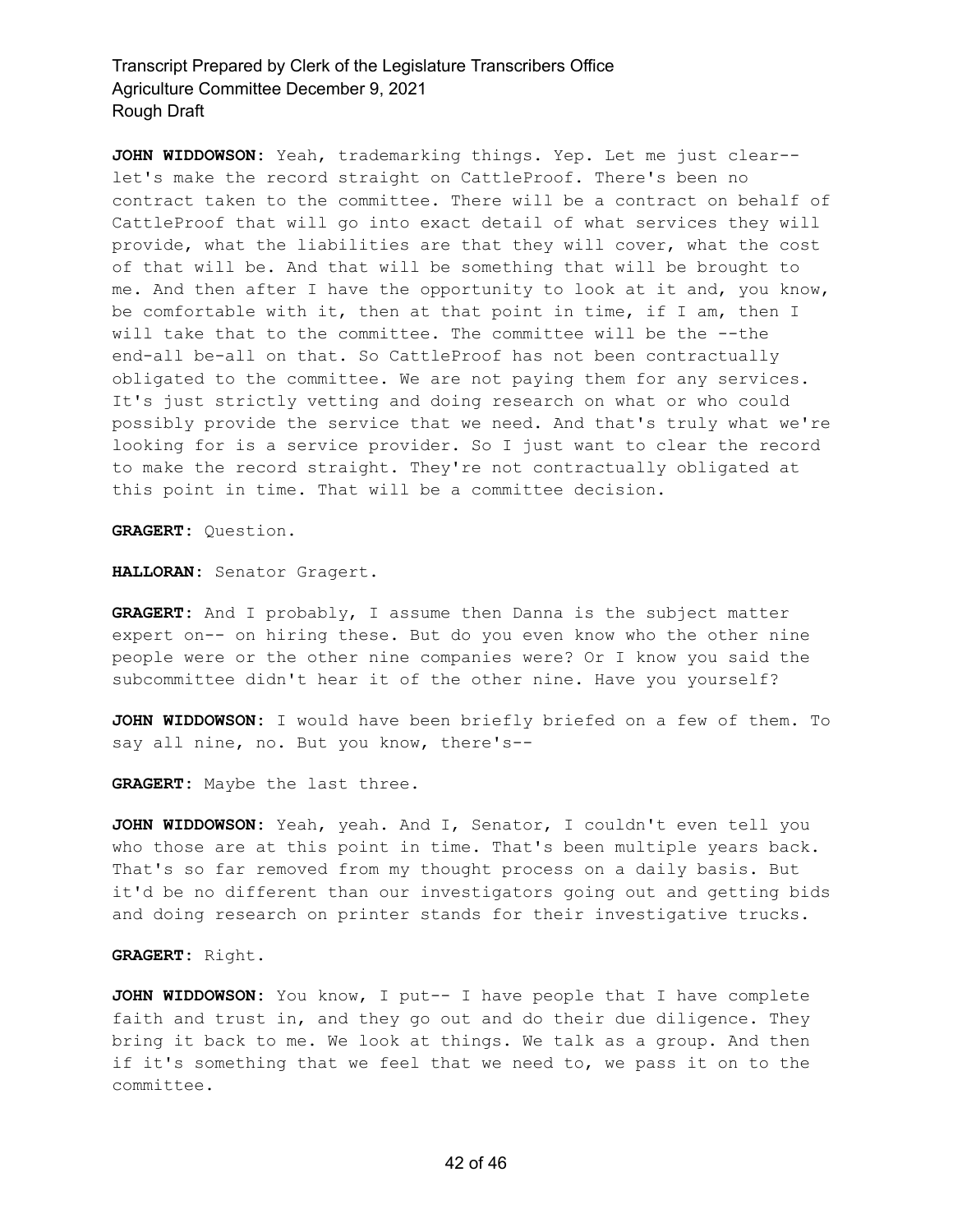**GRAGERT:** OK, thank you.

**HALLORAN:** Go ahead. I'm sorry.

**GRAGERT:** I'm good.

**HALLORAN:** So typically when there's bids on anything or a bid, there's usually multiple bids just to keep it--

**JOHN WIDDOWSON:** In certain situations, yes,

**HALLORAN:** --competitive, right?

**JOHN WIDDOWSON:** On certain-- on certain things, but not not all things require that.

**HALLORAN:** Why not here though? Why not for this process?

**JOHN WIDDOWSON:** Sometimes there's just not enough vendors that carry that-- carry that same service so.

**HALLORAN:** So BeefChain doesn't carry-- doesn't have the capability and the wherewithal to do blockchain if that's what's necessary?

**JOHN WIDDOWSON:** Oh, I think they do, but that would be an assumption. To be honest, I haven't kept track of BeefChain. That's not what I do on a daily basis. So I can't answer that today. You know, I will take any recommendations that this committee has back to-- to our staff and-- and to the committee. The thought process, the whole thought process behind going to a third party was that we were given information that was very important, and we have producers that tell us that. We were told that that would not be able to be accomplished unless a third party held that database. That is completely and solely our whole motivation. Now, if we find out from the AG's Office, which I have that in the works, that that is not required or that will not work, we'll revisit that whole situation. Now the solution is, say, CattleProof is not the solution. We don't have to have a third party. That's still a service and a cost that's going to have to be incurred by somebody. So is this-- is this committee, are our producers, is the Brand Committee more comfortable with the Nebraska Brand Committee providing that database and that services? If-- if that is the comfort level, so be it. Now what's the cost structure of that? And who can service that?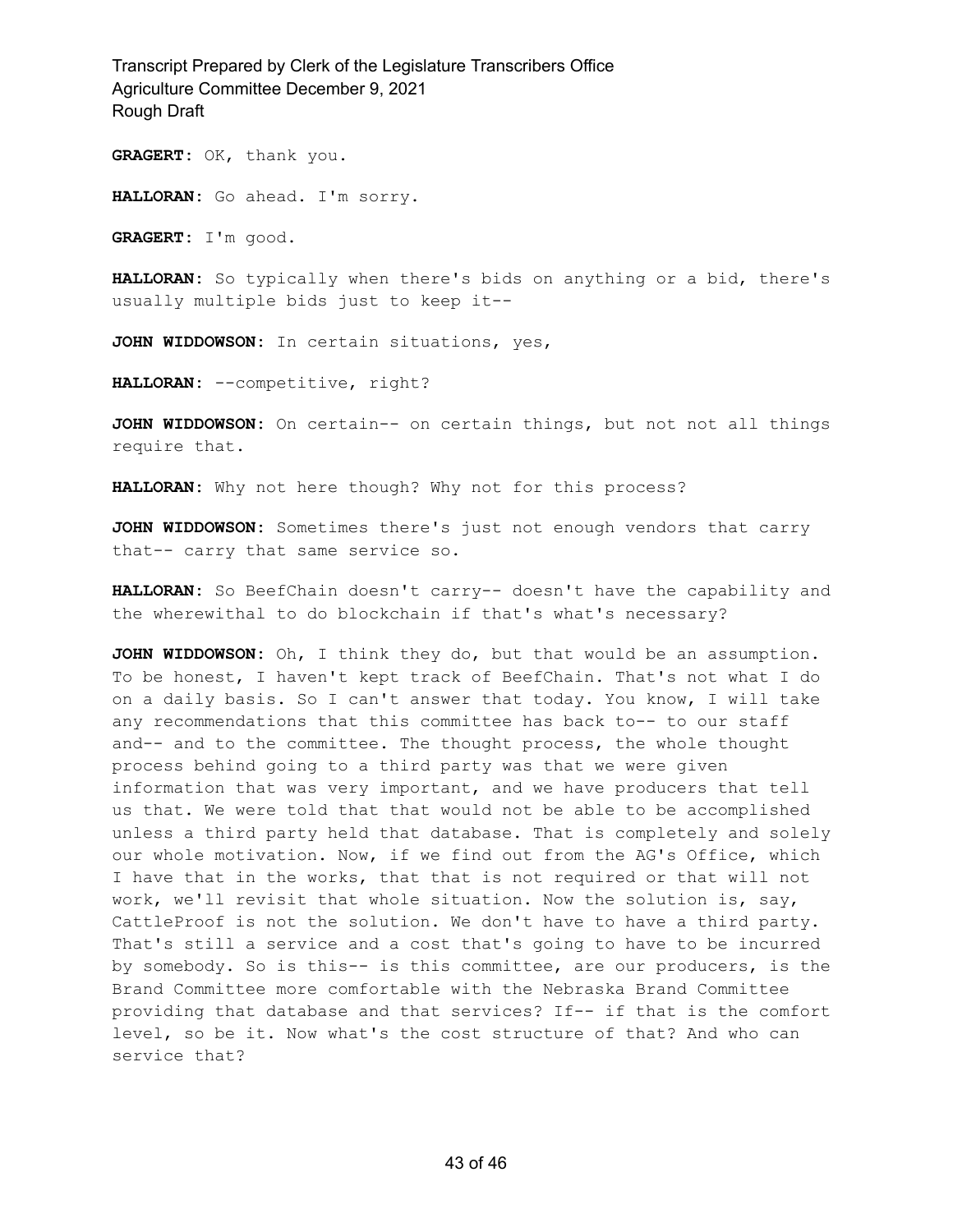**HALLORAN:** I don't think the committee has any-- any concern about hiring an outside vendor or if you want to put in your own bid to see if you can do it competitively with the vendors that already exist. But my recommendation is-- is that that you look at three bids to try to be-- there's got to be three companies out there that can do something very similar to what you're looking at and put it out to three bids because a competitive process, I think the producers would appreciate this because they're ultimately going to be paying for it.

**JOHN WIDDOWSON:** Um-hum.

**HALLORAN:** Right? I think it's-- it's-- I think it's necessary to have more than one vendor that you're looking at, period, and that's it. You need to have some competition for the bid.

**JOHN WIDDOWSON:** Absolutely. Yes, sir. We will-- we will explore that.

**HALLORAN:** Senator Brandt.

**BRANDT:** Thank you, Chairman Halloran. Thank you, John. You're very knowledgeable on this subject. For the people that are listening, let's give them a little scope. Do you know how many total head of cattle are-- are under brand inspection in the brand inspection area in Nebraska?

**JOHN WIDDOWSON:** Total number of head? I would be just guessing if I gave you a number. It's [INAUDIBLE]

**BRANDT:** Approximate.

**JOHN WIDDOWSON:** I'd say it's probably three to four million head,

**BRANDT:** Three to four million head. And it sounds like the three main ways of identification would be hot brand, freeze brand, and EID and slick. So today we're examining electronic inspection. So out of those millions of head today, how many under EID?

**JOHN WIDDOWSON:** About two million.

**BRANDT:** Two million.

**JOHN WIDDOWSON:** Two-- I'd say roughly plus or minus two million head are utilizing an EID at this point in time in the whole state.

**BRANDT:** Oh, in the whole state,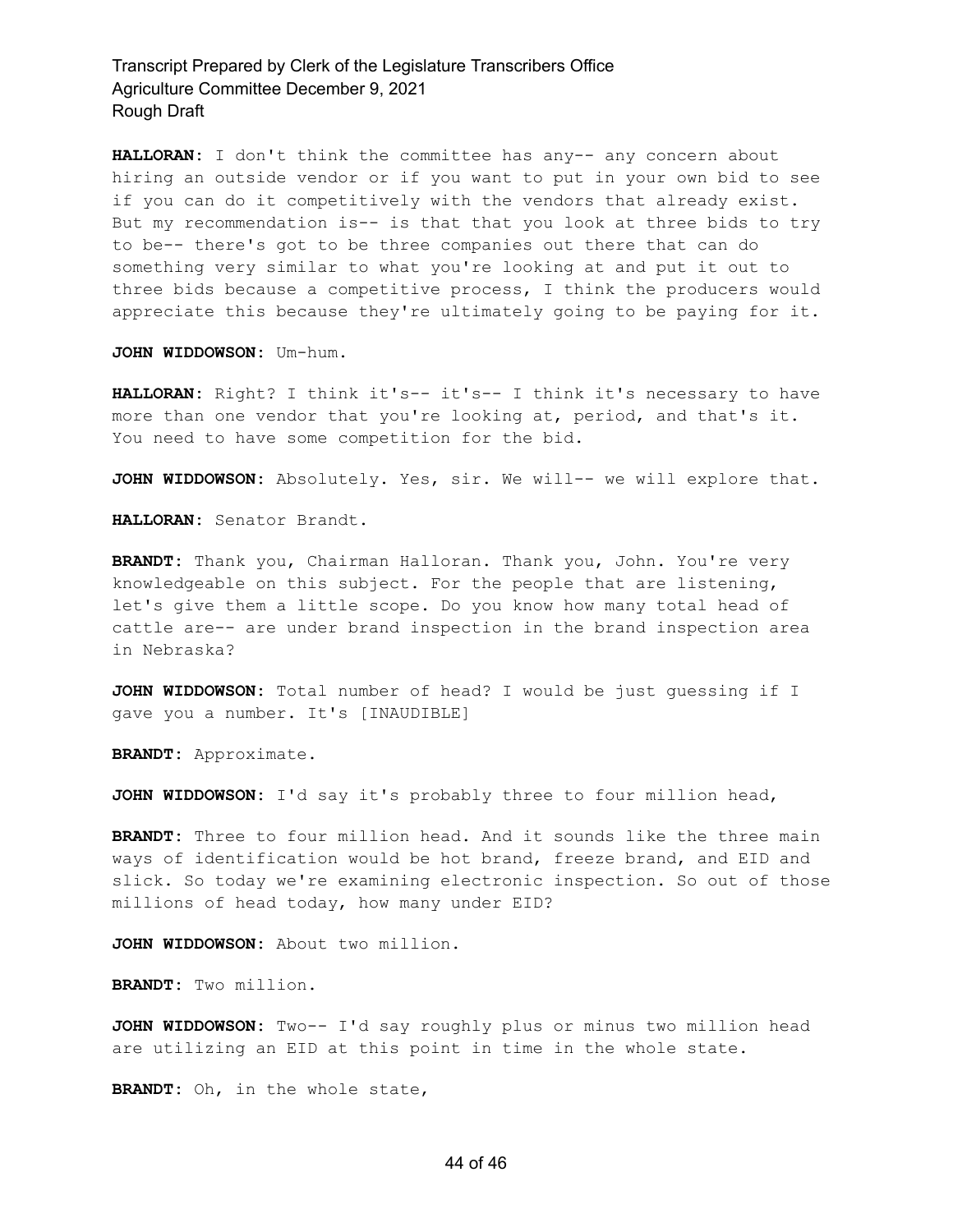**JOHN WIDDOWSON:** The whole state, yes.

BRANDT: So that would be in my area, that is the non-- nonbrand area.

**JOHN WIDDOWSON:** Correct, yeah.

**BRANDT:** All right.

**JOHN WIDDOWSON:** But once those cattle come in, you know, our packing industries and the inspection area for the most part.

**BRANDT:** All right. Thank you.

**JOHN WIDDOWSON:** Senator, if I could make an analogy and I'm-- this is not good and this is one of my faults. You go to Wal-Mart and you had the typical-- you go check out. Back in the old days where you had little stickers on everything and the cash-- cash register person would type it all in, whatever. Then we went to a barcode where now you don't have to type it all in. It's much faster. You scan the barcode and you stand in line. They put everything in your bag, so on, so on. Now you go to Wal-Mart and you could do a self-checkout. I don't know if the analogy is correct or not, but that's all we're trying to potentially provide as a service is the self-checkout. But when you go to Wal-Mart, there are safe-- there's-- there's things in place to protect Wal-Mart from theft. But at the end of the day, if you want to steal from Wal-Mart or be a bad, bad agent, you can steal going through self-checkout or the other way. You can put something in your coat or however you want to do that. But you're going to try to put all the practices in place to eliminate theft. That's all we're trying to do is have a form of self-checkout. And it's only going to be for certain situations. At Wal-Mart, it's 20 items or less. We're going to have parameters to fit that e-inspection. And we're going to try to have safeguard and audit-- audit things in place to mitigate any liability or risk to our producers. We do not want to jeopardize the Nebraska Brand Act. On my watch, that's the worst thing I can do as executive director is to mitigate, devaluate the Nebraska Brand Act. We do not want to do that. I'm-- I'm the fourth generation. My boys are the fifth generation. We got cattle. They're valuable assets. That's not where my legacy wants to go. Do I have all the answers today? No. Is that why we have a subcommittee of people that have a broader sense of experiences than I do? Yes. At the end of the day, the Nebraska Brand Committee has learned from past mistakes. We work for the producers. They're our customers. They sign our paychecks.